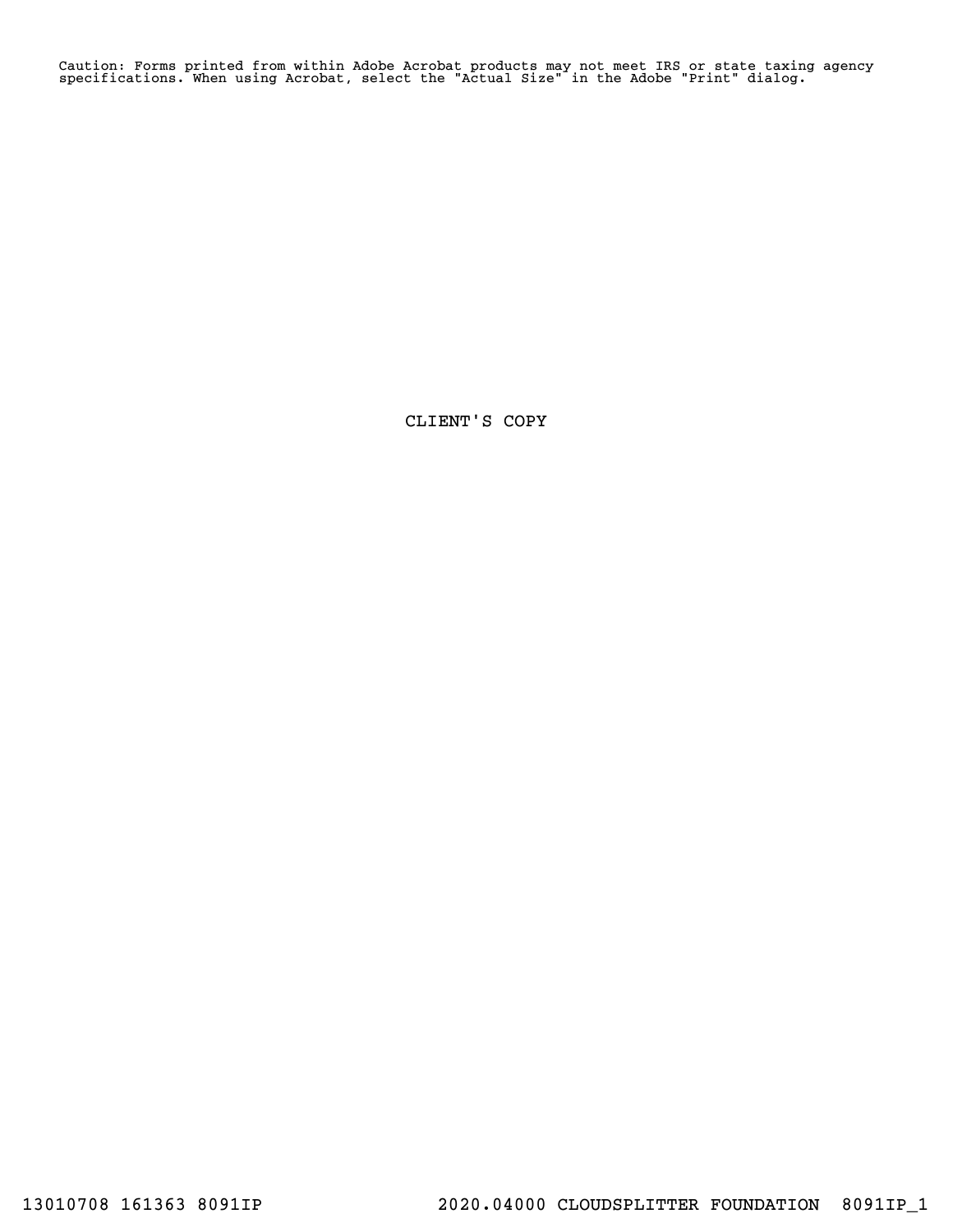## **Tax Return Carryovers to 2021** FORM 990-PF

|                     | NAME: CLOUDSPLITTER FOUNDATION |                     |                     | ID Number:               | 22-2784895 |
|---------------------|--------------------------------|---------------------|---------------------|--------------------------|------------|
| Disallowing<br>Form | Description                    | Originating<br>Form | Entity/<br>Activity | $\frac{St}{\text{City}}$ | Amount     |
| $990 - PF$          | <b>EXCESS DISTRIBUTIONS</b>    | $990 - PF$          |                     |                          | 1,518,660. |
|                     |                                |                     |                     |                          |            |
|                     |                                |                     |                     |                          |            |
|                     |                                |                     |                     |                          |            |
|                     |                                |                     |                     |                          |            |
|                     |                                |                     |                     |                          |            |
|                     |                                |                     |                     |                          |            |
|                     |                                |                     |                     |                          |            |
|                     |                                |                     |                     |                          |            |
|                     |                                |                     |                     |                          |            |
|                     |                                |                     |                     |                          |            |
|                     |                                |                     |                     |                          |            |
|                     |                                |                     |                     |                          |            |
|                     |                                |                     |                     |                          |            |
|                     |                                |                     |                     |                          |            |
|                     |                                |                     |                     |                          |            |
|                     |                                |                     |                     |                          |            |
|                     |                                |                     |                     |                          |            |
|                     |                                |                     |                     |                          |            |
|                     |                                |                     |                     |                          |            |
|                     |                                |                     |                     |                          |            |
|                     |                                |                     |                     |                          |            |
|                     |                                |                     |                     |                          |            |
|                     |                                |                     |                     |                          |            |
|                     |                                |                     |                     |                          |            |
|                     |                                |                     |                     |                          |            |
|                     |                                |                     |                     |                          |            |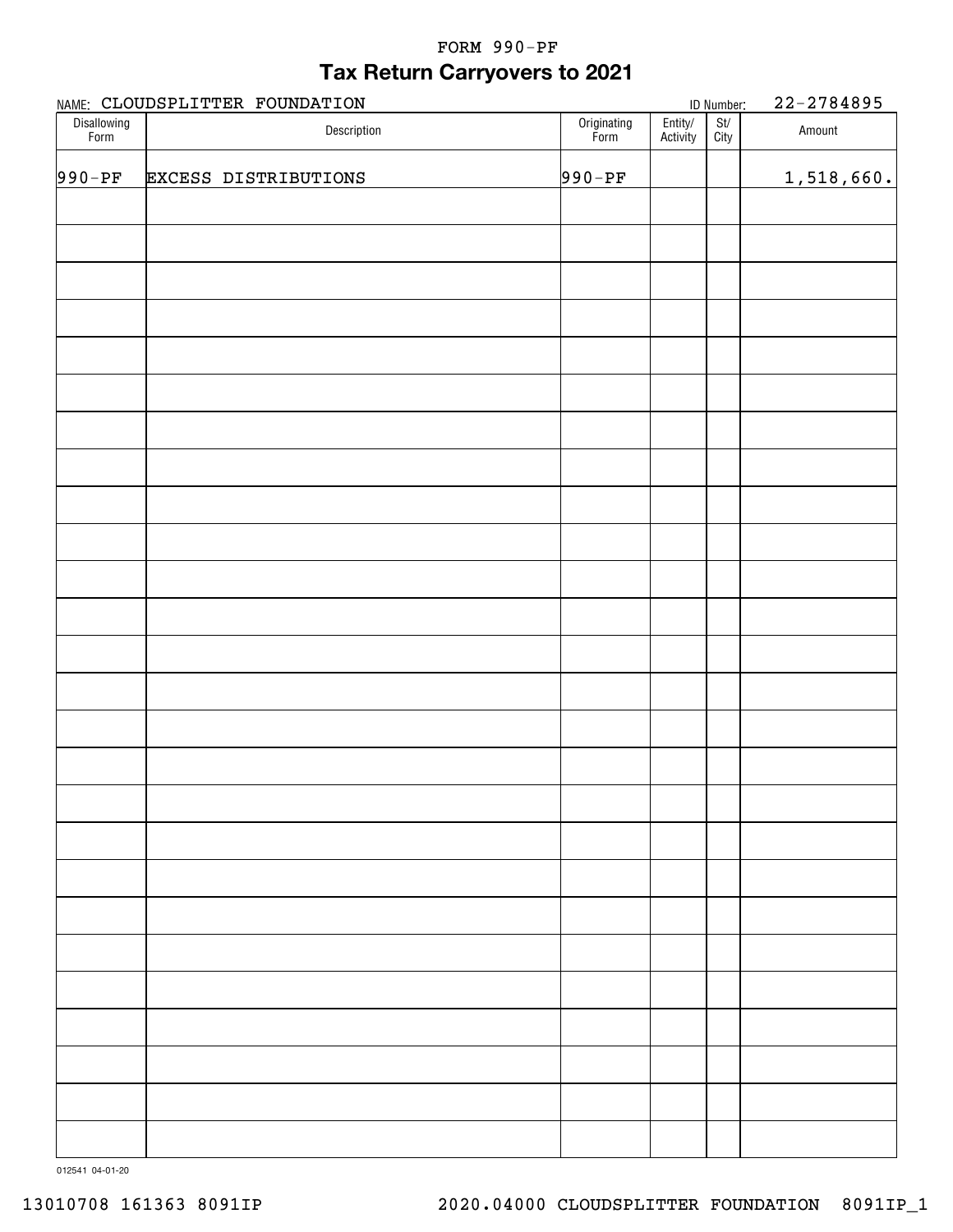### **Direct Deposit/Debit Report**

|      |             | Name: CLOUDSPLITTER FOUNDATION |              |                       | <b>Employer Identification Number:</b> |                       | 22-2784895 |
|------|-------------|--------------------------------|--------------|-----------------------|----------------------------------------|-----------------------|------------|
| Unit | Form        | Name of Financial Institution  | Account Type | <b>Routing Number</b> | Account Number                         | Debit/Deposit<br>Date | Amount     |
|      | FED 8868 PF |                                | CHECKING     |                       | 031100157 7045626126                   | DEBIT-EXT<br>05/15/21 | 65,000.    |
|      |             |                                |              |                       |                                        |                       |            |
|      |             |                                |              |                       |                                        |                       |            |
|      |             |                                |              |                       |                                        |                       |            |
|      |             |                                |              |                       |                                        |                       |            |
|      |             |                                |              |                       |                                        |                       |            |
|      |             |                                |              |                       |                                        |                       |            |
|      |             |                                |              |                       |                                        |                       |            |
|      |             |                                |              |                       |                                        |                       |            |
|      |             |                                |              |                       |                                        |                       |            |
|      |             |                                |              |                       |                                        |                       |            |
|      |             |                                |              |                       |                                        |                       |            |
|      |             |                                |              |                       |                                        |                       |            |
|      |             |                                |              |                       |                                        |                       |            |
|      |             |                                |              |                       |                                        |                       |            |
|      |             |                                |              |                       |                                        |                       |            |
|      |             |                                |              |                       |                                        |                       |            |
|      |             |                                |              |                       |                                        |                       |            |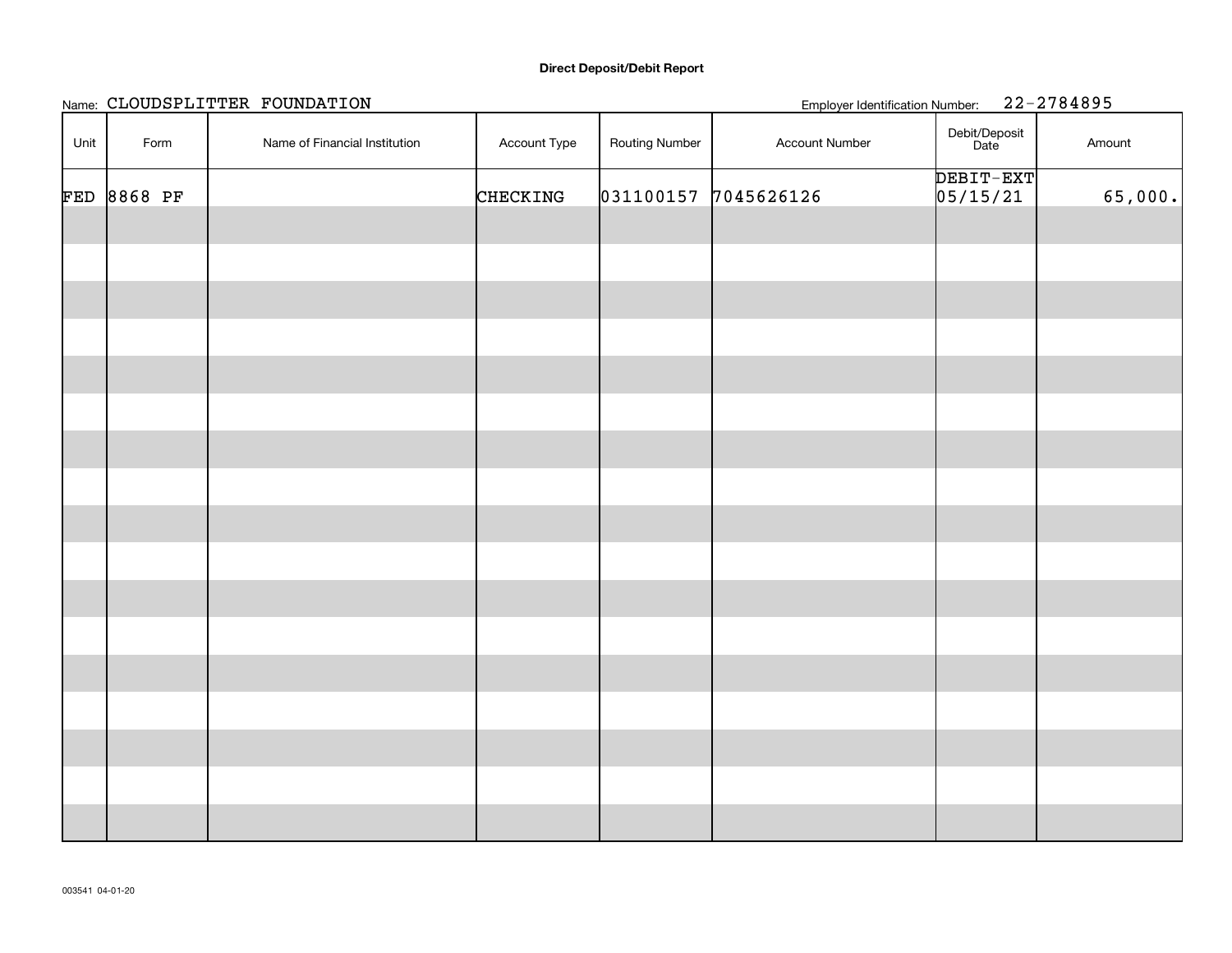BENDER LANE ADVISORY 4 TOWER PLACE, SUITE 1001 ALBANY, NY 12203

518-218-1218

JULY 8, 2021

CLOUDSPLITTER FOUNDATION 62 MOIR ROAD, PO BOX 1357 SARANAC LAKE, NY 12983

CLOUDSPLITTER FOUNDATION:

ENCLOSED IS THE ORGANIZATION'S 2020 EXEMPT ORGANIZATION RETURN.

SPECIFIC FILING INSTRUCTIONS ARE AS FOLLOWS.

FORM 990-PF RETURN:

THIS RETURN HAS QUALIFIED FOR ELECTRONIC FILING. AFTER YOU HAVE REVIEWED THE RETURN FOR COMPLETENESS AND ACCURACY, PLEASE SIGN, DATE AND RETURN FORM 8879- EO TO OUR OFFICE. WE WILL TRANSMIT THE RETURN ELECTRONICALLY TO THE IRS AND NO FURTHER ACTION IS REQUIRED. RETURN FORM 8879-EO TO US BY NOVEMBER 15, 2021.

FORM 990-PF HAS AN OVERPAYMENT OF \$67,925. THE ENTIRE OVERPAYMENT HAS BEEN APPLIED TO THE ESTIMATED TAX PAYMENTS.

NO AMOUNT IS DUE ON FORM 990-PF.

PLEASE NOTE THAT THE FORM 990-PF RETURN CONTAINS EXCESS DISTRIBUTION CARRYOVER OF \$1,518,660. THIS MAY BE APPLIED TO TAX YEAR 2021 AND SUBSEQUENT YEARS.

NEW YORK FORM CHAR500:

THE NEW YORK FORM CHAR500 SHOULD BE MAILED AS SOON AS POSSIBLE TO:

NYS OFFICE OF ATTORNEY GENERAL CHARITIES BUREAU REGISTRATION SECTION 28 LIBERTY STREET NEW YORK, NY 10005

ENCLOSE A CHECK OR MONEY ORDER FOR \$750, PAYABLE TO DEPARTMENT OF LAW.

THE REPORT SHOULD BE SIGNED AND DATED BY THE AUTHORIZED INDIVIDUAL(S).

THE ATTACHED COPY OF FEDERAL FORM 990-PF MUST BE PROPERLY SIGNED AND DATED.

COPIES OF ALL THE RETURNS ARE ENCLOSED FOR YOUR FILES. WE SUGGEST THAT YOU RETAIN THESE COPIES INDEFINITELY.

VERY TRULY YOURS,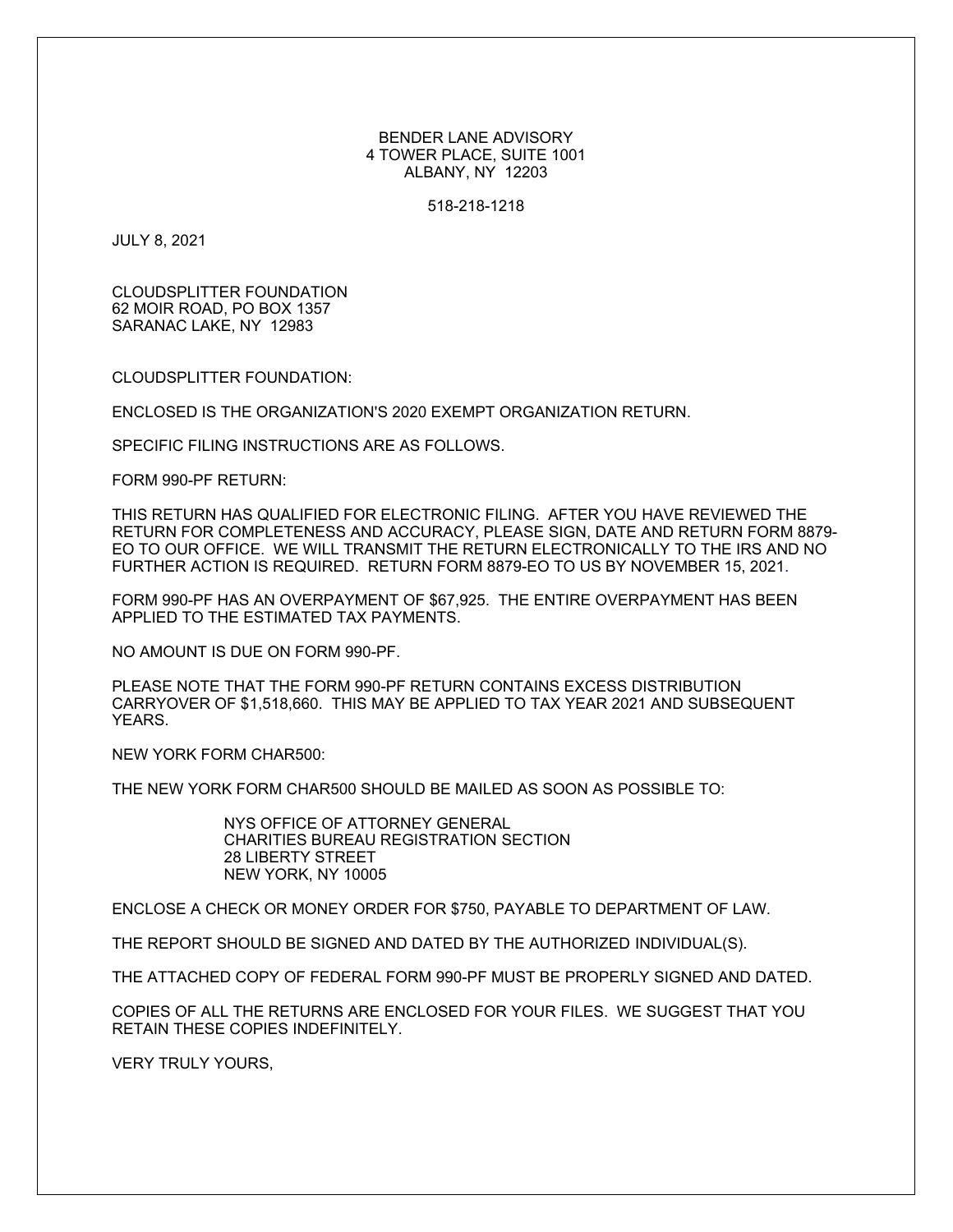DANIEL G. PIAZZA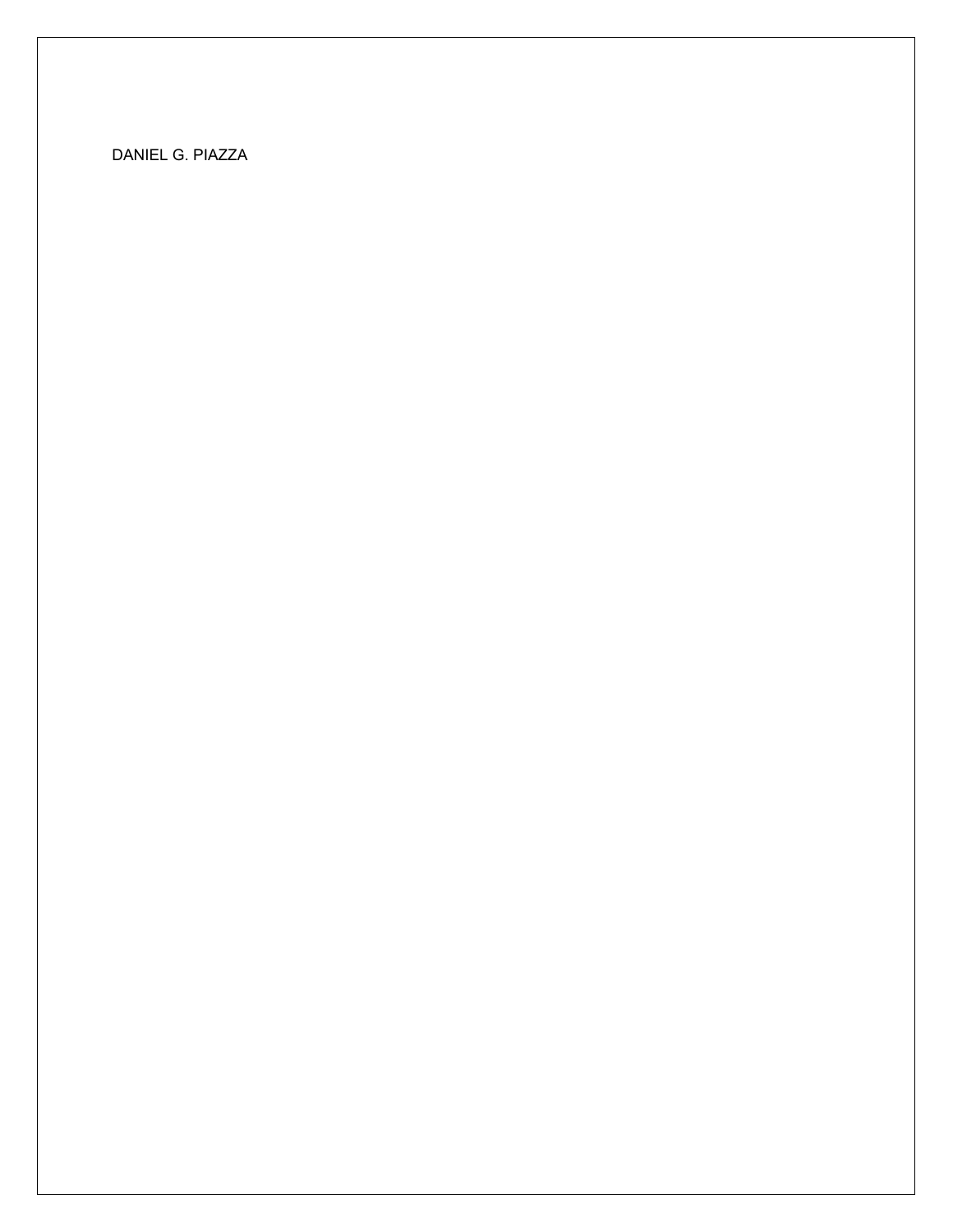|                                                                  | ***** THIS IS NOT A FILEABLE COPY *****                                                                                                                                                                                                                                                                                                                                                                                                                                                                                                                                                                                                                                                                                                                                                                                                           |                            |                                                   |
|------------------------------------------------------------------|---------------------------------------------------------------------------------------------------------------------------------------------------------------------------------------------------------------------------------------------------------------------------------------------------------------------------------------------------------------------------------------------------------------------------------------------------------------------------------------------------------------------------------------------------------------------------------------------------------------------------------------------------------------------------------------------------------------------------------------------------------------------------------------------------------------------------------------------------|----------------------------|---------------------------------------------------|
| Form 8879-EO                                                     | IRS e-file Signature Authorization<br>for an Exempt Organization                                                                                                                                                                                                                                                                                                                                                                                                                                                                                                                                                                                                                                                                                                                                                                                  |                            | OMB No. 1545-0047                                 |
|                                                                  |                                                                                                                                                                                                                                                                                                                                                                                                                                                                                                                                                                                                                                                                                                                                                                                                                                                   |                            |                                                   |
|                                                                  | Do not send to the IRS. Keep for your records.                                                                                                                                                                                                                                                                                                                                                                                                                                                                                                                                                                                                                                                                                                                                                                                                    |                            | 2020                                              |
| Department of the Treasury<br>Internal Revenue Service           | Go to www.irs.gov/Form8879EO for the latest information.                                                                                                                                                                                                                                                                                                                                                                                                                                                                                                                                                                                                                                                                                                                                                                                          |                            |                                                   |
| Name of exempt organization or person subject to tax             |                                                                                                                                                                                                                                                                                                                                                                                                                                                                                                                                                                                                                                                                                                                                                                                                                                                   |                            | Taxpayer identification number                    |
| CLOUDSPLITTER FOUNDATION                                         |                                                                                                                                                                                                                                                                                                                                                                                                                                                                                                                                                                                                                                                                                                                                                                                                                                                   | 22-2784895                 |                                                   |
| Name and title of officer or person subject to tax               |                                                                                                                                                                                                                                                                                                                                                                                                                                                                                                                                                                                                                                                                                                                                                                                                                                                   |                            |                                                   |
| ERNEST E KEET<br><b>TRUSTEE</b>                                  |                                                                                                                                                                                                                                                                                                                                                                                                                                                                                                                                                                                                                                                                                                                                                                                                                                                   |                            |                                                   |
| Part I                                                           | Type of Return and Return Information (Whole Dollars Only)                                                                                                                                                                                                                                                                                                                                                                                                                                                                                                                                                                                                                                                                                                                                                                                        |                            |                                                   |
|                                                                  | Check the box for the return for which you are using this Form 8879-EO and enter the applicable amount, if any, from the return. If you                                                                                                                                                                                                                                                                                                                                                                                                                                                                                                                                                                                                                                                                                                           |                            |                                                   |
|                                                                  | check the box on line 1a, 2a, 3a, 4a, 5a, 6a, or 7a below, and the amount on that line for the return being filed with this form was<br>blank, then leave line 1b, 2b, 3b, 4b, 5b, 6b, or 7b, whichever is applicable, blank (do not enter -0-). But, if you entered -0- on the<br>return, then enter -0- on the applicable line below. Do not complete more than one line in Part I.                                                                                                                                                                                                                                                                                                                                                                                                                                                             |                            |                                                   |
| 1a Form 990 check here $\blacktriangleright$                     | <b>b</b> Total revenue, if any (Form 990, Part VIII, column (A), line 12) $\ldots$ <b>1b 10</b>                                                                                                                                                                                                                                                                                                                                                                                                                                                                                                                                                                                                                                                                                                                                                   |                            |                                                   |
| 2a Form 990-EZ check here $\blacktriangleright$                  |                                                                                                                                                                                                                                                                                                                                                                                                                                                                                                                                                                                                                                                                                                                                                                                                                                                   |                            |                                                   |
| 3a Form 1120-POL check here                                      | ▶।                                                                                                                                                                                                                                                                                                                                                                                                                                                                                                                                                                                                                                                                                                                                                                                                                                                |                            |                                                   |
| 4a Form 990-PF check here                                        | $\blacktriangleright$ $\vert$ X                                                                                                                                                                                                                                                                                                                                                                                                                                                                                                                                                                                                                                                                                                                                                                                                                   |                            |                                                   |
| 5a Form 8868 check here                                          |                                                                                                                                                                                                                                                                                                                                                                                                                                                                                                                                                                                                                                                                                                                                                                                                                                                   |                            |                                                   |
| 6a Form 990-T check here                                         |                                                                                                                                                                                                                                                                                                                                                                                                                                                                                                                                                                                                                                                                                                                                                                                                                                                   |                            |                                                   |
| 7a Form 4720 check here<br>Part II                               | Declaration and Signature Authorization of Officer or Person Subject to Tax                                                                                                                                                                                                                                                                                                                                                                                                                                                                                                                                                                                                                                                                                                                                                                       |                            |                                                   |
|                                                                  | Under penalties of perjury, I declare that $\boxed{\mathbf{X}}$ I am an officer of the above organization or $\boxed{\phantom{\mathbf{X}}}$ I am a person subject to tax with respect to                                                                                                                                                                                                                                                                                                                                                                                                                                                                                                                                                                                                                                                          |                            |                                                   |
| (name of organization)                                           |                                                                                                                                                                                                                                                                                                                                                                                                                                                                                                                                                                                                                                                                                                                                                                                                                                                   |                            | and that I have examined a copy                   |
| PIN: check one box only                                          | Agent to initiate an electronic funds withdrawal (direct debit) entry to the financial institution account indicated in the tax preparation<br>software for payment of the federal taxes owed on this return, and the financial institution to debit the entry to this account. To revoke<br>a payment, I must contact the U.S. Treasury Financial Agent at 1-888-353-4537 no later than 2 business days prior to the payment<br>(settlement) date. I also authorize the financial institutions involved in the processing of the electronic payment of taxes to receive<br>confidential information necessary to answer inquiries and resolve issues related to the payment. I have selected a personal<br>identification number (PIN) as my signature for the electronic return and, if applicable, the consent to electronic funds withdrawal. |                            |                                                   |
|                                                                  | $\boxed{\text{X}}$   authorize GRAYPOINT LLC                                                                                                                                                                                                                                                                                                                                                                                                                                                                                                                                                                                                                                                                                                                                                                                                      | to enter my PIN            | 44457                                             |
|                                                                  | ERO firm name                                                                                                                                                                                                                                                                                                                                                                                                                                                                                                                                                                                                                                                                                                                                                                                                                                     |                            | Enter five numbers, but<br>do not enter all zeros |
|                                                                  | as my signature on the tax year 2020 electronically filed return. If I have indicated within this return that a copy of the return is being filed with<br>a state agency(ies) regulating charities as part of the IRS Fed/State program, I also authorize the aforementioned ERO to enter my<br>PIN on the return's disclosure consent screen.<br>As an officer or person subject to tax with respect to the organization, I will enter my PIN as my signature on the tax year 2020<br>electronically filed return. If I have indicated within this return that a copy of the return is being filed with a state agency(ies)<br>regulating charities as part of the IRS Fed/State program, I will enter my PIN on the return's disclosure consent screen.                                                                                         |                            |                                                   |
| Signature of officer or person subject to tax<br><b>Part III</b> | ***** THIS IS NOT A FILEABLE COPY ***<br><b>Certification and Authentication</b>                                                                                                                                                                                                                                                                                                                                                                                                                                                                                                                                                                                                                                                                                                                                                                  | Date $\blacktriangleright$ |                                                   |
|                                                                  | <b>ERO's EFIN/PIN.</b> Enter your six-digit electronic filing identification                                                                                                                                                                                                                                                                                                                                                                                                                                                                                                                                                                                                                                                                                                                                                                      |                            |                                                   |
|                                                                  | 14204716162<br>number (EFIN) followed by your five-digit self-selected PIN.<br>Do not enter all zeros                                                                                                                                                                                                                                                                                                                                                                                                                                                                                                                                                                                                                                                                                                                                             |                            |                                                   |
| IRS e-file Providers for Business Returns.                       | I certify that the above numeric entry is my PIN, which is my signature on the 2020 electronically filed return indicated above. I confirm<br>that I am submitting this return in accordance with the requirements of Pub. 4163, Modernized e-File (MeF) Information for Authorized                                                                                                                                                                                                                                                                                                                                                                                                                                                                                                                                                               |                            |                                                   |
| ERO's signature GRAYPOINT LLC                                    | Date $\triangleright$ 07/08/21                                                                                                                                                                                                                                                                                                                                                                                                                                                                                                                                                                                                                                                                                                                                                                                                                    |                            |                                                   |
|                                                                  | <b>ERO Must Retain This Form - See Instructions</b><br>Do Not Submit This Form to the IRS Unless Requested To Do So                                                                                                                                                                                                                                                                                                                                                                                                                                                                                                                                                                                                                                                                                                                               |                            |                                                   |
|                                                                  | LHA For Paperwork Reduction Act Notice, see instructions.                                                                                                                                                                                                                                                                                                                                                                                                                                                                                                                                                                                                                                                                                                                                                                                         |                            | Form 8879-EO (2020)                               |
| 023051 11-03-20                                                  |                                                                                                                                                                                                                                                                                                                                                                                                                                                                                                                                                                                                                                                                                                                                                                                                                                                   |                            |                                                   |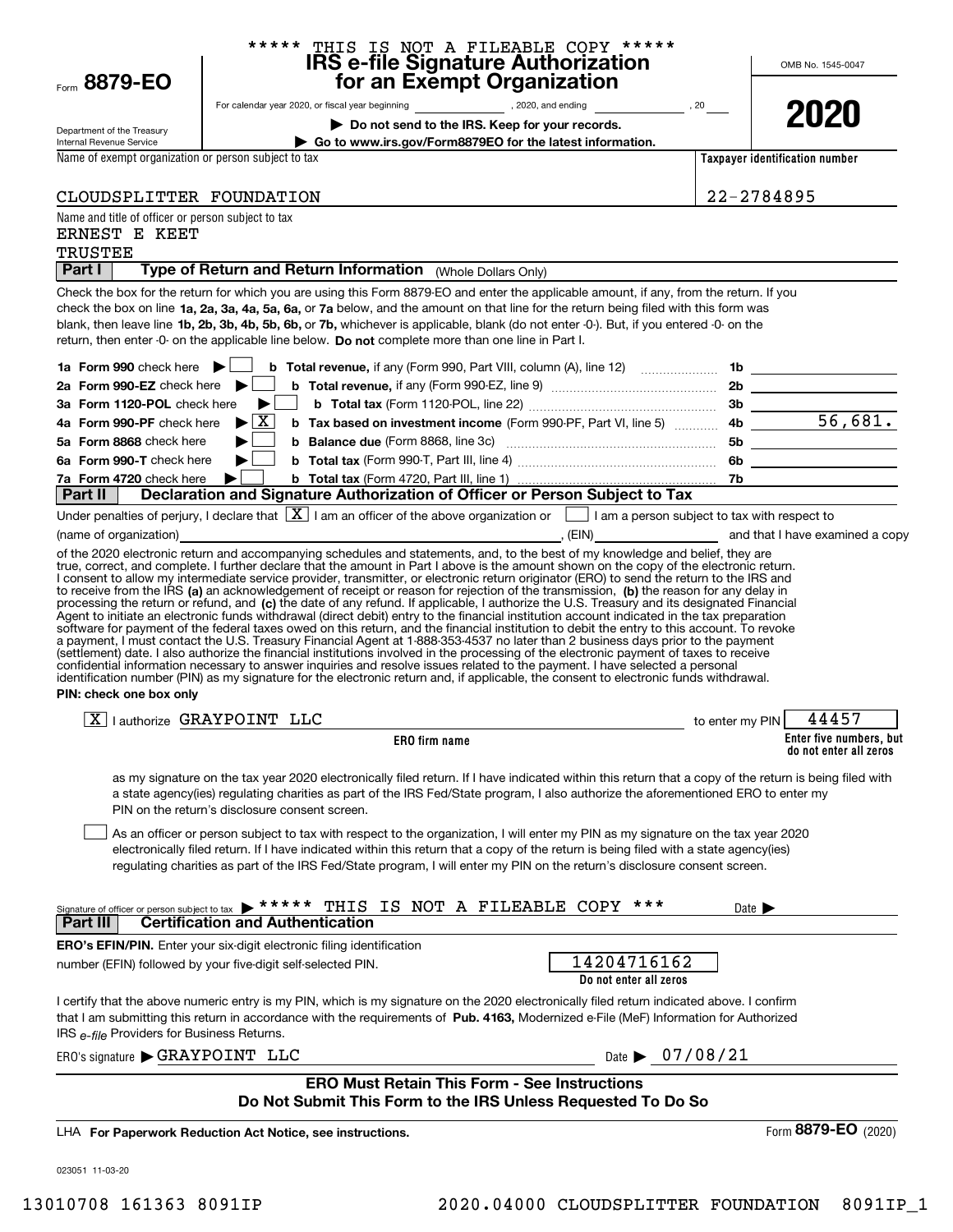(Rev. January 2020)

### **Application for Automatic Extension of Time To File an Exempt Organization Return**

Department of the Treasury Internal Revenue Service

**| File a separate application for each return.**

**| Go to www.irs.gov/Form8868 for the latest information.**

**Electronic filing (e-file).**  You can electronically file Form 8868 to request a 6-month automatic extension of time to file any of the filing of this form, visit www.irs.gov/e-file-providers/e-file-for-charities-and-non-profits. forms listed below with the exception of Form 8870, Information Return for Transfers Associated With Certain Personal Benefit Contracts, for which an extension request must be sent to the IRS in paper format (see instructions). For more details on the electronic

### **Automatic 6-Month Extension of Time.** Only submit original (no copies needed).

All corporations required to file an income tax return other than Form 990-T (including 1120-C filers), partnerships, REMICs, and trusts must use Form 7004 to request an extension of time to file income tax returns.

| Type or                                                                                                                                               | Name of exempt organization or other filer, see instructions.                                                                                                                                                                                                                                                                                                                                                                                                                                                                                                              |        |                                                                                                                                       |                                          | Taxpayer identification number (TIN)         |                 |
|-------------------------------------------------------------------------------------------------------------------------------------------------------|----------------------------------------------------------------------------------------------------------------------------------------------------------------------------------------------------------------------------------------------------------------------------------------------------------------------------------------------------------------------------------------------------------------------------------------------------------------------------------------------------------------------------------------------------------------------------|--------|---------------------------------------------------------------------------------------------------------------------------------------|------------------------------------------|----------------------------------------------|-----------------|
| print                                                                                                                                                 | CLOUDSPLITTER FOUNDATION                                                                                                                                                                                                                                                                                                                                                                                                                                                                                                                                                   |        |                                                                                                                                       |                                          | 22-2784895                                   |                 |
| File by the<br>due date for<br>filing your                                                                                                            | Number, street, and room or suite no. If a P.O. box, see instructions.<br>62 MOIR ROAD, PO BOX 1357                                                                                                                                                                                                                                                                                                                                                                                                                                                                        |        |                                                                                                                                       |                                          |                                              |                 |
| return. See<br>City, town or post office, state, and ZIP code. For a foreign address, see instructions.<br>instructions.<br>12983<br>SARANAC LAKE, NY |                                                                                                                                                                                                                                                                                                                                                                                                                                                                                                                                                                            |        |                                                                                                                                       |                                          |                                              |                 |
|                                                                                                                                                       | Enter the Return Code for the return that this application is for (file a separate application for each return)                                                                                                                                                                                                                                                                                                                                                                                                                                                            |        |                                                                                                                                       |                                          |                                              | 0 4             |
| <b>Application</b>                                                                                                                                    |                                                                                                                                                                                                                                                                                                                                                                                                                                                                                                                                                                            | Return | Application                                                                                                                           |                                          |                                              | Return          |
| Is For                                                                                                                                                |                                                                                                                                                                                                                                                                                                                                                                                                                                                                                                                                                                            | Code   | Is For                                                                                                                                |                                          |                                              | Code            |
|                                                                                                                                                       | Form 990 or Form 990-EZ                                                                                                                                                                                                                                                                                                                                                                                                                                                                                                                                                    | 01     | Form 990-T (corporation)                                                                                                              |                                          |                                              | 07              |
| Form 990-BL                                                                                                                                           |                                                                                                                                                                                                                                                                                                                                                                                                                                                                                                                                                                            | 02     | Form 1041-A                                                                                                                           |                                          |                                              | 08              |
|                                                                                                                                                       | Form 4720 (individual)                                                                                                                                                                                                                                                                                                                                                                                                                                                                                                                                                     | 03     | Form 4720 (other than individual)                                                                                                     |                                          |                                              | 09              |
| Form 990-PF                                                                                                                                           |                                                                                                                                                                                                                                                                                                                                                                                                                                                                                                                                                                            | 04     | Form 5227                                                                                                                             |                                          |                                              | 10              |
|                                                                                                                                                       | Form 990-T (sec. 401(a) or 408(a) trust)                                                                                                                                                                                                                                                                                                                                                                                                                                                                                                                                   | 05     | Form 6069                                                                                                                             |                                          |                                              | 11              |
|                                                                                                                                                       | Form 990-T (trust other than above)                                                                                                                                                                                                                                                                                                                                                                                                                                                                                                                                        | 06     | Form 8870                                                                                                                             |                                          |                                              | 12              |
| $box \blacktriangleright$<br>1.<br>2                                                                                                                  | If this is for a Group Return, enter the organization's four digit Group Exemption Number (GEN) [If this is for the whole group, check this<br>. If it is for part of the group, check this box $\blacktriangleright$<br>I request an automatic 6-month extension of time until<br>the organization named above. The extension is for the organization's return for:<br>$\blacktriangleright$ $\boxed{\text{X}}$ calendar year 2020 or<br>tax year beginning<br>If the tax year entered in line 1 is for less than 12 months, check reason:<br>Change in accounting period |        | and attach a list with the names and TINs of all members the extension is for.<br>NOVEMBER 15, 2021<br>, and ending<br>Initial return | Final return                             | , to file the exempt organization return for |                 |
| За                                                                                                                                                    | If this application is for Forms 990-BL, 990-PF, 990-T, 4720, or 6069, enter the tentative tax, less<br>any nonrefundable credits. See instructions.                                                                                                                                                                                                                                                                                                                                                                                                                       |        |                                                                                                                                       | За                                       | \$                                           | <u>124,606.</u> |
| b                                                                                                                                                     | If this application is for Forms 990-PF, 990-T, 4720, or 6069, enter any refundable credits and<br>estimated tax payments made. Include any prior year overpayment allowed as a credit.                                                                                                                                                                                                                                                                                                                                                                                    |        |                                                                                                                                       | Зb                                       | \$                                           | 59,606.         |
|                                                                                                                                                       | <b>Balance due.</b> Subtract line 3b from line 3a. Include your payment with this form, if required, by<br>using EFTPS (Electronic Federal Tax Payment System). See instructions.                                                                                                                                                                                                                                                                                                                                                                                          |        |                                                                                                                                       | $\frac{\mathsf{3c} \cdot \mathsf{5}}{2}$ |                                              | 65,000.         |
| instructions.                                                                                                                                         | Caution: If you are going to make an electronic funds withdrawal (direct debit) with this Form 8868, see Form 8453-EO and Form 8879-EO for payment                                                                                                                                                                                                                                                                                                                                                                                                                         |        |                                                                                                                                       |                                          |                                              |                 |
| LHA                                                                                                                                                   | For Privacy Act and Paperwork Reduction Act Notice, see instructions.<br>MAIL TO: DEPARTMENT OF THE TREASURY<br>OGDEN, UT 84201-0045                                                                                                                                                                                                                                                                                                                                                                                                                                       |        | INTERNAL REVENUE SERVICE CENTER                                                                                                       |                                          | Form 8868 (Rev. 1-2020)                      |                 |

023841 04-01-20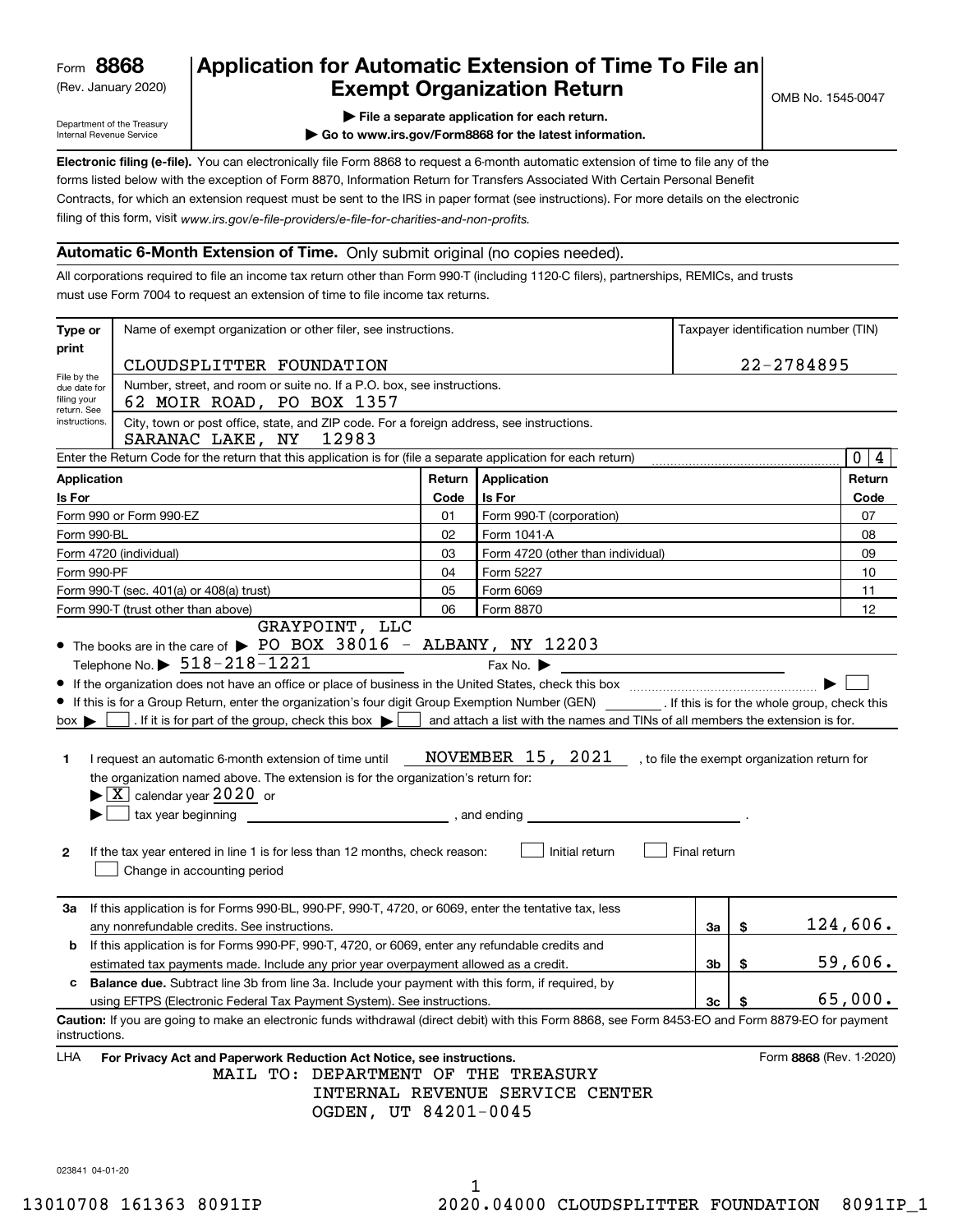Department of the Treasury Form **990-PF**

## EXTENDED TO NOVEMBER 15, 2021

**or Section 4947(a)(1) Trust Treated as Private Foundation Return of Private Foundation**

Internal Revenue Service **Number 19th Construction Constructions and the latest information.** The Service of Public Inspection **| Do not enter social security numbers on this form as it may be made public. | Go to www.irs.gov/Form990PF for instructions and the latest information.**



| For calendar year 2020 or tax year beginning                                                                                                           |                                                       | , and ending                              |                                                                                                                 |                                                                   |
|--------------------------------------------------------------------------------------------------------------------------------------------------------|-------------------------------------------------------|-------------------------------------------|-----------------------------------------------------------------------------------------------------------------|-------------------------------------------------------------------|
| Name of foundation                                                                                                                                     |                                                       |                                           | A Employer identification number                                                                                |                                                                   |
| CLOUDSPLITTER FOUNDATION                                                                                                                               |                                                       |                                           | 22-2784895                                                                                                      |                                                                   |
| Number and street (or P.O. box number if mail is not delivered to street address)                                                                      |                                                       | Room/suite                                | <b>B</b> Telephone number                                                                                       |                                                                   |
| 62 MOIR ROAD, PO BOX 1357<br>City or town, state or province, country, and ZIP or foreign postal code                                                  |                                                       |                                           | 518 218 1221                                                                                                    |                                                                   |
| SARANAC LAKE, NY<br>12983                                                                                                                              |                                                       |                                           | C If exemption application is pending, check here                                                               |                                                                   |
| <b>G</b> Check all that apply:<br>Initial return                                                                                                       |                                                       | Initial return of a former public charity | D 1. Foreign organizations, check here                                                                          |                                                                   |
| Final return                                                                                                                                           | Amended return                                        |                                           |                                                                                                                 |                                                                   |
| Address change                                                                                                                                         | Name change                                           |                                           | 2. Foreign organizations meeting the 85% test,<br>check here and attach computation                             |                                                                   |
| $\boxed{\mathbf{X}}$ Section 501(c)(3) exempt private foundation<br>H Check type of organization:                                                      |                                                       |                                           | $E$ If private foundation status was terminated                                                                 |                                                                   |
| Section 4947(a)(1) nonexempt charitable trust<br>I Fair market value of all assets at end of year $\vert$ J Accounting method:                         | Other taxable private foundation<br>$\mathbf{X}$ Cash | Accrual                                   | under section 507(b)(1)(A), check here $\Box$                                                                   |                                                                   |
| (from Part II, col. (c), line 16)                                                                                                                      | Other (specify)                                       |                                           | $ F $ If the foundation is in a 60-month termination<br>under section $507(b)(1)(B)$ , check here $\rightarrow$ |                                                                   |
| 26, 595, 715. (Part I, column (d), must be on cash basis.)<br>►\$                                                                                      |                                                       |                                           |                                                                                                                 |                                                                   |
| Part   Analysis of Revenue and Expenses<br>(The total of amounts in columns (b), (c), and (d) may not<br>necessarily equal the amounts in column (a).) | (a) Revenue and<br>expenses per books                 | (b) Net investment<br>income              | (c) Adjusted net<br>income                                                                                      | (d) Disbursements<br>for charitable purposes<br>(cash basis only) |
| Contributions, gifts, grants, etc., received                                                                                                           | 673,059.                                              |                                           |                                                                                                                 |                                                                   |
| $Check \rightarrow$<br>if the foundation is not required to attach Sch. B<br>2<br>Interest on savings and temporary                                    |                                                       |                                           |                                                                                                                 |                                                                   |
| 3                                                                                                                                                      | 417,566.                                              | 417,566.                                  |                                                                                                                 |                                                                   |
| Dividends and interest from securities<br>4                                                                                                            |                                                       |                                           |                                                                                                                 |                                                                   |
| $\mathbf b$ Net rental income or (loss)                                                                                                                |                                                       |                                           |                                                                                                                 |                                                                   |
| 6a Net gain or (loss) from sale of assets not on line 10                                                                                               | 3,664,848.                                            |                                           |                                                                                                                 |                                                                   |
| Gross sales price for all 13, 448, 151.<br>b                                                                                                           |                                                       |                                           |                                                                                                                 |                                                                   |
| Revenue<br>7 Capital gain net income (from Part IV, line 2)                                                                                            |                                                       | 3,664,848.                                |                                                                                                                 |                                                                   |
| 8                                                                                                                                                      |                                                       |                                           |                                                                                                                 |                                                                   |
| 9<br>Gross sales less returns                                                                                                                          |                                                       |                                           |                                                                                                                 |                                                                   |
| 10a and allowances<br>D Less: Cost of goods sold                                                                                                       |                                                       |                                           |                                                                                                                 |                                                                   |
|                                                                                                                                                        |                                                       |                                           |                                                                                                                 |                                                                   |
| 11.<br>Other income income in the contract of the set of the set of the set of the set of the set of the set of the s                                  |                                                       |                                           |                                                                                                                 |                                                                   |
| 12                                                                                                                                                     | 4,755,473.                                            | 4,082,414.                                | 0.                                                                                                              |                                                                   |
| 13<br>Compensation of officers, directors, trustees, etc.                                                                                              | $\mathbf 0$ .                                         | 0.                                        | 0.                                                                                                              | 0.                                                                |
| Other employee salaries and wages<br>14                                                                                                                | 121, 200.<br>3,636.                                   | $\overline{0}$ .<br>$\overline{0}$ .      | $\mathbf 0$ .<br>$\mathbf 0$ .                                                                                  | 120, 200.                                                         |
| 15                                                                                                                                                     | 23,398.                                               | $\overline{\mathbf{0}}$ .                 | $\overline{\overline{\mathbf{0}}\cdot}$                                                                         | 3,636.<br>23,398.                                                 |
|                                                                                                                                                        |                                                       |                                           |                                                                                                                 |                                                                   |
|                                                                                                                                                        |                                                       |                                           |                                                                                                                 |                                                                   |
| 17                                                                                                                                                     | 637.                                                  | 637.                                      | 0.                                                                                                              | $0$ .                                                             |
| 18                                                                                                                                                     | 92,857.                                               | 3,580.                                    | $\overline{0}$ .                                                                                                | 9,277.                                                            |
| 19                                                                                                                                                     |                                                       |                                           |                                                                                                                 |                                                                   |
| 20<br>Occupancy                                                                                                                                        | $\overline{5,521}$ .                                  | 0.                                        | 0.                                                                                                              | 5,521.                                                            |
| Travel, conferences, and meetings<br>21<br>22                                                                                                          |                                                       |                                           |                                                                                                                 |                                                                   |
| 23                                                                                                                                                     | 31,367.                                               | 450.                                      | $0$ .                                                                                                           | 31,367.                                                           |
| <b>Operating and Administrative Expenses</b><br>Total operating and administrative<br>24                                                               |                                                       |                                           |                                                                                                                 |                                                                   |
| expenses. Add lines 13 through 23                                                                                                                      | 278,616.                                              | 4,667.                                    | 0.                                                                                                              | <u> 193,399.</u>                                                  |
| Contributions, gifts, grants paid<br>25                                                                                                                | $\overline{1,321,873}$ .                              |                                           |                                                                                                                 | 1,321,873.                                                        |
| Total expenses and disbursements.<br>26                                                                                                                |                                                       |                                           | 0.                                                                                                              |                                                                   |
| Add lines 24 and 25<br>27 Subtract line 26 from line 12:                                                                                               | 1,600,489.                                            | 4,667.                                    |                                                                                                                 | 1,515,272.                                                        |
| <b>a</b> Excess of revenue over expenses and disbursements                                                                                             | 3, 154, 984.                                          |                                           |                                                                                                                 |                                                                   |
| <b>b</b> Net investment income (if negative, enter -0-)                                                                                                |                                                       | 4,077,747.                                |                                                                                                                 |                                                                   |
| C Adjusted net income (if negative, enter -0-)                                                                                                         |                                                       |                                           | 0.                                                                                                              |                                                                   |

023501 12-02-20 **For Paperwork Reduction Act Notice, see instructions.** LHA Form (2020)

Form 990-PF (2020)

2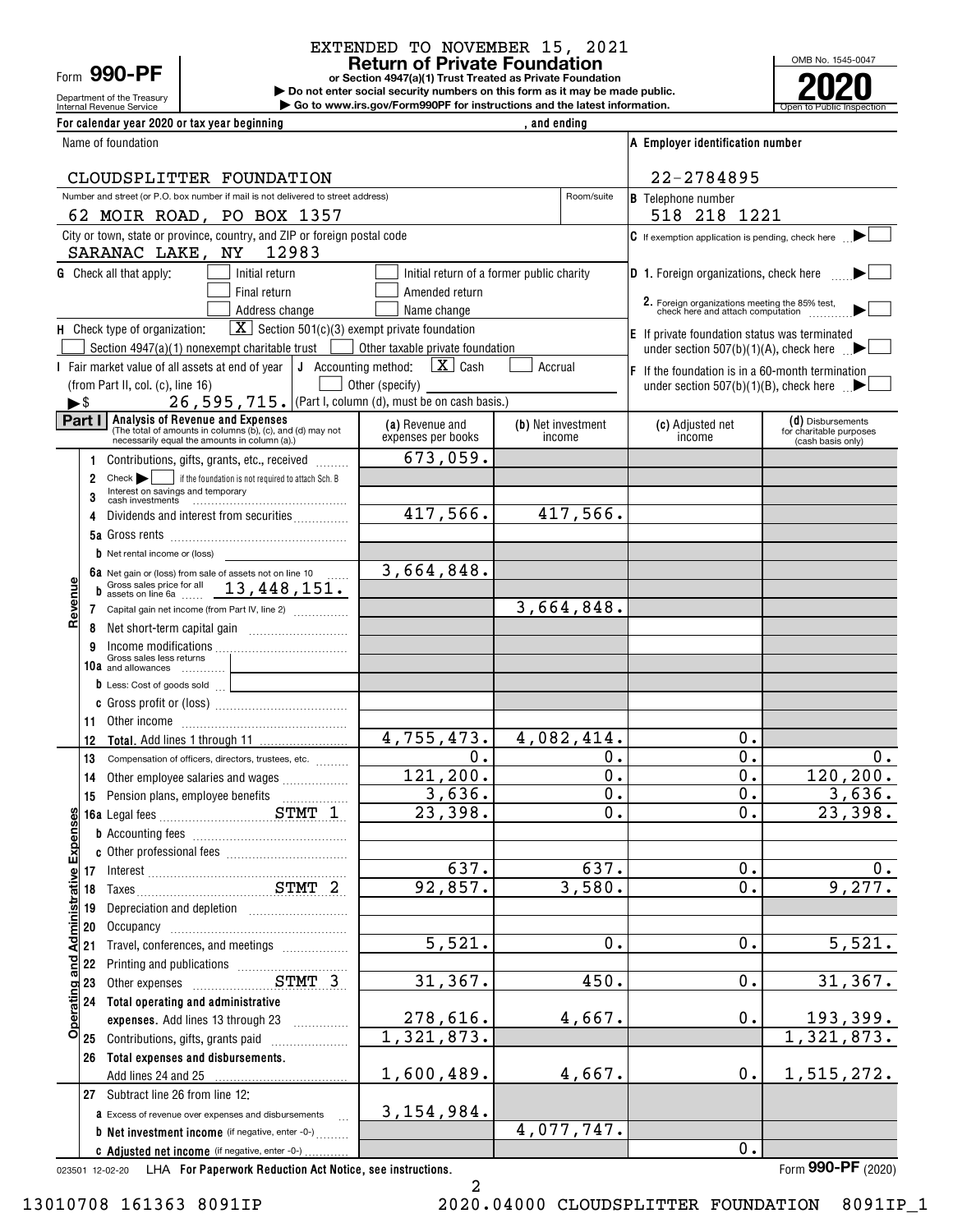| CLOUDSPLITTER FOUNDATION<br>Form 990-PF (2020) |                                                                |                                                                                                               |                   |                             | 22-2784895<br>Page 2  |  |  |  |
|------------------------------------------------|----------------------------------------------------------------|---------------------------------------------------------------------------------------------------------------|-------------------|-----------------------------|-----------------------|--|--|--|
|                                                | Part II                                                        | <b>Balance Sheets</b> Attached schedules and amounts in the description                                       | Beginning of year |                             | End of year           |  |  |  |
|                                                |                                                                | column should be for end-of-year amounts only.                                                                | (a) Book Value    | (b) Book Value              | (c) Fair Market Value |  |  |  |
|                                                |                                                                | 1 Cash - non-interest-bearing                                                                                 |                   |                             |                       |  |  |  |
|                                                | 2                                                              | Savings and temporary cash investments [111][11] [11] Savings and temporary cash investments                  | 1,546,680.        | 13,748,768.                 | 13,748,768.           |  |  |  |
|                                                |                                                                | 480,000.<br>3 Accounts receivable                                                                             |                   |                             |                       |  |  |  |
|                                                |                                                                | Less: allowance for doubtful accounts                                                                         | 480,000.          | 480,000.                    | 480,000.              |  |  |  |
|                                                |                                                                | 4 Pledges receivable >                                                                                        |                   |                             |                       |  |  |  |
|                                                |                                                                | Less: allowance for doubtful accounts $\blacktriangleright$                                                   |                   |                             |                       |  |  |  |
|                                                |                                                                |                                                                                                               |                   |                             |                       |  |  |  |
|                                                |                                                                | Receivables due from officers, directors, trustees, and other                                                 |                   |                             |                       |  |  |  |
|                                                |                                                                |                                                                                                               |                   |                             |                       |  |  |  |
|                                                |                                                                |                                                                                                               |                   |                             |                       |  |  |  |
|                                                |                                                                | Less: allowance for doubtful accounts                                                                         |                   |                             |                       |  |  |  |
|                                                |                                                                |                                                                                                               |                   |                             |                       |  |  |  |
| Assets                                         |                                                                |                                                                                                               |                   |                             |                       |  |  |  |
|                                                |                                                                | 10a Investments - U.S. and state government obligations                                                       | 4,682,686.        | 0.                          |                       |  |  |  |
|                                                |                                                                |                                                                                                               | 527,710.          | 411,828.                    | 1,082,848.            |  |  |  |
|                                                |                                                                |                                                                                                               |                   |                             |                       |  |  |  |
|                                                |                                                                | 11 Investments - land, buildings, and equipment: basis  > _______________                                     |                   |                             |                       |  |  |  |
|                                                |                                                                |                                                                                                               |                   |                             |                       |  |  |  |
|                                                | 12                                                             |                                                                                                               |                   |                             |                       |  |  |  |
|                                                | 13                                                             | Investments - other manufactured and STMT 6                                                                   | 11, 313, 512.     | 6,643,048.                  | 11,284,099.           |  |  |  |
|                                                | 14                                                             | Land, buildings, and equipment: basis >                                                                       |                   |                             |                       |  |  |  |
|                                                |                                                                |                                                                                                               |                   |                             |                       |  |  |  |
|                                                | 15                                                             | Other assets (describe                                                                                        |                   |                             |                       |  |  |  |
|                                                | 16                                                             | Total assets (to be completed by all filers - see the                                                         |                   |                             |                       |  |  |  |
|                                                |                                                                |                                                                                                               | 18,550,588.       | 21, 283, 644.               | 26,595,715.           |  |  |  |
|                                                |                                                                |                                                                                                               |                   |                             |                       |  |  |  |
|                                                | 18                                                             |                                                                                                               |                   |                             |                       |  |  |  |
|                                                | 19                                                             | Deferred revenue imminimum contracts and the contracts and the contracts of the contracts of the contracts of |                   |                             |                       |  |  |  |
| iabiliti                                       | 20                                                             | Loans from officers, directors, trustees, and other disqualified persons                                      |                   |                             |                       |  |  |  |
|                                                | 21                                                             |                                                                                                               |                   |                             |                       |  |  |  |
|                                                |                                                                | 22 Other liabilities (describe $\blacktriangleright$                                                          |                   |                             |                       |  |  |  |
|                                                |                                                                | 23 Total liabilities (add lines 17 through 22)                                                                | 0.                | 0.                          |                       |  |  |  |
|                                                |                                                                | Foundations that follow FASB ASC 958, check here many beat                                                    |                   |                             |                       |  |  |  |
|                                                |                                                                | and complete lines 24, 25, 29, and 30.                                                                        |                   |                             |                       |  |  |  |
|                                                | 24                                                             | Net assets without donor restrictions                                                                         |                   |                             |                       |  |  |  |
|                                                | 25                                                             |                                                                                                               |                   |                             |                       |  |  |  |
| <b>Fund Balances</b>                           |                                                                | Foundations that do not follow FASB ASC 958, check here $\blacktriangleright \boxed{\text{X}}$                |                   |                             |                       |  |  |  |
|                                                |                                                                | and complete lines 26 through 30.                                                                             |                   |                             |                       |  |  |  |
| ŏ                                              | 26                                                             | Capital stock, trust principal, or current funds                                                              | 0.                | 0.                          |                       |  |  |  |
|                                                | 27                                                             | Paid-in or capital surplus, or land, bldg., and equipment fund                                                | $\overline{0}$ .  | $0$ .                       |                       |  |  |  |
| <b>Net Assets</b>                              | 28                                                             | Retained earnings, accumulated income, endowment, or other funds                                              | 18,550,588.       | 21, 283, 644.               |                       |  |  |  |
|                                                | 29                                                             |                                                                                                               | 18,550,588.       | $\overline{21}$ , 283, 644. |                       |  |  |  |
|                                                |                                                                |                                                                                                               |                   |                             |                       |  |  |  |
|                                                |                                                                | 30 Total liabilities and net assets/fund balances                                                             | 18,550,588.       | 21, 283, 644.               |                       |  |  |  |
|                                                | Analysis of Changes in Net Assets or Fund Balances<br>Part III |                                                                                                               |                   |                             |                       |  |  |  |
|                                                |                                                                |                                                                                                               |                   |                             |                       |  |  |  |
|                                                |                                                                | 1 Total net assets or fund balances at beginning of year - Part II, column (a), line 29                       |                   |                             |                       |  |  |  |
|                                                |                                                                |                                                                                                               |                   | $\mathbf{1}$                | 18,550,588.           |  |  |  |
|                                                |                                                                | 2 Enter amount from Part I, line 27a                                                                          |                   | $\overline{2}$              | 3,154,984.            |  |  |  |
| 3                                              |                                                                |                                                                                                               |                   | 3                           | 0.                    |  |  |  |
| 4                                              |                                                                | Add lines 1, 2, and 3                                                                                         |                   | 4                           | 21,705,572.           |  |  |  |
| 5                                              |                                                                | Decreases not included in line 2 (itemize) $\blacktriangleright$                                              |                   | SEE STATEMENT 4<br>5        | 421,928.              |  |  |  |
|                                                |                                                                |                                                                                                               |                   | 6                           | 21, 283, 644.         |  |  |  |

Form (2020) **990-PF** 21,283,644.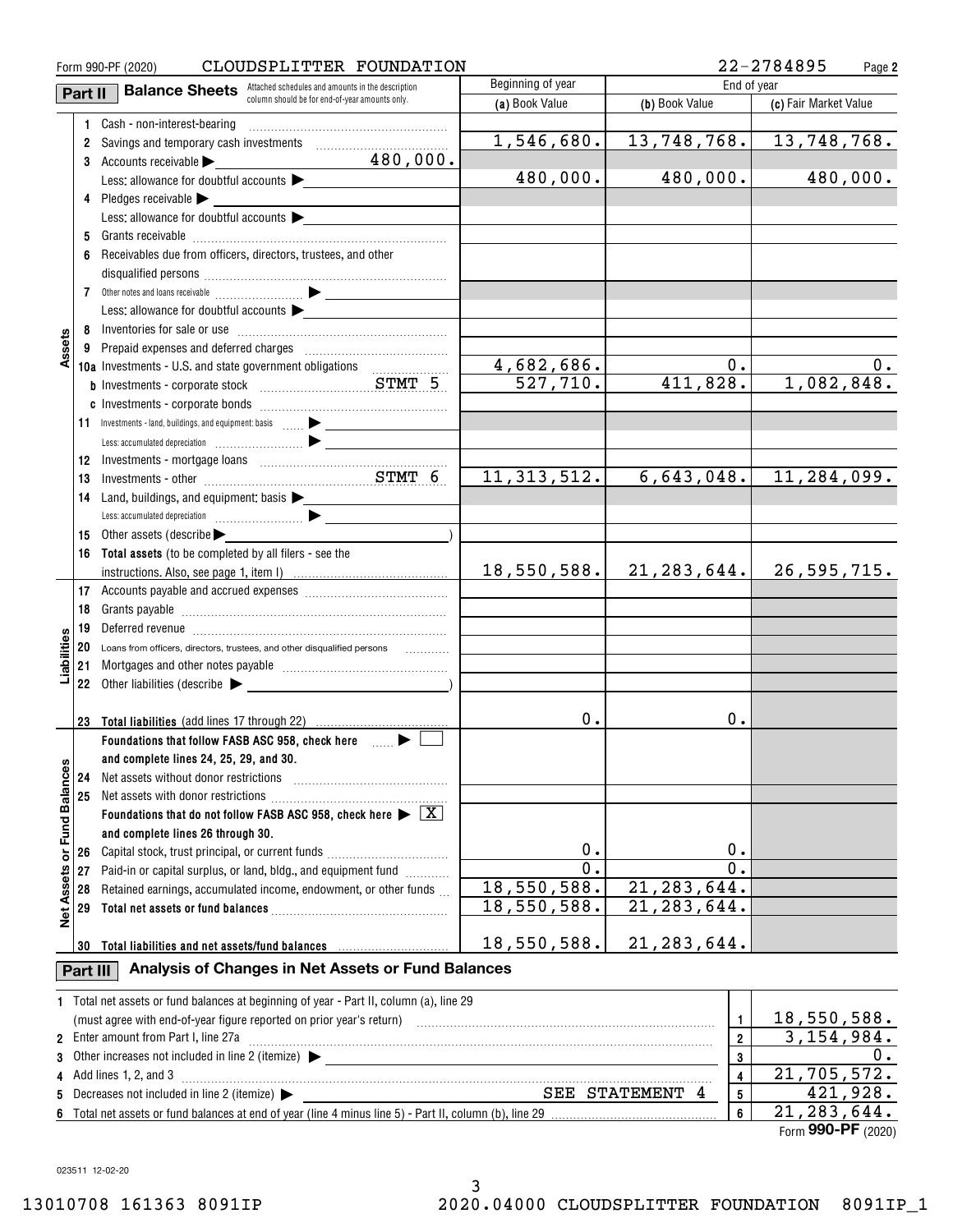| Form 990-PF (2020)<br><b>Part IV</b>                                                                                                                                                                                                                                  | CLOUDSPLITTER FOUNDATION                                                                     |                                                 |                             | 22-2784895                                                                     | Page 3                           |
|-----------------------------------------------------------------------------------------------------------------------------------------------------------------------------------------------------------------------------------------------------------------------|----------------------------------------------------------------------------------------------|-------------------------------------------------|-----------------------------|--------------------------------------------------------------------------------|----------------------------------|
| <b>Capital Gains and Losses for Tax on Investment Income</b><br>(b) How acquired<br>(a) List and describe the kind(s) of property sold (for example, real estate,<br>(c) Date acquired<br>P - Purchase<br>2-story brick warehouse; or common stock, 200 shs. MLC Co.) |                                                                                              |                                                 |                             |                                                                                | (d) Date sold<br>(mo., day, yr.) |
| #5937 LT-D<br>1a SCHWAB                                                                                                                                                                                                                                               |                                                                                              |                                                 | D - Donation<br>$\mathbf P$ | (mo., day, yr.)                                                                |                                  |
| b                                                                                                                                                                                                                                                                     |                                                                                              |                                                 |                             |                                                                                |                                  |
| C                                                                                                                                                                                                                                                                     |                                                                                              |                                                 |                             |                                                                                |                                  |
| d                                                                                                                                                                                                                                                                     |                                                                                              |                                                 |                             |                                                                                |                                  |
| e                                                                                                                                                                                                                                                                     |                                                                                              |                                                 |                             |                                                                                |                                  |
| (e) Gross sales price                                                                                                                                                                                                                                                 | (f) Depreciation allowed<br>(or allowable)                                                   | (g) Cost or other basis<br>plus expense of sale |                             | (h) Gain or (loss)<br>$((e)$ plus $(f)$ minus $(g)$ )                          |                                  |
| 13, 448, 151.<br>a                                                                                                                                                                                                                                                    |                                                                                              | 9,783,303.                                      |                             |                                                                                | 3,664,848.                       |
| b                                                                                                                                                                                                                                                                     |                                                                                              |                                                 |                             |                                                                                |                                  |
| C                                                                                                                                                                                                                                                                     |                                                                                              |                                                 |                             |                                                                                |                                  |
| d                                                                                                                                                                                                                                                                     |                                                                                              |                                                 |                             |                                                                                |                                  |
| e                                                                                                                                                                                                                                                                     | Complete only for assets showing gain in column (h) and owned by the foundation on 12/31/69. |                                                 |                             |                                                                                |                                  |
|                                                                                                                                                                                                                                                                       | (j) Adjusted basis                                                                           | (k) Excess of col. (i)                          |                             | (I) Gains (Col. (h) gain minus<br>col. $(k)$ , but not less than $-0$ - $)$ or |                                  |
| (i) FMV as of 12/31/69                                                                                                                                                                                                                                                | as of 12/31/69                                                                               | over col. (i), if any                           |                             | Losses (from col. (h))                                                         |                                  |
| a                                                                                                                                                                                                                                                                     |                                                                                              |                                                 |                             |                                                                                | 3,664,848.                       |
| b                                                                                                                                                                                                                                                                     |                                                                                              |                                                 |                             |                                                                                |                                  |
| c                                                                                                                                                                                                                                                                     |                                                                                              |                                                 |                             |                                                                                |                                  |
| d                                                                                                                                                                                                                                                                     |                                                                                              |                                                 |                             |                                                                                |                                  |
| e                                                                                                                                                                                                                                                                     |                                                                                              |                                                 |                             |                                                                                |                                  |
|                                                                                                                                                                                                                                                                       | If gain, also enter in Part I, line 7                                                        |                                                 |                             |                                                                                |                                  |
| 2 Capital gain net income or (net capital loss)                                                                                                                                                                                                                       | If (loss), enter -0- in Part I, line 7                                                       |                                                 | 2                           |                                                                                | 3,664,848.                       |
| 3 Net short-term capital gain or (loss) as defined in sections 1222(5) and (6):                                                                                                                                                                                       |                                                                                              |                                                 |                             |                                                                                |                                  |
|                                                                                                                                                                                                                                                                       | If gain, also enter in Part I, line 8, column (c). See instructions. If (loss), enter -0- in |                                                 |                             |                                                                                | $0$ .                            |
| Part I, line 8<br><b>Part V</b>                                                                                                                                                                                                                                       | Qualification Under Section 4940(e) for Reduced Tax on Net Investment Income                 |                                                 |                             |                                                                                |                                  |
|                                                                                                                                                                                                                                                                       | SECTION 4940(e) REPEALED ON DECEMBER 20, 2019 - DO NOT COMPLETE.                             |                                                 |                             |                                                                                |                                  |
| Reserved                                                                                                                                                                                                                                                              |                                                                                              |                                                 |                             |                                                                                |                                  |
| (a)                                                                                                                                                                                                                                                                   | (b)                                                                                          |                                                 | (c)                         |                                                                                | (d)                              |
| Reserved                                                                                                                                                                                                                                                              | Reserved                                                                                     |                                                 | Reserved                    |                                                                                | Reserved                         |
| Reserved                                                                                                                                                                                                                                                              |                                                                                              |                                                 |                             |                                                                                |                                  |
| Reserved                                                                                                                                                                                                                                                              |                                                                                              |                                                 |                             |                                                                                |                                  |
| Reserved                                                                                                                                                                                                                                                              |                                                                                              |                                                 |                             |                                                                                |                                  |
| Reserved                                                                                                                                                                                                                                                              |                                                                                              |                                                 |                             |                                                                                |                                  |
| Reserved                                                                                                                                                                                                                                                              |                                                                                              |                                                 |                             |                                                                                |                                  |
|                                                                                                                                                                                                                                                                       |                                                                                              |                                                 |                             |                                                                                |                                  |
|                                                                                                                                                                                                                                                                       |                                                                                              |                                                 |                             | $\mathbf 2$                                                                    |                                  |
|                                                                                                                                                                                                                                                                       |                                                                                              |                                                 |                             |                                                                                |                                  |
|                                                                                                                                                                                                                                                                       |                                                                                              |                                                 |                             | 3                                                                              |                                  |
|                                                                                                                                                                                                                                                                       |                                                                                              |                                                 |                             | 4                                                                              |                                  |
|                                                                                                                                                                                                                                                                       |                                                                                              |                                                 |                             |                                                                                |                                  |
|                                                                                                                                                                                                                                                                       |                                                                                              |                                                 |                             | 5                                                                              |                                  |
|                                                                                                                                                                                                                                                                       |                                                                                              |                                                 |                             |                                                                                |                                  |
|                                                                                                                                                                                                                                                                       |                                                                                              |                                                 |                             | 6                                                                              |                                  |
|                                                                                                                                                                                                                                                                       |                                                                                              |                                                 |                             |                                                                                |                                  |
|                                                                                                                                                                                                                                                                       |                                                                                              |                                                 |                             | 7                                                                              |                                  |
| Reserved<br>8                                                                                                                                                                                                                                                         |                                                                                              |                                                 |                             | 8                                                                              |                                  |
|                                                                                                                                                                                                                                                                       |                                                                                              |                                                 |                             |                                                                                | Form 990-PF (2020)               |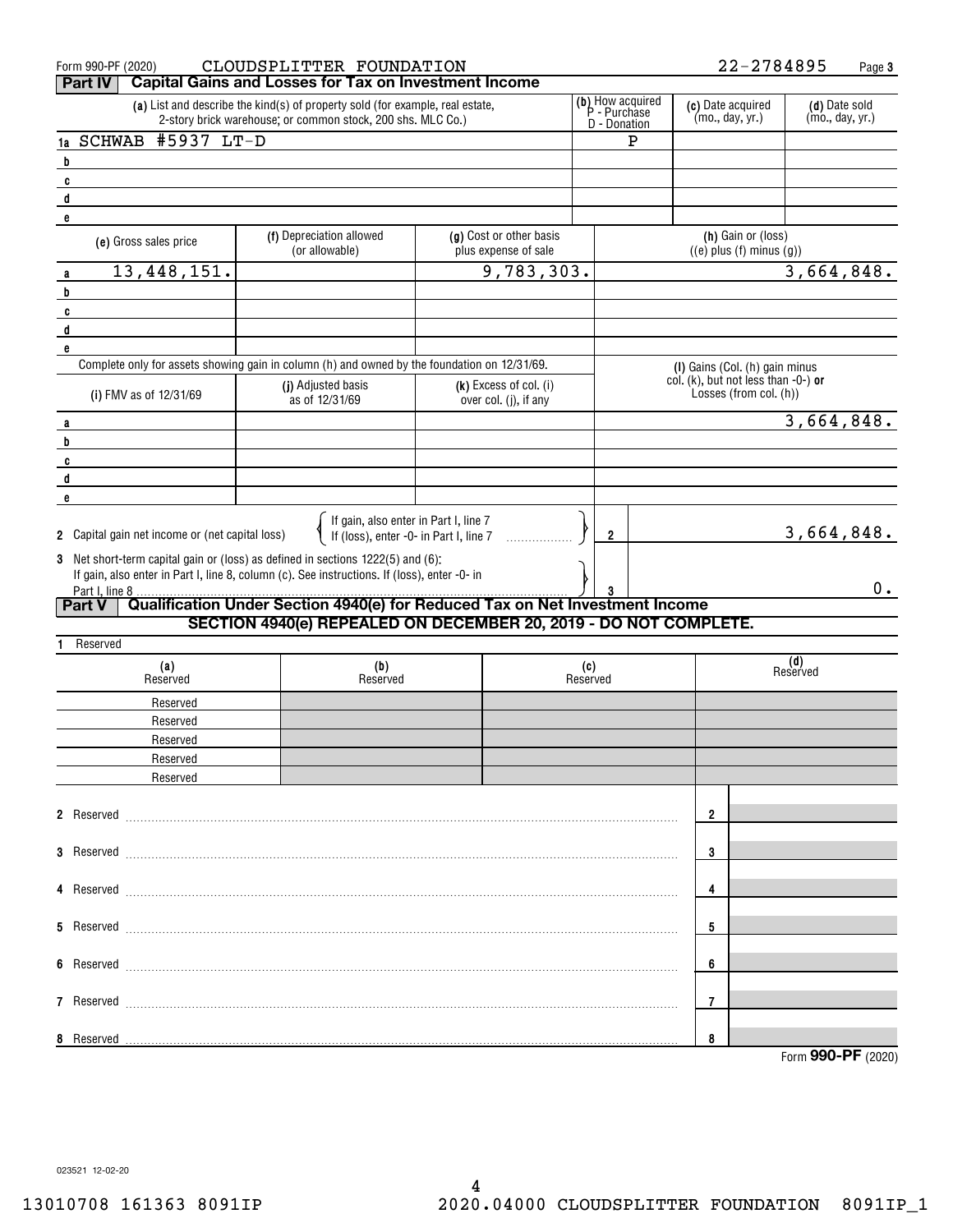| CLOUDSPLITTER FOUNDATION<br>Form 990-PF (2020)<br>Excise Tax Based on Investment Income (Section 4940(a), 4940(b), or 4948 - see instructions)<br><b>Part VI</b>                                                                   |               |                | 22-2784895     |          | Page 4  |
|------------------------------------------------------------------------------------------------------------------------------------------------------------------------------------------------------------------------------------|---------------|----------------|----------------|----------|---------|
| 1a Exempt operating foundations described in section $4940(d)(2)$ , check here $\blacktriangleright$ and enter "N/A" on line 1.                                                                                                    |               |                |                |          |         |
| Date of ruling or determination letter: <b>All entity of the Case of Letter if necessary-see instructions</b> )                                                                                                                    |               |                |                |          |         |
|                                                                                                                                                                                                                                    |               | $\mathbf{1}$   |                | 56,681.  |         |
| c All other domestic foundations enter 1.39% of line 27b. Exempt foreign organizations, enter 4%                                                                                                                                   |               |                |                |          |         |
|                                                                                                                                                                                                                                    |               | $\overline{2}$ |                |          | υ.      |
| Add lines 1 and 2<br>3                                                                                                                                                                                                             |               | 3              |                | 56,681.  |         |
| 4                                                                                                                                                                                                                                  |               | $\overline{4}$ |                |          | 0.      |
|                                                                                                                                                                                                                                    |               | 5              |                | 56,681.  |         |
| Credits/Payments:<br>6                                                                                                                                                                                                             |               |                |                |          |         |
| 59,606.<br>a 2020 estimated tax payments and 2019 overpayment credited to 2020 [11, 12, 12, 13, 13, 13, 13, 13, 13, 13, 1<br>6а                                                                                                    |               |                |                |          |         |
| 6b                                                                                                                                                                                                                                 | 0.            |                |                |          |         |
| 65,000.<br>6с                                                                                                                                                                                                                      |               |                |                |          |         |
| 6d                                                                                                                                                                                                                                 | $\mathbf 0$ . |                |                |          |         |
|                                                                                                                                                                                                                                    |               | $\overline{7}$ |                | 124,606. |         |
| Enter any penalty for underpayment of estimated tax. Check here if Form 2220 is attached [1001] [1001] [1001] [1001] [1001] [1001] [1001] [1001] [1001] [1001] [1001] [1001] [1001] [1001] [1001] [1001] [1001] [1001] [1001]<br>8 |               | 8              |                |          | 0.      |
|                                                                                                                                                                                                                                    |               | 9              |                |          |         |
| Overpayment. If line 7 is more than the total of lines 5 and 8, enter the amount overpaid [11,111] (11,111) (11,111)<br>10                                                                                                         |               | 10             |                | 67,925.  |         |
| Enter the amount of line 10 to be: Credited to 2021 estimated tax $\triangleright$ 67, 925. Refunded $\triangleright$<br>11<br><b>Part VII-A</b>   Statements Regarding Activities                                                 |               | 11             |                |          | 0.      |
|                                                                                                                                                                                                                                    |               |                |                |          | Yes  No |
| 1a During the tax year, did the foundation attempt to influence any national, state, or local legislation or did it participate or intervene in                                                                                    |               |                | 1a             |          | X       |
| b Did it spend more than \$100 during the year (either directly or indirectly) for political purposes? See the instructions for the definition                                                                                     |               |                | 1b             |          | х       |
| If the answer is "Yes" to 1a or 1b, attach a detailed description of the activities and copies of any materials published or                                                                                                       |               |                |                |          |         |
| distributed by the foundation in connection with the activities.                                                                                                                                                                   |               |                |                |          |         |
|                                                                                                                                                                                                                                    |               |                | 1c             |          | х       |
| d Enter the amount (if any) of tax on political expenditures (section 4955) imposed during the year:                                                                                                                               |               |                |                |          |         |
|                                                                                                                                                                                                                                    | $0$ .         |                |                |          |         |
| e Enter the reimbursement (if any) paid by the foundation during the year for political expenditure tax imposed on foundation                                                                                                      |               |                |                |          |         |
| managers. $\triangleright$ \$ 0.                                                                                                                                                                                                   |               |                |                |          |         |
| 2 Has the foundation engaged in any activities that have not previously been reported to the IRS?                                                                                                                                  |               |                | $\overline{2}$ |          | х       |
| If "Yes," attach a detailed description of the activities.                                                                                                                                                                         |               |                |                |          |         |
| 3 Has the foundation made any changes, not previously reported to the IRS, in its governing instrument, articles of incorporation, or                                                                                              |               |                |                |          |         |
| bylaws, or other similar instruments? If "Yes," attach a conformed copy of the changes                                                                                                                                             |               |                | 3              |          | х       |
| 4a Did the foundation have unrelated business gross income of \$1,000 or more during the year?<br>1997 The series with the series with the series with the series with the series with the series with the seri                    |               |                | 4a             |          | X       |
|                                                                                                                                                                                                                                    |               |                | N/A<br>4b      |          |         |
|                                                                                                                                                                                                                                    |               |                | 5              |          | X       |
| If "Yes," attach the statement required by General Instruction T.                                                                                                                                                                  |               |                |                |          |         |
| Are the requirements of section 508(e) (relating to sections 4941 through 4945) satisfied either:                                                                                                                                  |               |                |                |          |         |
| • By language in the governing instrument, or                                                                                                                                                                                      |               |                |                |          |         |
| • By state legislation that effectively amends the governing instrument so that no mandatory directions that conflict with the state law                                                                                           |               |                |                |          |         |
| remain in the governing instrument? Manual Communication and the contract of the contract of the contract of the contract of the contract of the contract of the contract of the contract of the contract of the contract of t     |               |                | 6              | х<br>Χ   |         |
| 7                                                                                                                                                                                                                                  |               |                | $\overline{7}$ |          |         |
| 8a Enter the states to which the foundation reports or with which it is registered. See instructions.                                                                                                                              |               |                |                |          |         |
| ΝY                                                                                                                                                                                                                                 |               |                |                |          |         |
| <b>b</b> If the answer is "Yes" to line 7, has the foundation furnished a copy of Form 990-PF to the Attorney General (or designate)                                                                                               |               |                | 8b             | х        |         |
| Is the foundation claiming status as a private operating foundation within the meaning of section $4942(j)(3)$ or $4942(j)(5)$ for calendar<br>9                                                                                   |               |                |                |          |         |
|                                                                                                                                                                                                                                    |               |                | 9              |          | х       |
| 10                                                                                                                                                                                                                                 |               |                | 10             |          | X       |
|                                                                                                                                                                                                                                    |               |                |                | 000 DE   |         |

Form (2020) **990-PF**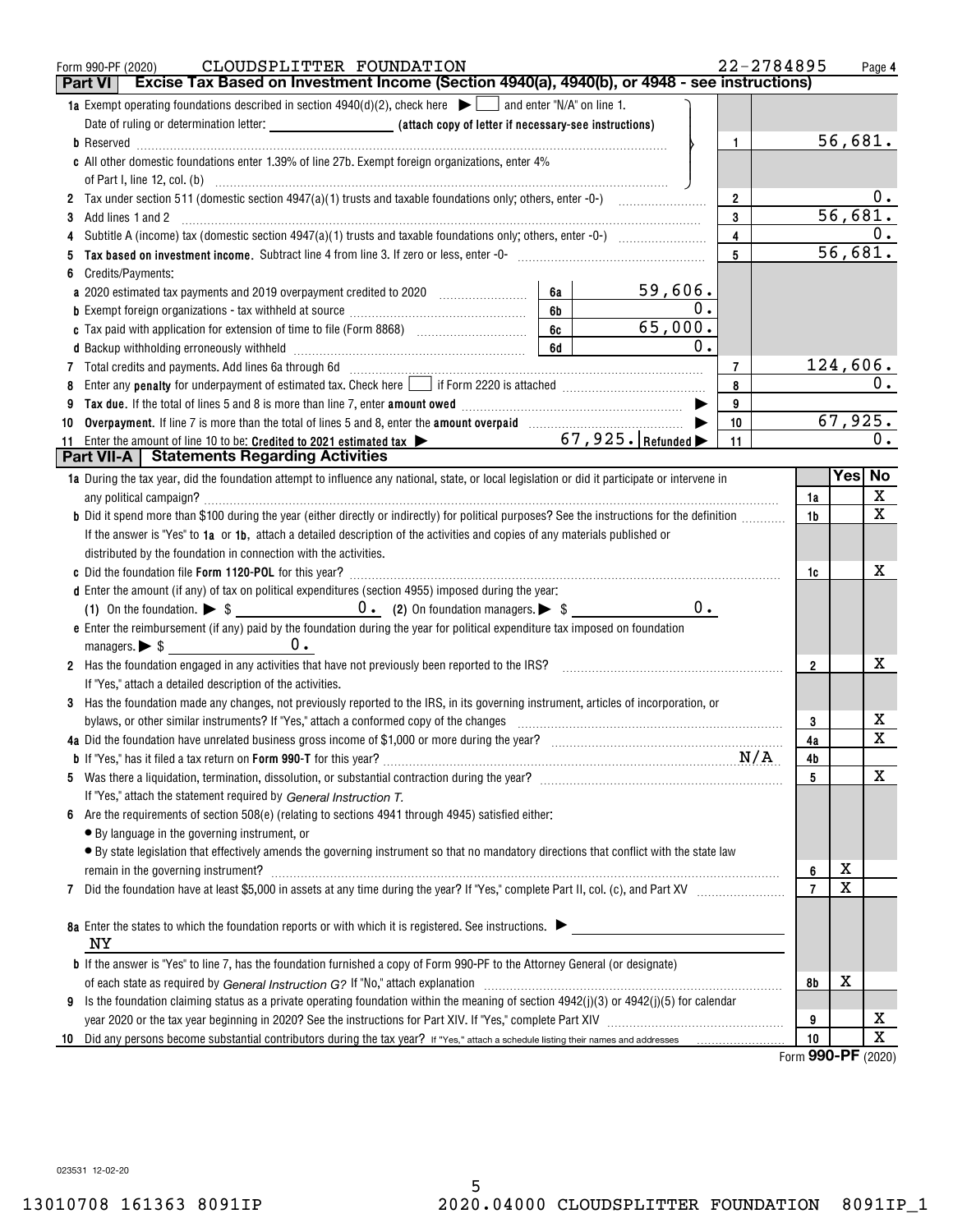$\overline{\phantom{a}}$ 

Form 990-PF (2020)  ${\bf CLOUDSPLITTER\_ FOUNDATION} \hspace{2cm} 22-2784895$  Page CLOUDSPLITTER FOUNDATION 22-2784895

|    | Part VII-A   Statements Regarding Activities (continued)                                                                                                          |                                |                  |             |
|----|-------------------------------------------------------------------------------------------------------------------------------------------------------------------|--------------------------------|------------------|-------------|
|    |                                                                                                                                                                   |                                | Yes              | No          |
|    | 11 At any time during the year, did the foundation, directly or indirectly, own a controlled entity within the meaning of                                         |                                |                  |             |
|    |                                                                                                                                                                   |                                |                  | x           |
|    |                                                                                                                                                                   | 11                             |                  |             |
|    | 12 Did the foundation make a distribution to a donor advised fund over which the foundation or a disqualified person had advisory privileges?                     |                                |                  |             |
|    | If "Yes," attach statement. See instructions                                                                                                                      | 12                             |                  | x           |
| 13 | Did the foundation comply with the public inspection requirements for its annual returns and exemption application?                                               | 13                             | $\mathbf X$      |             |
|    | Website address > CLOUDSPLITTER.ORG                                                                                                                               |                                |                  |             |
|    | Telephone no. $\triangleright$ 518-218-1221<br>14 The books are in care of SRAYPOINT, LLC                                                                         |                                |                  |             |
|    | Located at PO BOX 38016, ALBANY, NY<br>$ZIP+4$ $\blacktriangleright$ 12203<br><u> 1990 - Johann Barbara, martin a</u>                                             |                                |                  |             |
| 15 |                                                                                                                                                                   |                                |                  |             |
|    |                                                                                                                                                                   |                                | N/A              |             |
| 16 | At any time during calendar year 2020, did the foundation have an interest in or a signature or other authority over a bank,                                      |                                | Yes <sub>1</sub> | No          |
|    | securities, or other financial account in a foreign country?                                                                                                      | 16                             |                  | $\mathbf X$ |
|    | See the instructions for exceptions and filing requirements for FinCEN Form 114. If "Yes," enter the name of the                                                  |                                |                  |             |
|    | foreign country                                                                                                                                                   |                                |                  |             |
|    | Part VII-B   Statements Regarding Activities for Which Form 4720 May Be Required                                                                                  |                                |                  |             |
|    | File Form 4720 if any item is checked in the "Yes" column, unless an exception applies.                                                                           |                                | Yes <sub>1</sub> | No          |
|    | <b>1a</b> During the year, did the foundation (either directly or indirectly):                                                                                    |                                |                  |             |
|    | $\blacksquare$ Yes $\boxed{X}$ No<br>(1) Engage in the sale or exchange, or leasing of property with a disqualified person?                                       |                                |                  |             |
|    | (2) Borrow money from, lend money to, or otherwise extend credit to (or accept it from)                                                                           |                                |                  |             |
|    | $Yes \nX \nNo$<br>a disqualified person?                                                                                                                          |                                |                  |             |
|    | Yes $X$ No                                                                                                                                                        |                                |                  |             |
|    | Yes $X$ No                                                                                                                                                        |                                |                  |             |
|    | (4) Pay compensation to, or pay or reimburse the expenses of, a disqualified person?                                                                              |                                |                  |             |
|    | (5) Transfer any income or assets to a disqualified person (or make any of either available                                                                       |                                |                  |             |
|    | $\overline{\mathsf{Yes}}$ $\overline{\mathsf{X}}$ No                                                                                                              |                                |                  |             |
|    | (6) Agree to pay money or property to a government official? (Exception. Check "No"                                                                               |                                |                  |             |
|    | if the foundation agreed to make a grant to or to employ the official for a period after                                                                          |                                |                  |             |
|    | $\boxed{\phantom{1}}$ Yes $\boxed{\text{X}}$ No<br>termination of government service, if terminating within 90 days.) [11, 12, 13, 13, 13, 13, 13, 13, 13, 13, 13 |                                |                  |             |
|    | <b>b</b> If any answer is "Yes" to $1a(1)$ -(6), did <b>any</b> of the acts fail to qualify under the exceptions described in Regulations                         |                                |                  |             |
|    | section 53.4941(d)-3 or in a current notice regarding disaster assistance? See instructions $M/A$                                                                 | 1b                             |                  |             |
|    |                                                                                                                                                                   |                                |                  |             |
|    | c Did the foundation engage in a prior year in any of the acts described in 1a, other than excepted acts, that were not corrected                                 |                                |                  |             |
|    |                                                                                                                                                                   | 1c                             |                  | х           |
|    | 2 Taxes on failure to distribute income (section 4942) (does not apply for years the foundation was a private operating foundation                                |                                |                  |             |
|    | defined in section $4942(j)(3)$ or $4942(j)(5)$ ;                                                                                                                 |                                |                  |             |
|    | a At the end of tax year 2020, did the foundation have any undistributed income (Part XIII, lines                                                                 |                                |                  |             |
|    |                                                                                                                                                                   |                                |                  |             |
|    | If "Yes," list the years $\blacktriangleright$<br><u> 1986 - Jan Barristo, amerikansk politik (* 1908)</u>                                                        |                                |                  |             |
|    | <b>b</b> Are there any years listed in 2a for which the foundation is not applying the provisions of section $4942(a)(2)$ (relating to incorrect                  |                                |                  |             |
|    | valuation of assets) to the year's undistributed income? (If applying section $4942(a)(2)$ to all years listed, answer "No" and attach                            |                                |                  |             |
|    | N/A<br>statement - see instructions.) 2000 minimum contract and the intervention of the statement - see instructions.                                             | 2b                             |                  |             |
|    | c If the provisions of section $4942(a)(2)$ are being applied to any of the years listed in 2a, list the years here.                                              |                                |                  |             |
|    |                                                                                                                                                                   |                                |                  |             |
|    | 3a Did the foundation hold more than a 2% direct or indirect interest in any business enterprise at any time                                                      |                                |                  |             |
|    | Yes $X$ No                                                                                                                                                        |                                |                  |             |
|    | <b>b</b> If "Yes," did it have excess business holdings in 2020 as a result of (1) any purchase by the foundation or disqualified persons after                   |                                |                  |             |
|    | May 26, 1969; (2) the lapse of the 5-year period (or longer period approved by the Commissioner under section $4943(c)(7)$ ) to dispose                           |                                |                  |             |
|    | of holdings acquired by gift or bequest; or (3) the lapse of the 10-, 15-, or 20-year first phase holding period? (Use Form 4720,                                 |                                |                  |             |
|    |                                                                                                                                                                   |                                |                  |             |
|    |                                                                                                                                                                   | 3b                             |                  | х           |
|    |                                                                                                                                                                   | 4a                             |                  |             |
|    | <b>b</b> Did the foundation make any investment in a prior year (but after December 31, 1969) that could jeopardize its charitable purpose that                   |                                |                  | X           |
|    |                                                                                                                                                                   | 4b<br>$\overline{\phantom{0}}$ | --               |             |

Form (2020) **990-PF**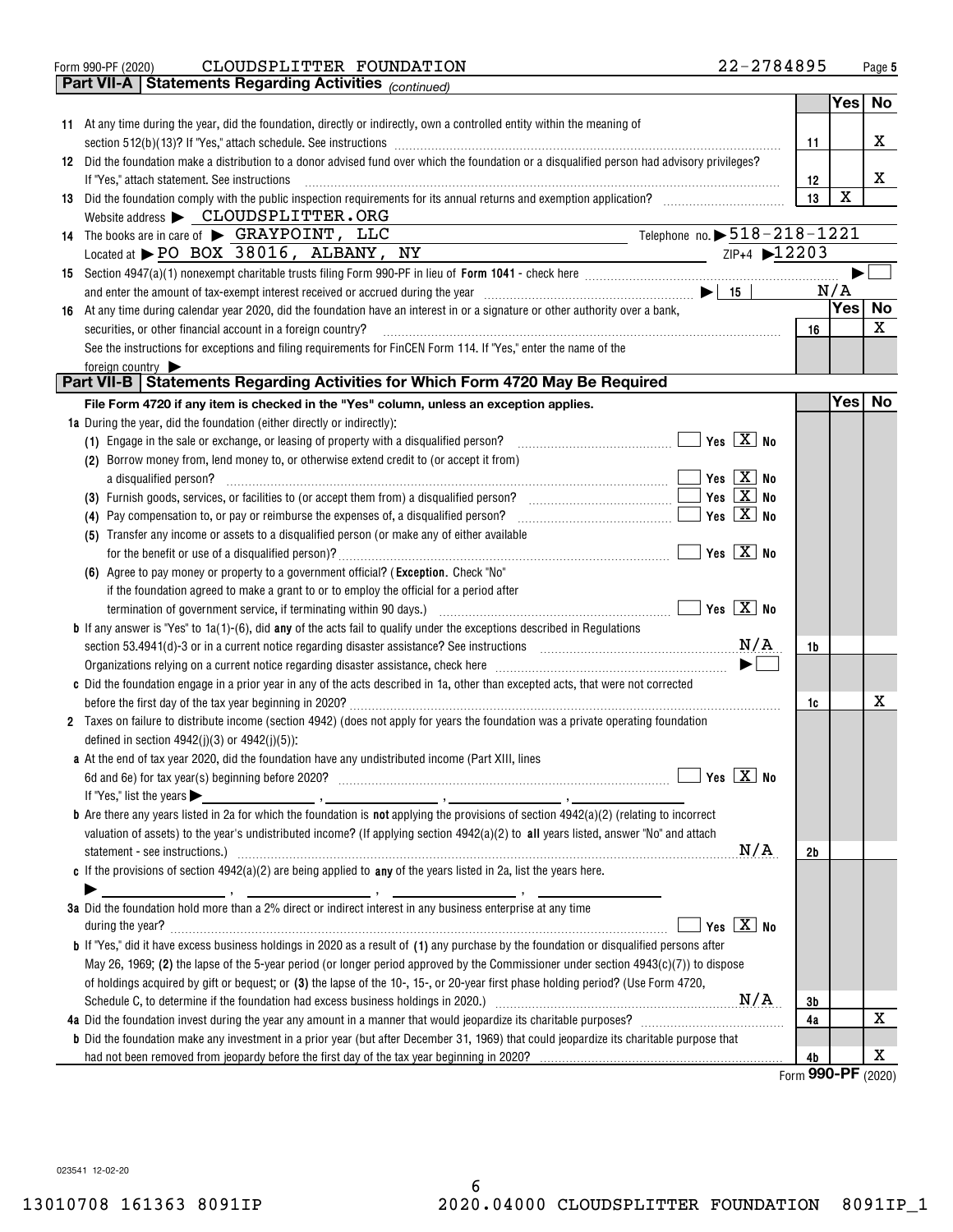| CLOUDSPLITTER FOUNDATION<br>Form 990-PF (2020)                                                                                             | 22-2784895                                                         |      | Page 6      |
|--------------------------------------------------------------------------------------------------------------------------------------------|--------------------------------------------------------------------|------|-------------|
| <b>Part VII-B   Statements Regarding Activities for Which Form 4720 May Be Required</b>                                                    | (continued)                                                        |      |             |
| 5a During the year, did the foundation pay or incur any amount to:                                                                         |                                                                    | Yesl | <b>No</b>   |
|                                                                                                                                            |                                                                    |      |             |
| Influence the outcome of any specific public election (see section 4955); or to carry on, directly or indirectly,                          |                                                                    |      |             |
| $\overline{\phantom{a}}$ Yes $\overline{\phantom{a}X}$ No<br>any voter registration drive?                                                 |                                                                    |      |             |
|                                                                                                                                            |                                                                    |      |             |
| (4) Provide a grant to an organization other than a charitable, etc., organization described in section                                    |                                                                    |      |             |
|                                                                                                                                            | Yes $\boxed{\mathbf{X}}$ No                                        |      |             |
| (5) Provide for any purpose other than religious, charitable, scientific, literary, or educational purposes, or for                        |                                                                    |      |             |
|                                                                                                                                            | $Yes \top X$ No                                                    |      |             |
| <b>b</b> If any answer is "Yes" to $5a(1)$ -(5), did any of the transactions fail to qualify under the exceptions described in Regulations |                                                                    |      |             |
|                                                                                                                                            | N/A                                                                | 5b   |             |
|                                                                                                                                            | $\blacktriangleright$ $\Box$                                       |      |             |
| c If the answer is "Yes" to question 5a(4), does the foundation claim exemption from the tax because it maintained                         |                                                                    |      |             |
|                                                                                                                                            | Yes  <br>No                                                        |      |             |
| If "Yes," attach the statement required by Regulations section 53.4945-5(d).                                                               |                                                                    |      |             |
| 6a Did the foundation, during the year, receive any funds, directly or indirectly, to pay premiums on                                      |                                                                    |      |             |
|                                                                                                                                            |                                                                    |      |             |
| <b>b</b> Did the foundation, during the year, pay premiums, directly or indirectly, on a personal benefit contract?                        |                                                                    | 6b   | x           |
| If "Yes" to 6b, file Form 8870.                                                                                                            |                                                                    |      |             |
| 7a At any time during the tax year, was the foundation a party to a prohibited tax shelter transaction? $\ldots$ $\ldots$ $\ldots$         |                                                                    |      |             |
|                                                                                                                                            |                                                                    | 7b   |             |
| Is the foundation subject to the section 4960 tax on payment(s) of more than \$1,000,000 in remuneration or<br>8                           |                                                                    |      |             |
| excess parachute payment(s) during the year?                                                                                               |                                                                    |      |             |
| <b>Part VIII</b><br>Information About Officers, Directors, Trustees, Foundation Managers, Highly                                           |                                                                    |      |             |
| <b>Paid Employees, and Contractors</b>                                                                                                     |                                                                    |      |             |
| 1 List all officers, directors, trustees, and foundation managers and their compensation.                                                  |                                                                    |      |             |
| (b) Title, and average                                                                                                                     | (d) Contributions to<br>employee benefit plans<br>(c) Compensation |      | (e) Expense |

| (a) Name and address                                                                                        | (b) Title, and average<br>hours per week devoted<br>to position | (c) Compensation<br>(If not paid,<br>enter -0-) | (d) Contributions to<br>employee benefit plans<br>and deferred<br>compensation | (e) Expense<br>account, other<br>allowances |
|-------------------------------------------------------------------------------------------------------------|-----------------------------------------------------------------|-------------------------------------------------|--------------------------------------------------------------------------------|---------------------------------------------|
|                                                                                                             |                                                                 |                                                 |                                                                                |                                             |
| - 7<br>SEE<br>STATEMENT                                                                                     |                                                                 | 0.                                              | 0.                                                                             | 0.                                          |
|                                                                                                             |                                                                 |                                                 |                                                                                |                                             |
|                                                                                                             |                                                                 |                                                 |                                                                                |                                             |
|                                                                                                             |                                                                 |                                                 |                                                                                |                                             |
| 2 Compensation of five highest-paid employees (other than those included on line 1). If none, enter "NONE." |                                                                 |                                                 |                                                                                |                                             |
| (a) Name and address of each employee paid more than \$50,000                                               | (b) Title, and average<br>hours per week<br>devoted to nosition | (c) Compensation                                | (d) Contributions to<br>employee benefit plans<br>and deferred<br>componentian | (e) Expense<br>account, other<br>allowances |

compensation **Total** number of other employees paid over \$50,000 | allowancesdevoted to position  $\overline{0}$ NONE

Form (2020) **990-PF**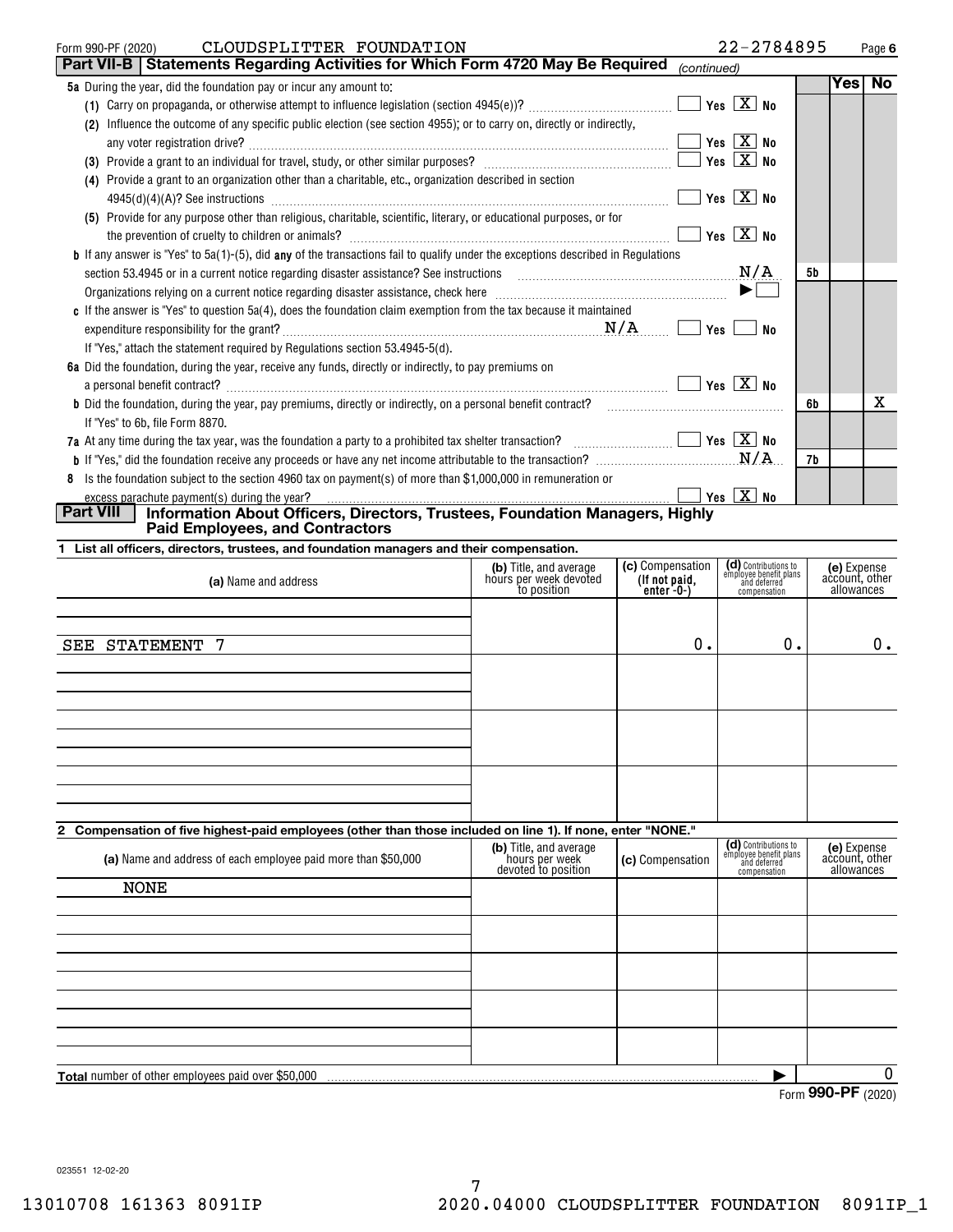| CLOUDSPLITTER FOUNDATION<br>Form 990-PF (2020)                                                                                                                                                                                                            |                     | 22-2784895<br>Page 7 |
|-----------------------------------------------------------------------------------------------------------------------------------------------------------------------------------------------------------------------------------------------------------|---------------------|----------------------|
| <b>Part VIII</b><br>Information About Officers, Directors, Trustees, Foundation Managers, Highly<br>Paid Employees, and Contractors (continued)                                                                                                           |                     |                      |
| 3 Five highest-paid independent contractors for professional services. If none, enter "NONE."                                                                                                                                                             |                     |                      |
| (a) Name and address of each person paid more than \$50,000                                                                                                                                                                                               | (b) Type of service | (c) Compensation     |
| <b>NONE</b>                                                                                                                                                                                                                                               |                     |                      |
|                                                                                                                                                                                                                                                           |                     |                      |
|                                                                                                                                                                                                                                                           |                     |                      |
|                                                                                                                                                                                                                                                           |                     |                      |
|                                                                                                                                                                                                                                                           |                     |                      |
|                                                                                                                                                                                                                                                           |                     | 0                    |
| <b>Part IX-A</b> Summary of Direct Charitable Activities                                                                                                                                                                                                  |                     |                      |
| List the foundation's four largest direct charitable activities during the tax year. Include relevant statistical information such as the<br>number of organizations and other beneficiaries served, conferences convened, research papers produced, etc. |                     | Expenses             |
| 1.                                                                                                                                                                                                                                                        |                     |                      |
| SEE STATEMENT 8                                                                                                                                                                                                                                           |                     | $0$ .                |
| $\mathbf{2}$                                                                                                                                                                                                                                              |                     |                      |
| 3                                                                                                                                                                                                                                                         |                     |                      |
|                                                                                                                                                                                                                                                           |                     |                      |
|                                                                                                                                                                                                                                                           |                     |                      |
| Part IX-B   Summary of Program-Related Investments                                                                                                                                                                                                        |                     |                      |
| Describe the two largest program-related investments made by the foundation during the tax year on lines 1 and 2.                                                                                                                                         |                     | Amount               |
| N/A<br>1.                                                                                                                                                                                                                                                 |                     |                      |
|                                                                                                                                                                                                                                                           |                     |                      |
| 2                                                                                                                                                                                                                                                         |                     |                      |
| All other program-related investments. See instructions.                                                                                                                                                                                                  |                     |                      |
| 3                                                                                                                                                                                                                                                         |                     |                      |
|                                                                                                                                                                                                                                                           |                     |                      |
|                                                                                                                                                                                                                                                           |                     |                      |
| Total. Add lines 1 through 3                                                                                                                                                                                                                              | ▶                   | 0.                   |
|                                                                                                                                                                                                                                                           |                     | Form 990-PF (2020)   |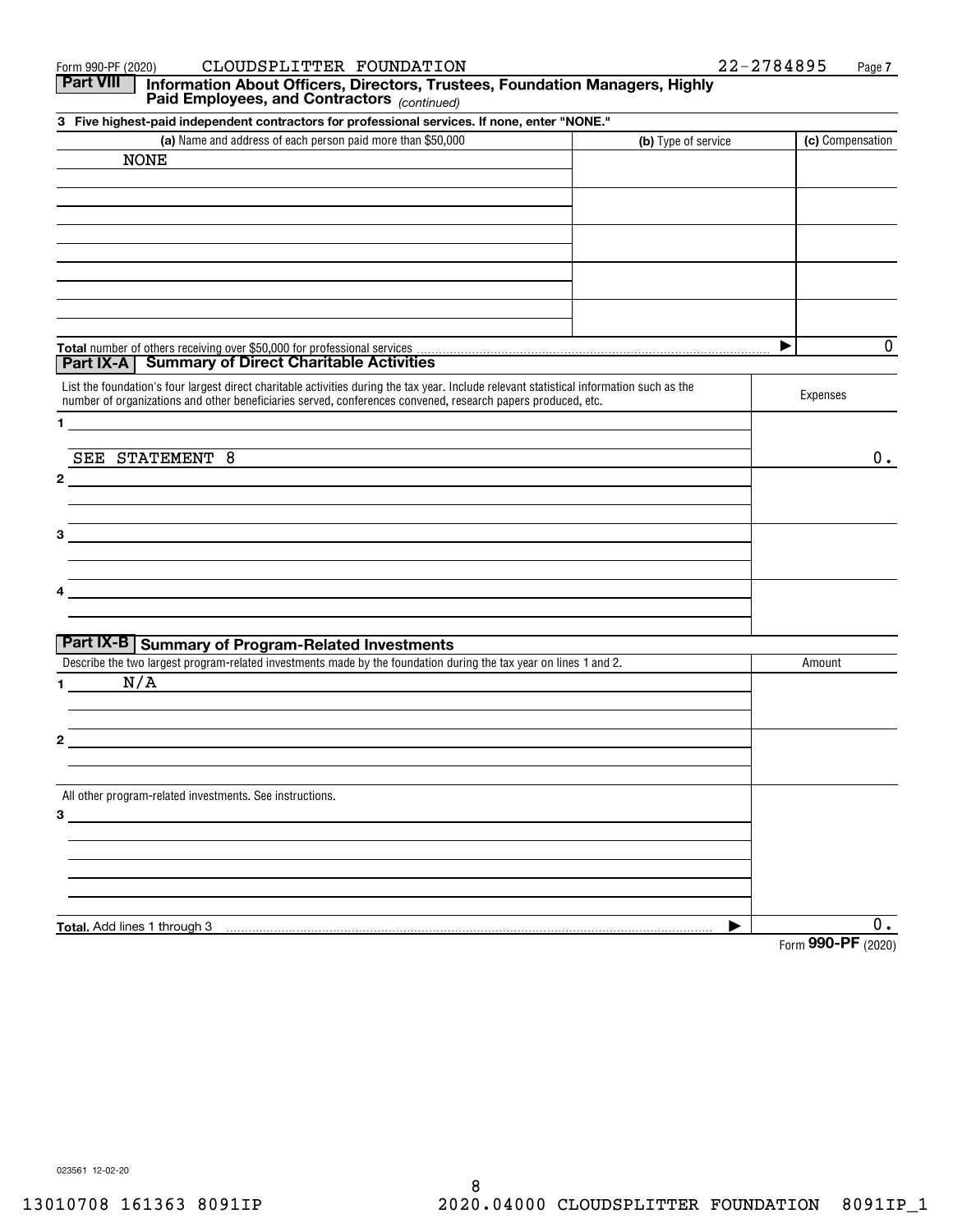| Form 990-PF (2020) |  |
|--------------------|--|
|                    |  |

|                     | Part X<br><b>Minimum Investment Return</b> (All domestic foundations must complete this part. Foreign foundations, see instructions.)                                                                                               |                |            |                         |                                       |
|---------------------|-------------------------------------------------------------------------------------------------------------------------------------------------------------------------------------------------------------------------------------|----------------|------------|-------------------------|---------------------------------------|
| 1                   | Fair market value of assets not used (or held for use) directly in carrying out charitable, etc., purposes:                                                                                                                         |                |            |                         |                                       |
|                     | a Average monthly fair market value of securities [11] matter content to the content of the Average monthly fair market value of securities [11] matter content to the Average monthly fair market value of securities [11] ma      |                | 1a         | 15, 217, 026.           |                                       |
|                     | b Average of monthly cash balances <b>constructed and all and all and all an</b> Average of monthly cash balances                                                                                                                   |                |            | 1b                      | 8,767,479.                            |
|                     |                                                                                                                                                                                                                                     |                |            | 1c                      |                                       |
|                     | d Total (add lines 1a, b, and c) <b>manufacture and contract and contract a</b> contract and contract and contract a contract and contract and contract a contract and contract and contract a contract a contract and contract a c |                |            | 1d                      | $\overline{23,984,505}$ .             |
|                     | e Reduction claimed for blockage or other factors reported on lines 1a and                                                                                                                                                          |                |            |                         |                                       |
|                     | 1c (attach detailed explanation) manufactured and according to the last of the last series and the last series and the last series and the last series and the last series and the last series and the last series and the las      |                | $0$ .      |                         |                                       |
| $\overline{2}$      |                                                                                                                                                                                                                                     |                |            | $\mathbf{2}$            | $0 \cdot$                             |
| 3                   |                                                                                                                                                                                                                                     |                |            | $\mathbf{3}$            | 23,984,505.                           |
| 4                   | Cash deemed held for charitable activities. Enter 1 1/2% of line 3 (for greater amount, see instructions) $STMT-9$                                                                                                                  |                |            | $\overline{\mathbf{4}}$ | 1,500,000.                            |
| 5                   |                                                                                                                                                                                                                                     |                |            | 5                       | 22,484,505.                           |
| 6                   | Minimum investment return. Enter 5% of line 5                                                                                                                                                                                       |                |            | 6                       | 1, 124, 225.                          |
|                     | Part XI<br><b>Distributable Amount</b> (see instructions) (Section 4942(j)(3) and (j)(5) private operating foundations and certain                                                                                                  |                |            |                         |                                       |
|                     | $\overline{\phantom{a}}$ and do not complete this part.)<br>foreign organizations, check here $\blacktriangleright$ $\lceil$                                                                                                        |                |            |                         |                                       |
| 1                   | Minimum investment return from Part X, line 6 [11] Minimum and the control of the control of the control of the control of the control of the control of the control of the control of the control of the control of the contr      |                |            | $\mathbf{1}$            | 1,124,225.                            |
|                     |                                                                                                                                                                                                                                     |                | 56,681.    |                         |                                       |
|                     |                                                                                                                                                                                                                                     |                |            |                         |                                       |
|                     | c Add lines 2a and 2b <b>manual construction</b> and 20 manual construction and a series of the series of the series of the series of the series of the series of the series of the series of the series of the series of the serie |                |            | 2c                      | 56,681.                               |
| 3                   |                                                                                                                                                                                                                                     |                |            | $\mathbf{3}$            | 1,067,544.                            |
| 4                   |                                                                                                                                                                                                                                     |                |            | 4                       | 0.                                    |
| 5                   |                                                                                                                                                                                                                                     |                |            | 5                       | 1,067,544.                            |
| 6                   |                                                                                                                                                                                                                                     |                |            | 6                       | 0.                                    |
| 7                   |                                                                                                                                                                                                                                     |                |            | $\overline{7}$          | 1,067,544.                            |
|                     | <b>Part XII Qualifying Distributions</b> (see instructions)                                                                                                                                                                         |                |            |                         |                                       |
|                     |                                                                                                                                                                                                                                     |                |            |                         |                                       |
| 1                   | Amounts paid (including administrative expenses) to accomplish charitable, etc., purposes:                                                                                                                                          |                |            |                         |                                       |
| a                   |                                                                                                                                                                                                                                     |                |            | 1a                      | <u>1,515,272.</u><br>$\overline{0}$ . |
| b<br>$\overline{2}$ | $Program-related investments - total from Part IX-B$                                                                                                                                                                                |                |            | 1b<br>$\overline{2}$    |                                       |
| 3                   | Amounts set aside for specific charitable projects that satisfy the:                                                                                                                                                                |                |            |                         |                                       |
|                     |                                                                                                                                                                                                                                     |                |            | 3a                      |                                       |
|                     |                                                                                                                                                                                                                                     | 3 <sub>b</sub> |            |                         |                                       |
| 4                   |                                                                                                                                                                                                                                     | $\overline{4}$ | 1,515,272. |                         |                                       |
| 5                   | Foundations that qualify under section 4940(e) for the reduced rate of tax on net investment                                                                                                                                        |                |            |                         |                                       |
|                     |                                                                                                                                                                                                                                     |                |            | 5                       | 0.                                    |
| 6                   |                                                                                                                                                                                                                                     |                |            |                         | 1, 515, 272.                          |
|                     | Note: The amount on line 6 will be used in Part V, column (b), in subsequent years when calculating whether the foundation qualifies for the section                                                                                |                |            | $6\phantom{a}$          |                                       |
|                     | 4940(e) reduction of tax in those years.                                                                                                                                                                                            |                |            |                         |                                       |
|                     |                                                                                                                                                                                                                                     |                |            |                         |                                       |

Form (2020) **990-PF**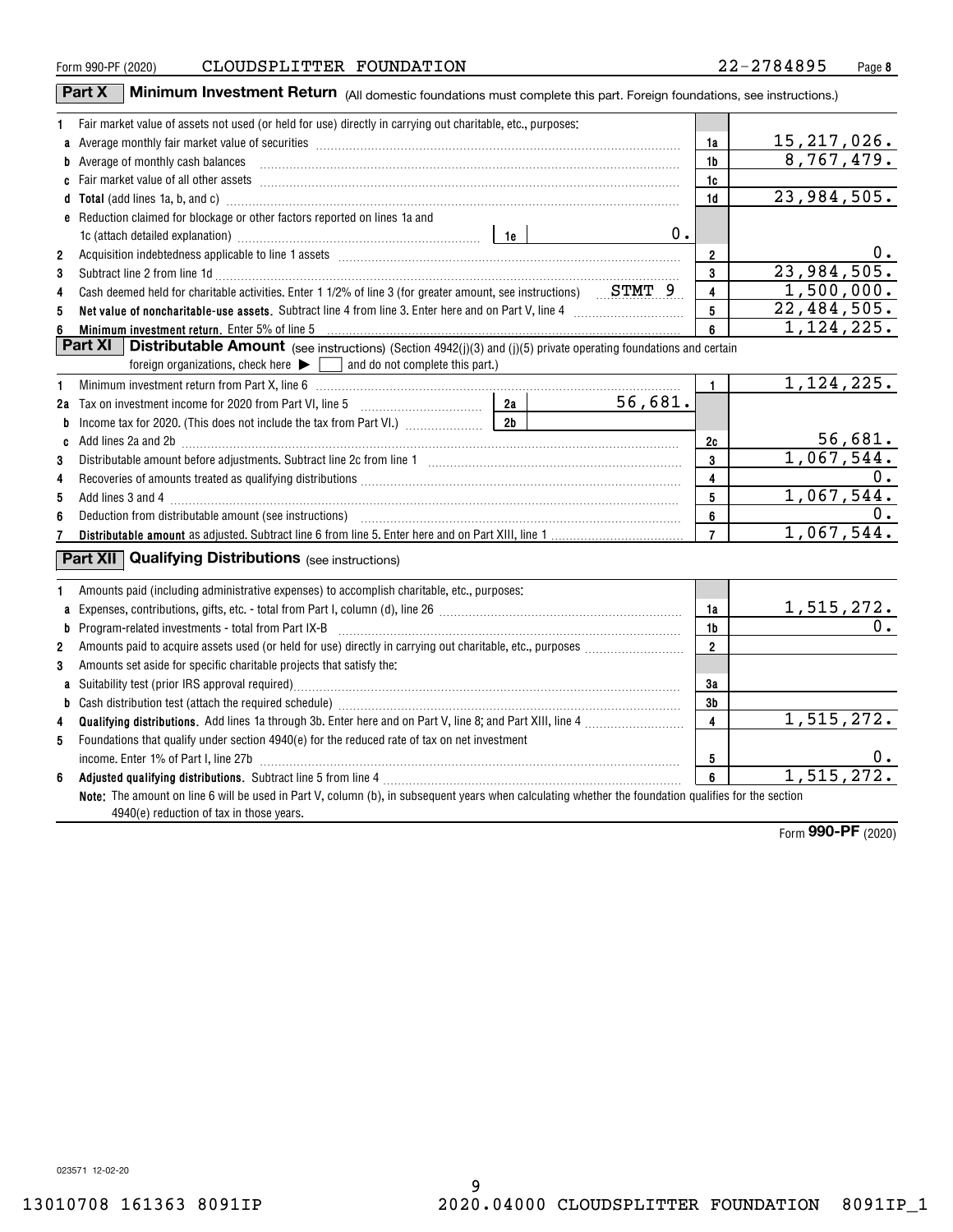### Form 990-PF (2020)  $\qquad$   $\qquad$   $\qquad$   $\qquad$   $\qquad$   $\qquad$   $\qquad$   $\qquad$   $\qquad$   $\qquad$   $\qquad$   $\qquad$   $\qquad$   $\qquad$   $\qquad$   $\qquad$   $\qquad$   $\qquad$   $\qquad$   $\qquad$   $\qquad$   $\qquad$   $\qquad$   $\qquad$   $\qquad$   $\qquad$   $\qquad$   $\qquad$   $\qquad$   $\qquad$   $\qquad$   $\qquad$   $\qquad$   $\qquad$

### **Part XIII** Undistributed Income (see instructions)

|                                                                                                  | (a)<br>Corpus | (b)<br>Years prior to 2019 | (c)<br>2019   | (d)<br>2020             |
|--------------------------------------------------------------------------------------------------|---------------|----------------------------|---------------|-------------------------|
| 1 Distributable amount for 2020 from Part XI,                                                    |               |                            |               |                         |
|                                                                                                  |               |                            |               | 1,067,544.              |
| 2 Undistributed income, if any, as of the end of 2020:                                           |               |                            |               |                         |
| a Enter amount for 2019 only                                                                     |               |                            | 0.            |                         |
| <b>b</b> Total for prior years:                                                                  |               |                            |               |                         |
|                                                                                                  |               | 0.                         |               |                         |
| 3 Excess distributions carryover, if any, to 2020:                                               |               |                            |               |                         |
| a From 2015<br>.                                                                                 |               |                            |               |                         |
| 246,965.<br><b>b</b> From 2016<br>.                                                              |               |                            |               |                         |
| 403,881.<br>c From 2017<br>.                                                                     |               |                            |               |                         |
| 190,718.<br><b>d</b> From 2018<br>.                                                              |               |                            |               |                         |
| 229,368.<br>e From 2019<br>.                                                                     |               |                            |               |                         |
|                                                                                                  | 1,070,932.    |                            |               |                         |
| 4 Qualifying distributions for 2020 from                                                         |               |                            |               |                         |
| Part XII, line 4: $\triangleright$ \$ 1, 515, 272.                                               |               |                            | 0.            |                         |
| a Applied to 2019, but not more than line 2a                                                     |               |                            |               |                         |
| <b>b</b> Applied to undistributed income of prior                                                |               | 0.                         |               |                         |
| years (Election required - see instructions)                                                     |               |                            |               |                         |
| c Treated as distributions out of corpus                                                         | $\mathbf 0$ . |                            |               |                         |
| (Election required - see instructions)                                                           |               |                            |               | $\overline{1,067},544.$ |
| d Applied to 2020 distributable amount<br>.                                                      | 447,728.      |                            |               |                         |
| e Remaining amount distributed out of corpus<br>5 Excess distributions carryover applied to 2020 |               |                            |               |                         |
| (If an amount appears in column (d), the same amount                                             | 0.            |                            |               | 0.                      |
| 6 Enter the net total of each column as<br>indicated below:                                      |               |                            |               |                         |
| a Corpus. Add lines 3f, 4c, and 4e. Subtract line 5<br>$\overline{a}$                            | 1,518,660.    |                            |               |                         |
| <b>b</b> Prior years' undistributed income. Subtract                                             |               |                            |               |                         |
|                                                                                                  |               | 0.                         |               |                         |
| <b>c</b> Enter the amount of prior years'                                                        |               |                            |               |                         |
| undistributed income for which a notice of<br>deficiency has been issued, or on which            |               |                            |               |                         |
| the section 4942(a) tax has been previously                                                      |               |                            |               |                         |
| assessed                                                                                         |               | 0.                         |               |                         |
| d Subtract line 6c from line 6b. Taxable                                                         |               |                            |               |                         |
|                                                                                                  |               | 0.                         |               |                         |
| e Undistributed income for 2019. Subtract line                                                   |               |                            |               |                         |
| 4a from line 2a. Taxable amount - see instr.                                                     |               |                            | $\mathbf 0$ . |                         |
| f Undistributed income for 2020. Subtract                                                        |               |                            |               |                         |
| lines 4d and 5 from line 1. This amount must                                                     |               |                            |               | 0.                      |
| 7 Amounts treated as distributions out of                                                        |               |                            |               |                         |
| corpus to satisfy requirements imposed by                                                        |               |                            |               |                         |
| section 170(b)(1)(F) or 4942(g)(3) (Election                                                     |               |                            |               |                         |
| may be required - see instructions)                                                              | $\mathbf 0$ . |                            |               |                         |
| 8 Excess distributions carryover from 2015                                                       |               |                            |               |                         |
| not applied on line 5 or line 7                                                                  | $\mathbf 0$ . |                            |               |                         |
| 9 Excess distributions carryover to 2021.                                                        |               |                            |               |                         |
| Subtract lines 7 and 8 from line 6a<br>.                                                         | 1,518,660.    |                            |               |                         |
| 10 Analysis of line 9:                                                                           |               |                            |               |                         |
| 246,965.<br>a Excess from 2016                                                                   |               |                            |               |                         |
| 403,881.<br><b>b</b> Excess from 2017 $\ldots$                                                   |               |                            |               |                         |
| 190,718.<br>c Excess from 2018                                                                   |               |                            |               |                         |
| 229,368.<br>d Excess from 2019                                                                   |               |                            |               |                         |
| 447,728.<br>e Excess from 2020                                                                   |               |                            |               |                         |

023581 12-02-20

Form (2020) **990-PF**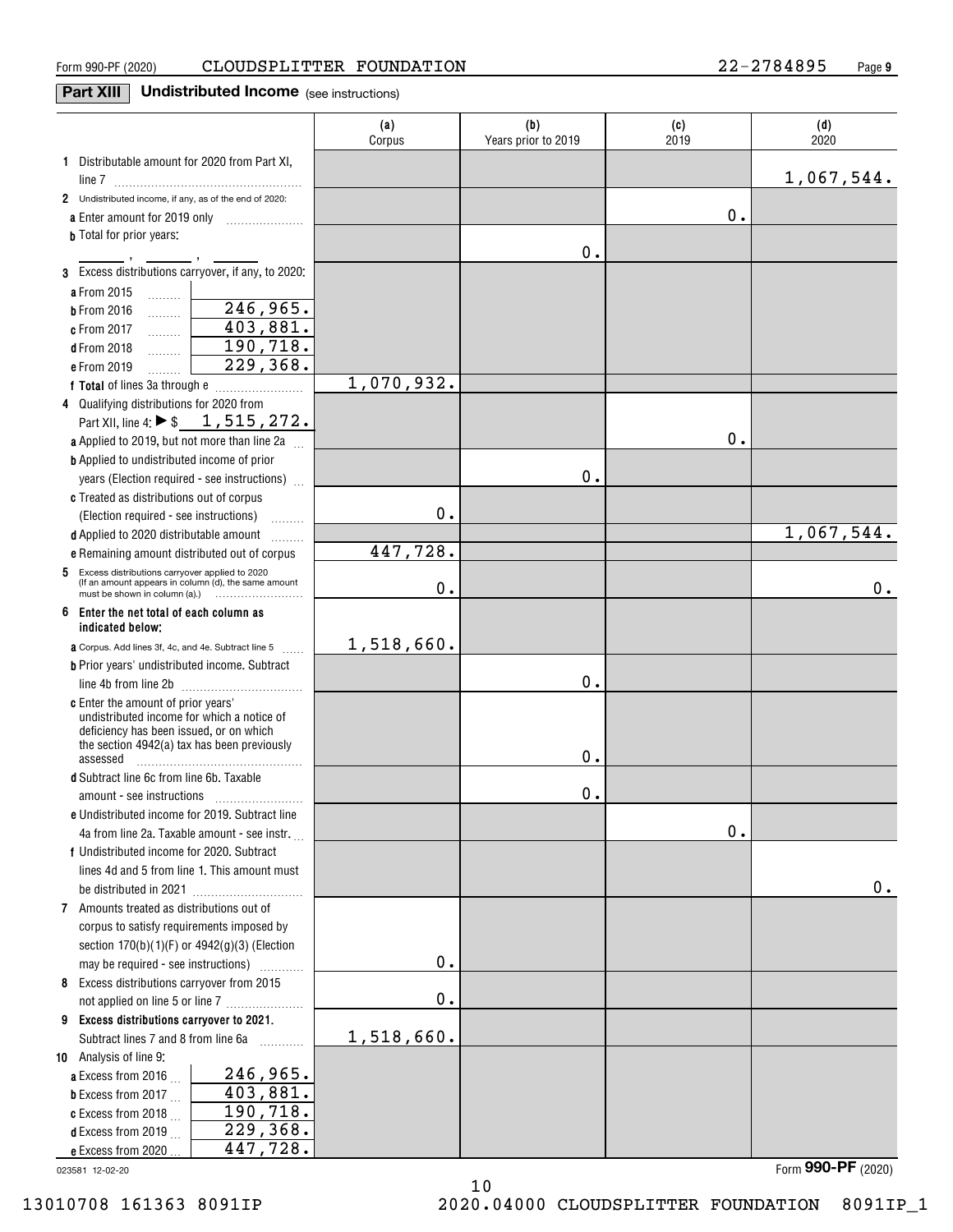| Form 990-PF (2020)                                                                                                   | CLOUDSPLITTER FOUNDATION |          |               | 22-2784895    | Page 10    |
|----------------------------------------------------------------------------------------------------------------------|--------------------------|----------|---------------|---------------|------------|
| <b>Part XIV   Private Operating Foundations</b> (see instructions and Part VII-A, question 9)                        |                          |          |               | N/A           |            |
| 1 a If the foundation has received a ruling or determination letter that it is a private operating                   |                          |          |               |               |            |
| foundation, and the ruling is effective for 2020, enter the date of the ruling                                       |                          |          | ▶             |               |            |
| <b>b</b> Check box to indicate whether the foundation is a private operating foundation described in section         |                          |          | 1.1.1.1.1.1   | 4942(j)(3) or | 4942(j)(5) |
| 2 a Enter the lesser of the adjusted net                                                                             | Tax year                 |          | Prior 3 years |               |            |
| income from Part I or the minimum                                                                                    | (a) 2020                 | (b) 2019 | $(c)$ 2018    | $(d)$ 2017    | (e) Total  |
| investment return from Part X for                                                                                    |                          |          |               |               |            |
| each year listed                                                                                                     |                          |          |               |               |            |
|                                                                                                                      |                          |          |               |               |            |
| c Qualifying distributions from Part XII,                                                                            |                          |          |               |               |            |
| line 4, for each year listed                                                                                         |                          |          |               |               |            |
| <b>d</b> Amounts included in line 2c not                                                                             |                          |          |               |               |            |
| used directly for active conduct of                                                                                  |                          |          |               |               |            |
| exempt activities                                                                                                    |                          |          |               |               |            |
| e Qualifying distributions made directly                                                                             |                          |          |               |               |            |
| for active conduct of exempt activities.                                                                             |                          |          |               |               |            |
| Subtract line 2d from line 2c                                                                                        |                          |          |               |               |            |
| Complete 3a, b, or c for the<br>3<br>alternative test relied upon:                                                   |                          |          |               |               |            |
| <b>a</b> "Assets" alternative test - enter:                                                                          |                          |          |               |               |            |
| (1) Value of all assets                                                                                              |                          |          |               |               |            |
| (2) Value of assets qualifying                                                                                       |                          |          |               |               |            |
| under section $4942(j)(3)(B)(i)$                                                                                     |                          |          |               |               |            |
| <b>b</b> "Endowment" alternative test - enter<br>2/3 of minimum investment return                                    |                          |          |               |               |            |
| shown in Part X, line 6, for each year                                                                               |                          |          |               |               |            |
| listed                                                                                                               |                          |          |               |               |            |
| c "Support" alternative test - enter:                                                                                |                          |          |               |               |            |
| (1) Total support other than gross                                                                                   |                          |          |               |               |            |
| investment income (interest,<br>dividends, rents, payments on                                                        |                          |          |               |               |            |
| securities loans (section                                                                                            |                          |          |               |               |            |
| $512(a)(5)$ , or royalties)                                                                                          |                          |          |               |               |            |
| (2) Support from general public                                                                                      |                          |          |               |               |            |
| and 5 or more exempt<br>organizations as provided in                                                                 |                          |          |               |               |            |
| section $4942(j)(3)(B)(iii)$                                                                                         |                          |          |               |               |            |
| (3) Largest amount of support from                                                                                   |                          |          |               |               |            |
| an exempt organization                                                                                               |                          |          |               |               |            |
| (4) Gross investment income                                                                                          |                          |          |               |               |            |
| Supplementary Information (Complete this part only if the foundation had \$5,000 or more in assets<br><b>Part XV</b> |                          |          |               |               |            |
| at any time during the year-see instructions.)                                                                       |                          |          |               |               |            |

#### **1Information Regarding Foundation Managers:**

**a**List any managers of the foundation who have contributed more than 2% of the total contributions received by the foundation before the close of any tax year (but only if they have contributed more than \$5,000). (See section 507(d)(2).)

#### ERNEST E KEET

**b**List any managers of the foundation who own 10% or more of the stock of a corporation (or an equally large portion of the ownership of a partnership or other entity) of which the foundation has a 10% or greater interest.

#### NONE

#### **2Information Regarding Contribution, Grant, Gift, Loan, Scholarship, etc., Programs:**

Check here  $\blacktriangleright\Box$  if the foundation only makes contributions to preselected charitable organizations and does not accept unsolicited requests for funds. If the foundation makes gifts, grants, etc., to individuals or organizations under other conditions, complete items 2a, b, c, and d.

**a**The name, address, and telephone number or email address of the person to whom applications should be addressed:

### SEE STATEMENT 10

**b**The form in which applications should be submitted and information and materials they should include:

**c**Any submission deadlines:

**d** Any restrictions or limitations on awards, such as by geographical areas, charitable fields, kinds of institutions, or other factors:

023601 12-02-20

Form (2020) **990-PF**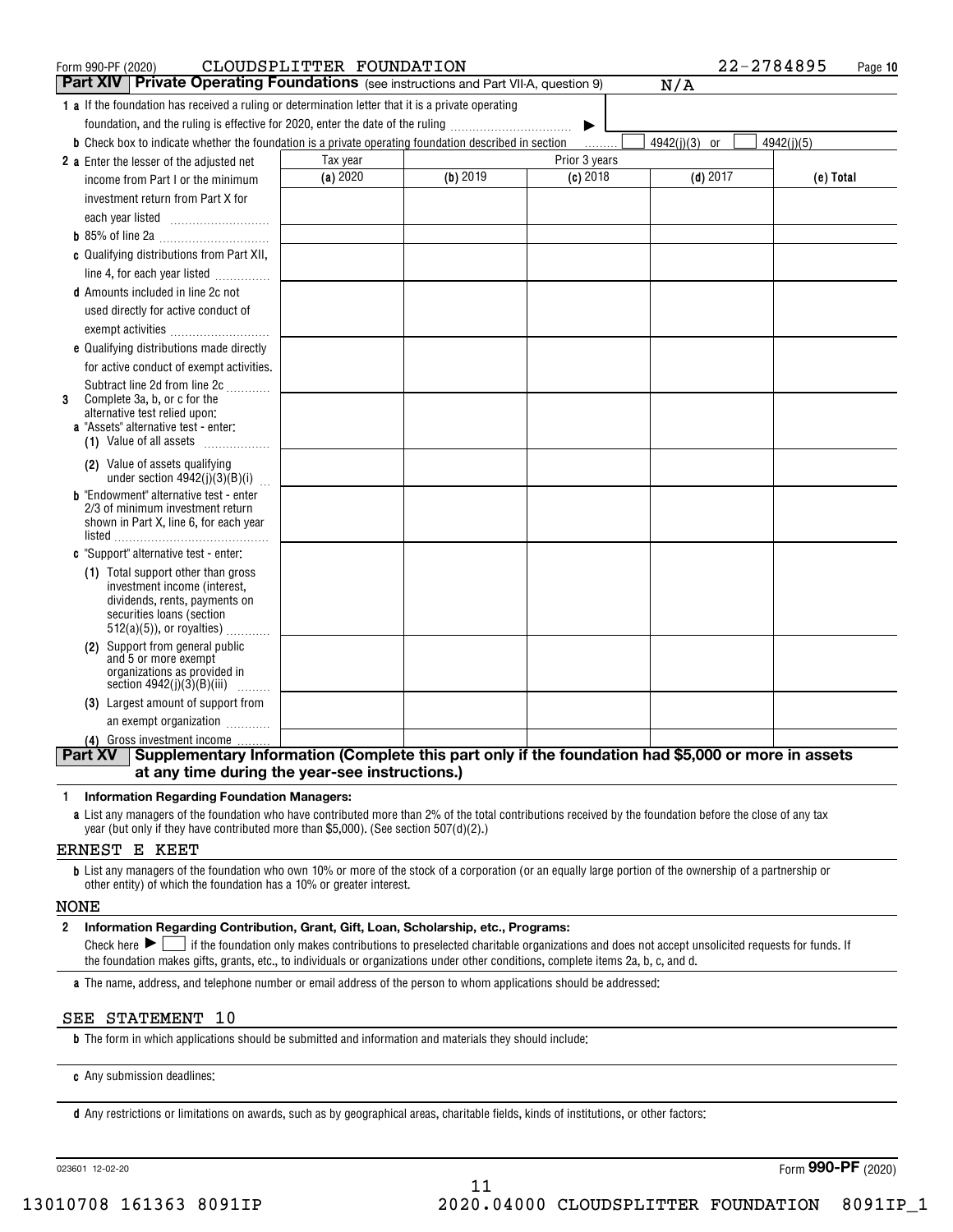#### $_{\rm Form}$  990-PF (2020) CLOUDSPLITTER FOUNDATION 22-2784895 Page CLOUDSPLITTER FOUNDATION 22-2784895

**Part XV Supplementary Information**

| <b>Part VA</b><br>Supplementary information (continued)                                     |                                                                                                                    |                                      |                                     |                      |
|---------------------------------------------------------------------------------------------|--------------------------------------------------------------------------------------------------------------------|--------------------------------------|-------------------------------------|----------------------|
| Grants and Contributions Paid During the Year or Approved for Future Payment<br>$3^{\circ}$ |                                                                                                                    |                                      |                                     |                      |
| Recipient<br>Name and address (home or business)                                            | If recipient is an individual,<br>show any relationship to<br>any foundation manager<br>or substantial contributor | Foundation<br>status of<br>recipient | Purpose of grant or<br>contribution | Amount               |
| a Paid during the year                                                                      |                                                                                                                    |                                      |                                     |                      |
|                                                                                             |                                                                                                                    |                                      |                                     |                      |
|                                                                                             |                                                                                                                    |                                      |                                     |                      |
| AARCH                                                                                       | NONE                                                                                                               |                                      | GENERAL CHARITABLE                  |                      |
| PO BOX 3903                                                                                 |                                                                                                                    |                                      |                                     |                      |
| FREDERICK, MD 21705                                                                         |                                                                                                                    |                                      |                                     | 28,000.              |
|                                                                                             |                                                                                                                    |                                      |                                     |                      |
| ADIRONDACK CAROUSEL                                                                         | NONE                                                                                                               |                                      | GENERAL CHARITABLE                  |                      |
| PO BOX 1059                                                                                 |                                                                                                                    |                                      |                                     |                      |
| SARANAC LAKE, NY 12983                                                                      |                                                                                                                    |                                      |                                     | 200.                 |
|                                                                                             |                                                                                                                    |                                      |                                     |                      |
| ADIRONDACK CENTER FOR LOON                                                                  | NONE                                                                                                               |                                      | GENERAL CHARITABLE                  |                      |
| CONSERVATION                                                                                |                                                                                                                    |                                      |                                     |                      |
| 15 BROADWAY                                                                                 |                                                                                                                    |                                      |                                     |                      |
| SARANAC LAKE, NY 12983                                                                      |                                                                                                                    |                                      |                                     | 3,000.               |
|                                                                                             |                                                                                                                    |                                      |                                     |                      |
| ADIRONDACK CENTER FOR WRITING                                                               | NONE                                                                                                               |                                      | GENERAL CHARITABLE                  |                      |
| 52 MAIN STREET, 2ND FLOOR                                                                   |                                                                                                                    |                                      |                                     |                      |
| SARANAC LAKE, NY 12983                                                                      |                                                                                                                    |                                      |                                     | 3,500.               |
|                                                                                             |                                                                                                                    |                                      |                                     |                      |
|                                                                                             |                                                                                                                    |                                      |                                     |                      |
| ADIRONDACK COMMUNITY OUTREACH CENTER                                                        | NONE                                                                                                               |                                      | GENERAL CHARITABLE                  |                      |
| 2718 ST RT 28                                                                               |                                                                                                                    |                                      |                                     |                      |
| NORTH CREEK, NY 12853<br><b>Total</b>                                                       | SEE CONTINUATION SHEET(S)                                                                                          |                                      | $\blacktriangleright$ 3a            | 1,000.<br>1,321,873. |
| <b>b</b> Approved for future payment                                                        |                                                                                                                    |                                      |                                     |                      |
|                                                                                             |                                                                                                                    |                                      |                                     |                      |
| <b>NONE</b>                                                                                 |                                                                                                                    |                                      |                                     |                      |
|                                                                                             |                                                                                                                    |                                      |                                     |                      |
|                                                                                             |                                                                                                                    |                                      |                                     |                      |
|                                                                                             |                                                                                                                    |                                      |                                     |                      |
|                                                                                             |                                                                                                                    |                                      |                                     |                      |
|                                                                                             |                                                                                                                    |                                      |                                     |                      |
|                                                                                             |                                                                                                                    |                                      |                                     |                      |
|                                                                                             |                                                                                                                    |                                      |                                     |                      |
|                                                                                             |                                                                                                                    |                                      |                                     |                      |
|                                                                                             |                                                                                                                    |                                      |                                     |                      |
|                                                                                             |                                                                                                                    |                                      |                                     |                      |
| Total                                                                                       |                                                                                                                    |                                      | $\triangleright$ 3b                 | 0.                   |
|                                                                                             |                                                                                                                    |                                      |                                     | Form 990-PF (2020)   |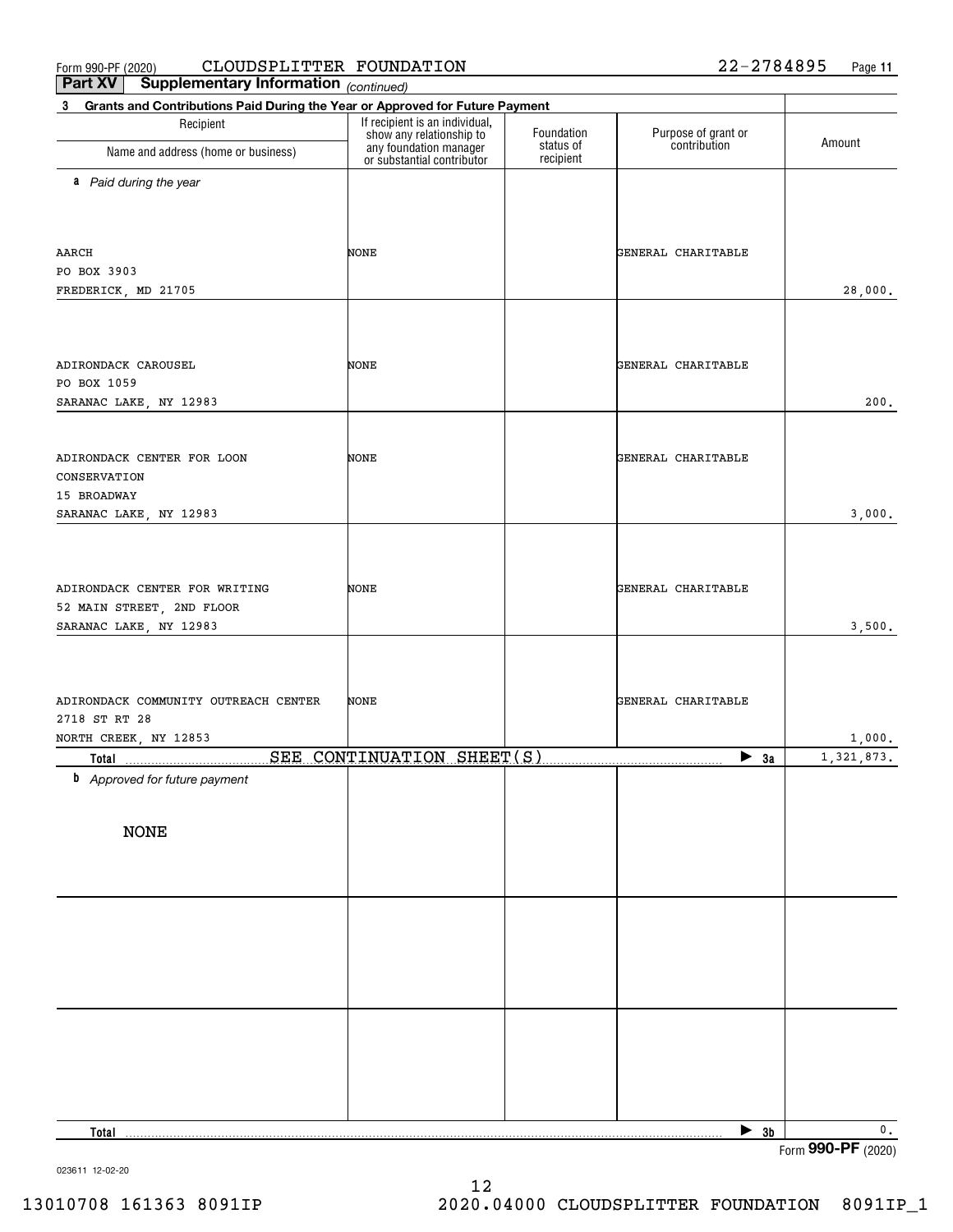### **Part XVI-A Analysis of Income-Producing Activities**

| Enter gross amounts unless otherwise indicated.                                                                                                       |                 | Unrelated business income |               | Excluded by section 512, 513, or 514 | (e)               |
|-------------------------------------------------------------------------------------------------------------------------------------------------------|-----------------|---------------------------|---------------|--------------------------------------|-------------------|
|                                                                                                                                                       | (a)<br>Business | (b)                       | (C)<br>Exclu- | (d)                                  | Related or exempt |
| 1 Program service revenue:                                                                                                                            | code            | Amount                    | sion<br>code  | Amount                               | function income   |
| a<br><u> 1989 - Jan James James, politik eta politik eta politikaria (h. 1908).</u>                                                                   |                 |                           |               |                                      |                   |
| b<br><u> 1989 - Johann Stein, mars et al. (b. 1989)</u>                                                                                               |                 |                           |               |                                      |                   |
| C<br><u> 1989 - Johann John Stone, markin fizikar (h. 1982).</u>                                                                                      |                 |                           |               |                                      |                   |
| d                                                                                                                                                     |                 |                           |               |                                      |                   |
| <u> 1989 - Johann Barn, mars an t-Amerikaansk politiker (</u>                                                                                         |                 |                           |               |                                      |                   |
|                                                                                                                                                       |                 |                           |               |                                      |                   |
| Fees and contracts from government agencies<br>g                                                                                                      |                 |                           |               |                                      |                   |
|                                                                                                                                                       |                 |                           |               |                                      |                   |
| 3 Interest on savings and temporary cash                                                                                                              |                 |                           |               |                                      |                   |
|                                                                                                                                                       |                 |                           |               |                                      |                   |
| 4 Dividends and interest from securities                                                                                                              |                 |                           | 14            | 417,566.                             |                   |
| 5 Net rental income or (loss) from real estate:                                                                                                       |                 |                           |               |                                      |                   |
| a Debt-financed property [11] [11] Debt-financed property                                                                                             |                 |                           |               |                                      |                   |
|                                                                                                                                                       |                 |                           |               |                                      |                   |
| 6 Net rental income or (loss) from personal                                                                                                           |                 |                           |               |                                      |                   |
|                                                                                                                                                       |                 |                           |               |                                      |                   |
|                                                                                                                                                       |                 |                           |               |                                      |                   |
| 8 Gain or (loss) from sales of assets other                                                                                                           |                 |                           |               |                                      |                   |
|                                                                                                                                                       |                 |                           | 18            | 3,664,848.                           |                   |
|                                                                                                                                                       |                 |                           |               |                                      |                   |
| 10 Gross profit or (loss) from sales of inventory <i></i>                                                                                             |                 |                           |               |                                      |                   |
| 11 Other revenue:                                                                                                                                     |                 |                           |               |                                      |                   |
| a                                                                                                                                                     |                 |                           |               |                                      |                   |
| <u> 1989 - Johann Barn, fransk politik amerikansk politik (d. 1989)</u><br>b                                                                          |                 |                           |               |                                      |                   |
| <u> 1989 - Johann Barn, mars and de Brasilian (b. 1989)</u><br>C                                                                                      |                 |                           |               |                                      |                   |
| <u> 1989 - Johann Barn, fransk politik (d. 1989)</u>                                                                                                  |                 |                           |               |                                      |                   |
| <u> 1989 - Johann John Stone, markin fizikar (</u>                                                                                                    |                 |                           |               |                                      |                   |
|                                                                                                                                                       |                 | $\overline{0}$ .          |               | 4,082,414.                           | 0.                |
|                                                                                                                                                       |                 |                           |               |                                      | 4,082,414.        |
| (See worksheet in line 13 instructions to verify calculations.)                                                                                       |                 |                           |               |                                      |                   |
|                                                                                                                                                       |                 |                           |               |                                      |                   |
| Part XVI-B<br>Relationship of Activities to the Accomplishment of Exempt Purposes                                                                     |                 |                           |               |                                      |                   |
| Explain below how each activity for which income is reported in column (e) of Part XVI-A contributed importantly to the accomplishment of<br>Line No. |                 |                           |               |                                      |                   |
| the foundation's exempt purposes (other than by providing funds for such purposes).<br>$\blacktriangledown$                                           |                 |                           |               |                                      |                   |
|                                                                                                                                                       |                 |                           |               |                                      |                   |
|                                                                                                                                                       |                 |                           |               |                                      |                   |
|                                                                                                                                                       |                 |                           |               |                                      |                   |
|                                                                                                                                                       |                 |                           |               |                                      |                   |
|                                                                                                                                                       |                 |                           |               |                                      |                   |
|                                                                                                                                                       |                 |                           |               |                                      |                   |
|                                                                                                                                                       |                 |                           |               |                                      |                   |
|                                                                                                                                                       |                 |                           |               |                                      |                   |
|                                                                                                                                                       |                 |                           |               |                                      |                   |
|                                                                                                                                                       |                 |                           |               |                                      |                   |
|                                                                                                                                                       |                 |                           |               |                                      |                   |
|                                                                                                                                                       |                 |                           |               |                                      |                   |
|                                                                                                                                                       |                 |                           |               |                                      |                   |
|                                                                                                                                                       |                 |                           |               |                                      |                   |
|                                                                                                                                                       |                 |                           |               |                                      |                   |
|                                                                                                                                                       |                 |                           |               |                                      |                   |
|                                                                                                                                                       |                 |                           |               |                                      |                   |
|                                                                                                                                                       |                 |                           |               |                                      |                   |

13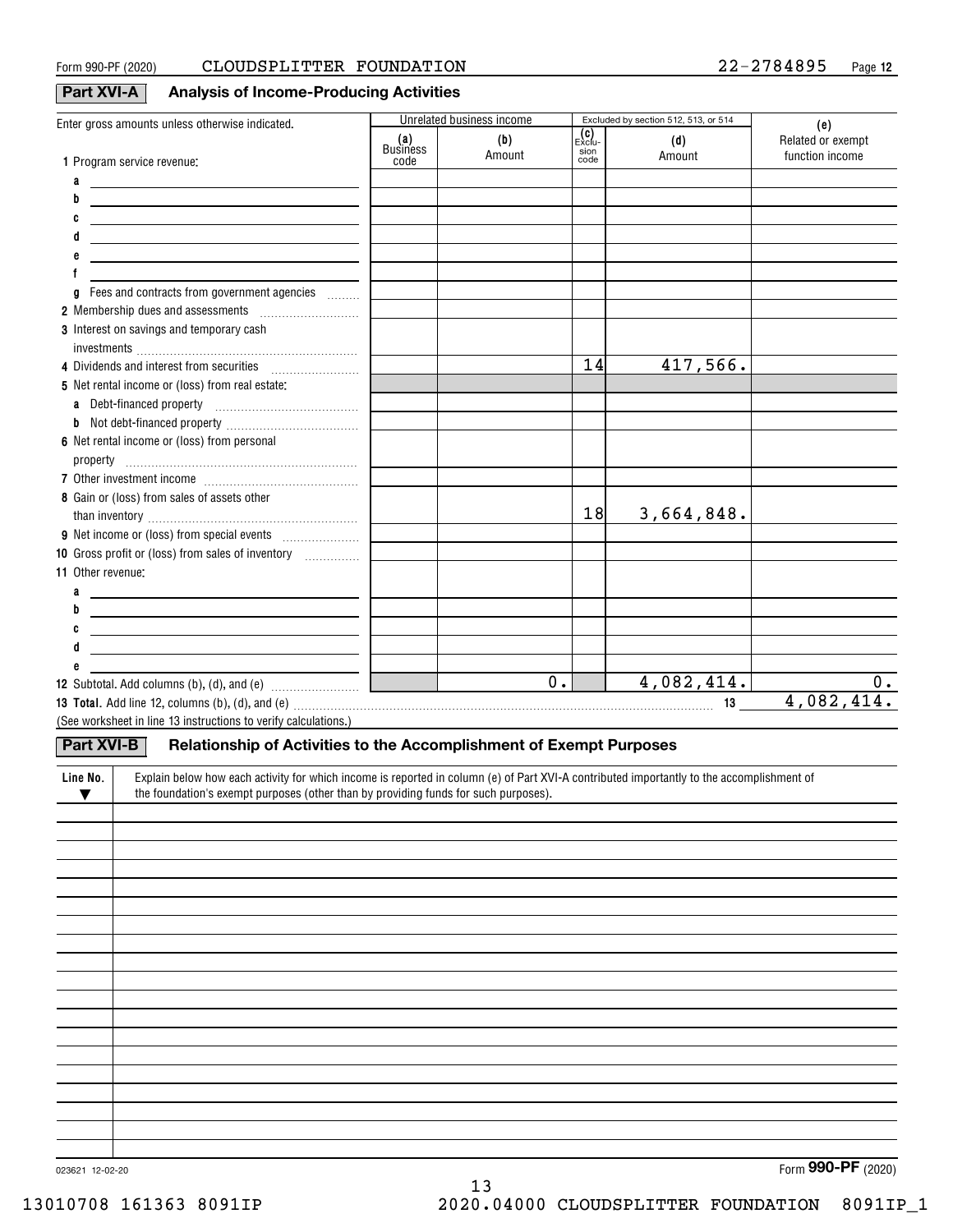|    | CLOUDSPLITTER FOUNDATION<br>Form 990-PF (2020)                                                                                                                                                                                                                                                                                          | $22 - 2784895$ |          | Page 13 |
|----|-----------------------------------------------------------------------------------------------------------------------------------------------------------------------------------------------------------------------------------------------------------------------------------------------------------------------------------------|----------------|----------|---------|
|    | <b>Part XVII</b><br>Information Regarding Transfers to and Transactions and Relationships With Noncharitable                                                                                                                                                                                                                            |                |          |         |
|    | <b>Exempt Organizations</b>                                                                                                                                                                                                                                                                                                             |                |          |         |
|    | Did the organization directly or indirectly engage in any of the following with any other organization described in section 501(c)                                                                                                                                                                                                      |                | Yes   No |         |
|    | (other than section $501(c)(3)$ organizations) or in section 527, relating to political organizations?                                                                                                                                                                                                                                  |                |          |         |
|    | <b>a</b> Transfers from the reporting foundation to a noncharitable exempt organization of:                                                                                                                                                                                                                                             |                |          |         |
|    | (1) Cash $\ldots$ $\ldots$ $\ldots$ $\ldots$ $\ldots$ $\ldots$ $\ldots$ $\ldots$ $\ldots$ $\ldots$ $\ldots$ $\ldots$ $\ldots$ $\ldots$ $\ldots$ $\ldots$ $\ldots$ $\ldots$ $\ldots$ $\ldots$ $\ldots$ $\ldots$ $\ldots$ $\ldots$ $\ldots$ $\ldots$ $\ldots$ $\ldots$ $\ldots$ $\ldots$ $\ldots$ $\ldots$ $\ldots$ $\ldots$ $\ldots$ $\$ | 1a(1)          |          | x       |
|    |                                                                                                                                                                                                                                                                                                                                         | 1a(2)          |          | X       |
| h. | Other transactions:                                                                                                                                                                                                                                                                                                                     |                |          |         |
|    |                                                                                                                                                                                                                                                                                                                                         | 1b(1)          |          | х       |
|    | Purchases of assets from a noncharitable exempt organization [11] manufacture manufacture contraction and announced the second section of the second section of the second section of the section of the section of the sectio<br>(2)                                                                                                   | 1b(2)          |          | х       |
|    | (3)                                                                                                                                                                                                                                                                                                                                     | 1b(3)          |          | х       |
|    | Reimbursement arrangements [111] March 2014 (2015) 2014 (2016) 2014 2015 2016 2017 2018 2019 2014 2015 2016 20<br>(4)                                                                                                                                                                                                                   | 1b(4)          |          | X       |
|    | (5)                                                                                                                                                                                                                                                                                                                                     | 1b(5)          |          | X       |
|    | (6) Performance of services or membership or fundraising solicitations [11] non-manufactured content of services or membership or fundraising solicitations [11] non-manufactured content of the services or membership or fun                                                                                                          | 1b(6)          |          | х       |
| c  | Sharing of facilities, equipment, mailing lists, other assets, or paid employees [11] manufactures manufactures and the state in the state of the state of the state of the state of the state of the state of the state of th                                                                                                          | 1c             |          | x       |
| d  | If the answer to any of the above is "Yes," complete the following schedule. Column (b) should always show the fair market value of the goods, other assets,                                                                                                                                                                            |                |          |         |
|    | or services given by the reporting foundation. If the foundation received less than fair market value in any transaction or sharing arrangement, show in                                                                                                                                                                                |                |          |         |

|                |                     | column (d) the value of the goods, other assets, or services received.                                                     |                                                                        |
|----------------|---------------------|----------------------------------------------------------------------------------------------------------------------------|------------------------------------------------------------------------|
| $(a)$ Line no. | (b) Amount involved | (c) Name of noncharitable exempt organization                                                                              | $(d)$ Description of transfers, transactions, and sharing arrangements |
|                |                     | N/A                                                                                                                        |                                                                        |
|                |                     |                                                                                                                            |                                                                        |
|                |                     |                                                                                                                            |                                                                        |
|                |                     |                                                                                                                            |                                                                        |
|                |                     |                                                                                                                            |                                                                        |
|                |                     |                                                                                                                            |                                                                        |
|                |                     |                                                                                                                            |                                                                        |
|                |                     |                                                                                                                            |                                                                        |
|                |                     |                                                                                                                            |                                                                        |
|                |                     |                                                                                                                            |                                                                        |
|                |                     |                                                                                                                            |                                                                        |
|                |                     |                                                                                                                            |                                                                        |
|                |                     |                                                                                                                            |                                                                        |
|                |                     |                                                                                                                            |                                                                        |
|                |                     |                                                                                                                            |                                                                        |
|                |                     |                                                                                                                            |                                                                        |
|                |                     | 2a Is the foundation directly or indirectly affiliated with, or related to, one or more tax-exempt organizations described |                                                                        |
|                |                     | in section 501(c) (other than section $501(c)(3)$ ) or in section 527?                                                     | $\mathbf{X}$<br>No<br>Yes                                              |

|                             |  | <b>b</b> If "Yes," complete the following schedule.                                                                                                                                                                                                                                                                                                          |                      |                          |                         |                                 |                                                                                                                       |
|-----------------------------|--|--------------------------------------------------------------------------------------------------------------------------------------------------------------------------------------------------------------------------------------------------------------------------------------------------------------------------------------------------------------|----------------------|--------------------------|-------------------------|---------------------------------|-----------------------------------------------------------------------------------------------------------------------|
|                             |  | (a) Name of organization                                                                                                                                                                                                                                                                                                                                     |                      | (b) Type of organization |                         | (c) Description of relationship |                                                                                                                       |
| N/A                         |  |                                                                                                                                                                                                                                                                                                                                                              |                      |                          |                         |                                 |                                                                                                                       |
|                             |  |                                                                                                                                                                                                                                                                                                                                                              |                      |                          |                         |                                 |                                                                                                                       |
|                             |  |                                                                                                                                                                                                                                                                                                                                                              |                      |                          |                         |                                 |                                                                                                                       |
|                             |  |                                                                                                                                                                                                                                                                                                                                                              |                      |                          |                         |                                 |                                                                                                                       |
|                             |  |                                                                                                                                                                                                                                                                                                                                                              |                      |                          |                         |                                 |                                                                                                                       |
| Sign<br>Here                |  | Under penalties of perjury, I declare that I have examined this return, including accompanying schedules and statements, and to the best of my knowledge<br>and belief, it is true, correct, and complete. Declaration of preparer (other than taxpayer) is based on all information of which preparer has any knowledge.<br>Signature of officer or trustee |                      | Date                     | <b>TRUSTEE</b><br>Title |                                 | May the IRS discuss this<br>return with the preparer<br>shown below? See instr.<br>$\overline{\mathrm{X}}$ Yes<br>No. |
| Paid                        |  | Print/Type preparer's name                                                                                                                                                                                                                                                                                                                                   | Preparer's signature |                          | Date                    | Check<br>if<br>self-employed    | PTIN                                                                                                                  |
|                             |  | DANIEL G. PIAZZA                                                                                                                                                                                                                                                                                                                                             |                      |                          | 07/08/21                |                                 | P00037900                                                                                                             |
| Preparer<br><b>Use Only</b> |  | Firm's name SGRAYPOINT LLC                                                                                                                                                                                                                                                                                                                                   |                      |                          |                         |                                 | Firm's EIN $\triangleright$ 16-1627374                                                                                |
|                             |  | Firm's address $\blacktriangleright$ 4<br>TOWER PL                                                                                                                                                                                                                                                                                                           |                      |                          |                         |                                 |                                                                                                                       |
|                             |  | ALBANY, NY 12203                                                                                                                                                                                                                                                                                                                                             |                      |                          |                         | Phone no.                       | $518 - 218 - 1218$                                                                                                    |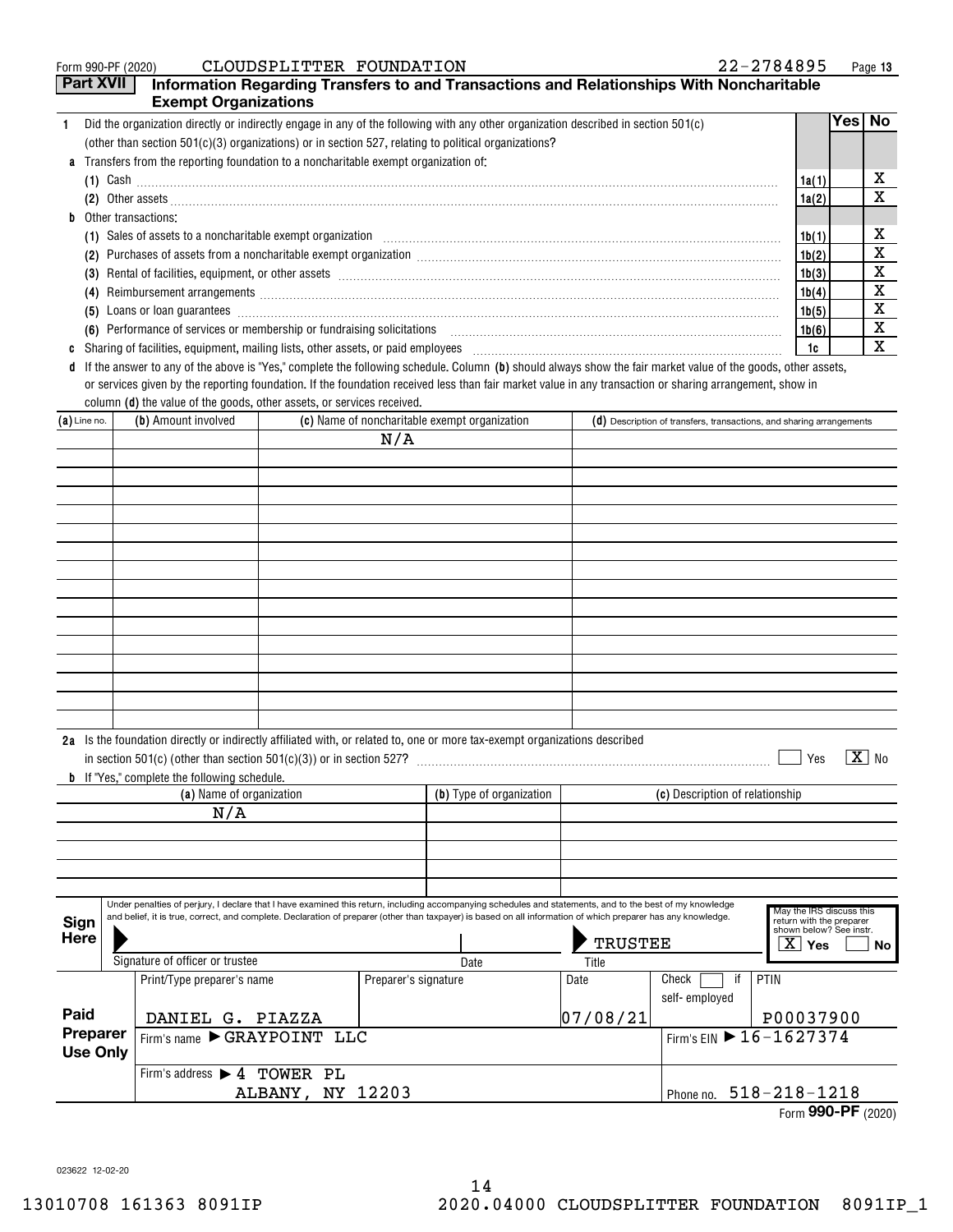| Part XV   Supplementary Information                                         |                                                            |                        |                     |            |
|-----------------------------------------------------------------------------|------------------------------------------------------------|------------------------|---------------------|------------|
| <b>Grants and Contributions Paid During the Year (Continuation)</b><br>3    |                                                            |                        |                     |            |
| Recipient                                                                   | If recipient is an individual,<br>show any relationship to | Foundation             | Purpose of grant or | Amount     |
| Name and address (home or business)                                         | any foundation manager<br>or substantial contributor       | status of<br>recipient | contribution        |            |
| ADIRONDACK EXPERIENCE<br>9097 NY-30<br>BLUE MOUNTAIN LAKE, NY 12812         | NONE                                                       |                        | GENERAL CHARITABLE  | 20,000.    |
| ADIRONDACK EXPLORER<br>36 CHURCH ST #1<br>SARANAC LAKE, NY 12983            | NONE                                                       |                        | GENERAL CHARITABLE  | 15,000.    |
| ADIRONDACK FILM SOCIETY<br>2430 MAIN ST<br>LAKE PLACID, NY 12946            | NONE                                                       |                        | GENERAL CHARITABLE  | 3,000.     |
| ADIRONDACK FOUNDATION<br>PO BOX 288<br>LAKE PLACID, NY 12946                | NONE                                                       |                        | GENERAL CHARITABLE  | 300,000.   |
| ADIRONDACK HAMLETS TO HUTS<br>47 MAIN STREET<br>SARANAC LAKE, NY 12983      | NONE                                                       |                        | GENERAL CHARITABLE  | 1,500.     |
| ADIRONDACK HEALTH FOUNDATION<br>PO BOX 120<br>SARANAC LAKE, NY 12983        | NONE                                                       |                        | GENERAL CHARITABLE  | 22,000.    |
| ADIRONDACK HISTORY MUSEUM<br>7590 COURT STREET<br>ELIZABETHTOWN, NY 12932   | NONE                                                       |                        | GENERAL CHARITABLE  | 4,000.     |
| ADIRONDACK MOUNTAIN CLUB<br>814 GOGGINS ROAD<br>LAKE GEORGE, NY 12845       | NONE                                                       |                        | GENERAL CHARITABLE  | 15,000.    |
| ADIRONDACK RESEARCH CONSORTIUM<br>PO BOX 96<br>PAUL SMITHS, NY 12970        | NONE                                                       |                        | GENERAL CHARITABLE  | 1,500.     |
| ADIRONDACK SKY CENTER & OBSERVATORY<br>PO BOX 1332<br>TUPPER LAKE, NY 12986 | NONE                                                       |                        | GENERAL CHARITABLE  | 25,750.    |
| Total from continuation sheets                                              |                                                            |                        |                     | 1,286,173. |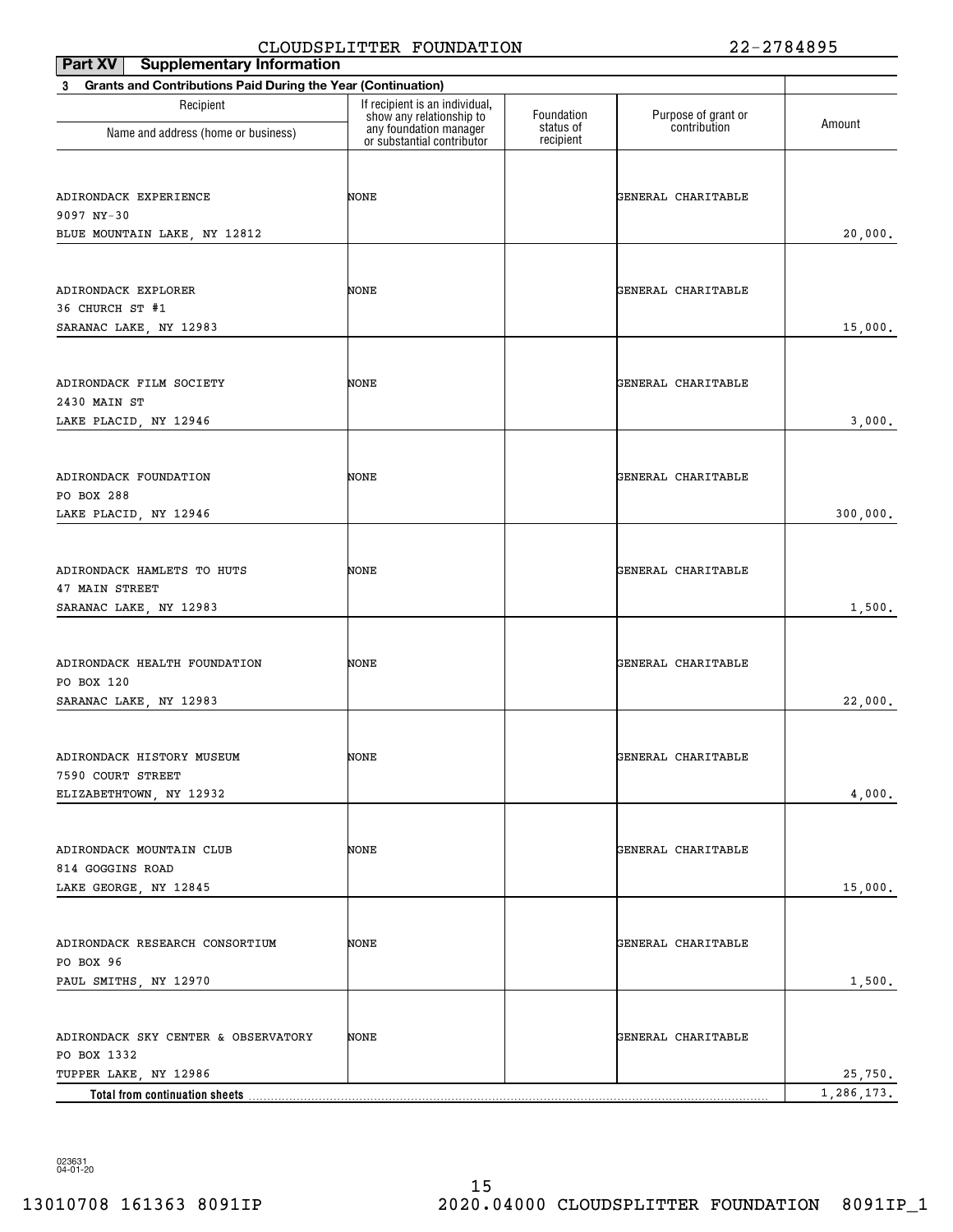| <b>Supplementary Information</b><br>Part XV                                            | CHOODDI HIII IHK FOONDAIION                                |                        | 44                                  | 2 7 0 <del>1</del> 0 2 J |
|----------------------------------------------------------------------------------------|------------------------------------------------------------|------------------------|-------------------------------------|--------------------------|
| <b>Grants and Contributions Paid During the Year (Continuation)</b><br>3               |                                                            |                        |                                     |                          |
| Recipient                                                                              | If recipient is an individual,<br>show any relationship to | Foundation             | Purpose of grant or<br>contribution |                          |
| Name and address (home or business)                                                    | any foundation manager<br>or substantial contributor       | status of<br>recipient |                                     | Amount                   |
| ADIRONDACK WILDLIFE REFUGE<br>977 SPRINGFIELD ROAD<br>WILMINGTON, NY 12997             | NONE                                                       |                        | GENERAL CHARITABLE                  | 500.                     |
| AMERICAN RED CROSS<br>2025 E ST NW<br>WASHINGTON, DC 20006                             | NONE                                                       |                        | GENERAL CHARITABLE                  | 10,000.                  |
| AMERICARES<br><b>88 HAMILTON AVENUE</b><br>STAMFORD, CT 06902                          | NONE                                                       |                        | GENERAL CHARITABLE                  | 1,000.                   |
| ANDERSON FALLS HERITAGE SOCIETY<br>96 CLINTON STREET<br>KEESEVILLE, NY 12944           | NONE                                                       |                        | GENERAL CHARITABLE                  | 3,000.                   |
| APPLEBY FOUNDATION THE LAWS<br>579 BROADWAY 4B<br>NEW YORK, NY 10012                   | NONE                                                       |                        | GENERAL CHARITABLE                  | 2,000.                   |
| ARTA<br>24000 CASA LOMA RD<br>GROVELAND, CA 95321                                      | NONE                                                       |                        | GENERAL CHARITABLE                  | 1,000.                   |
| AUSABLE RIVER ASSOCIATION<br>1181 HASELTON ROAD<br>WILMINGTON, NY 12997                | NONE                                                       |                        | GENERAL CHARITABLE                  | 26,000.                  |
| BALLARD PARK FOUNDATION<br>PO BOX 531<br>WESTPORT, NY 12993                            | NONE                                                       |                        | GENERAL CHARITABLE                  | 1,000.                   |
| BLOOMINGDALE VOLUNTEER FIRE<br>DEPARTMENT<br>101 HAMBURG TPK<br>BLOOMINGDALE, NJ 07403 | NONE                                                       |                        | GENERAL CHARITABLE                  | 500.                     |
| <b>BLUSEED STUDIOS</b><br>24 CEDAR STREET<br>SARANAC LAKE, NY 12983                    | NONE                                                       |                        | GENERAL CHARITABLE                  | 19,000.                  |
|                                                                                        |                                                            |                        |                                     |                          |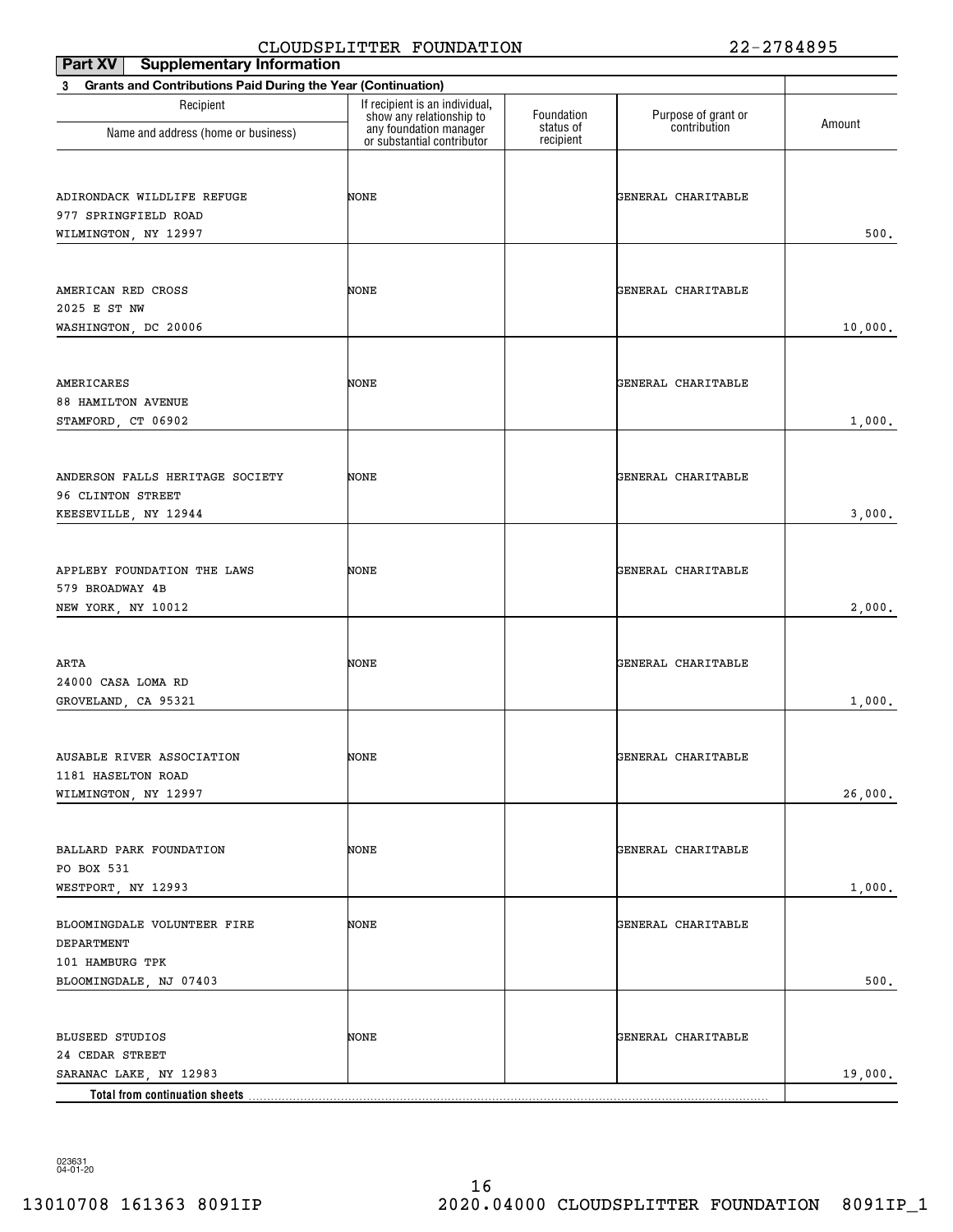| <b>Supplementary Information</b><br>Part XV                              | CHOODDI HIII IHK FOONDAIION                                |                        |                     | 2 7 0 <del>1</del> 0 7 J |
|--------------------------------------------------------------------------|------------------------------------------------------------|------------------------|---------------------|--------------------------|
| <b>Grants and Contributions Paid During the Year (Continuation)</b><br>3 |                                                            |                        |                     |                          |
| Recipient                                                                | If recipient is an individual,<br>show any relationship to | Foundation             | Purpose of grant or |                          |
| Name and address (home or business)                                      | any foundation manager<br>or substantial contributor       | status of<br>recipient | contribution        | Amount                   |
| CEWW BOCES                                                               | NONE                                                       |                        | GENERAL CHARITABLE  |                          |
| 1585 MILITARY TPKE                                                       |                                                            |                        |                     |                          |
| PLATTSBURGH, NY 12901                                                    |                                                            |                        |                     | 50,000.                  |
| CONCERNS FOR POLICE SURVIVORS                                            | NONE                                                       |                        | GENERAL CHARITABLE  |                          |
| PO BOX 3199<br>CAMDENTON, MO 65020                                       |                                                            |                        |                     | 1,000.                   |
|                                                                          |                                                            |                        |                     |                          |
| CORNELL COOPERATIVE EXTENSION                                            | NONE                                                       |                        | GENERAL CHARITABLE  |                          |
| 24 MARTIN RD, WILLIAM RICE JR. EXT.                                      |                                                            |                        |                     |                          |
| CTR. VOORHEESVILLE, NY 12186                                             |                                                            |                        |                     | 14,603.                  |
|                                                                          |                                                            |                        |                     |                          |
| CRAIGARDAN                                                               | NONE                                                       |                        | GENERAL CHARITABLE  |                          |
| 9216 NYS RT 9N<br>ELIZABETHTOWN, NY 12932                                |                                                            |                        |                     | 10,000.                  |
|                                                                          |                                                            |                        |                     |                          |
| CRANE MOUNTAIN VALLEY HORSE RESCUE                                       |                                                            |                        | GENERAL CHARITABLE  |                          |
| 7556 NYS ROUTE 9N                                                        | NONE                                                       |                        |                     |                          |
| WESTPORT, NY 12993                                                       |                                                            |                        |                     | 10,000.                  |
|                                                                          |                                                            |                        |                     |                          |
| CWS-CROP WALK                                                            | NONE                                                       |                        | GENERAL CHARITABLE  |                          |
| 475 RIVERSIDE DR, SUITE 700                                              |                                                            |                        |                     |                          |
| NEW YORK, NY 10115                                                       |                                                            |                        |                     | 250.                     |
|                                                                          |                                                            |                        |                     |                          |
| DELTA LAKE INC.                                                          | NONE                                                       |                        | GENERAL CHARITABLE  |                          |
| 6420 PILLMORE DRIVE                                                      |                                                            |                        |                     |                          |
| ROME, NY 13440                                                           |                                                            |                        |                     | 5,000.                   |
|                                                                          |                                                            |                        |                     |                          |
| DOCTORS WITHOUT BORDERS USA<br>40 RECTOR ST., 16TH FLOOR                 | NONE                                                       |                        | GENERAL CHARITABLE  |                          |
| NEW YORK, NY 10006                                                       |                                                            |                        |                     | 500.                     |
|                                                                          |                                                            |                        |                     |                          |
| EAGLE ISLAND                                                             | NONE                                                       |                        | GENERAL CHARITABLE  |                          |
| 442 GILPIN BAY ROAD                                                      |                                                            |                        |                     |                          |
| SARANAC LAKE, NY 12983                                                   |                                                            |                        |                     | 5,000.                   |
|                                                                          |                                                            |                        |                     |                          |
| ECUMENICAL COUNCIL OF SARANAC LAKE                                       | NONE                                                       |                        | GENERAL CHARITABLE  |                          |
| PO BOX 194<br>SARANAC LAKE, NY 12983                                     |                                                            |                        |                     | 2,000.                   |
|                                                                          |                                                            |                        |                     |                          |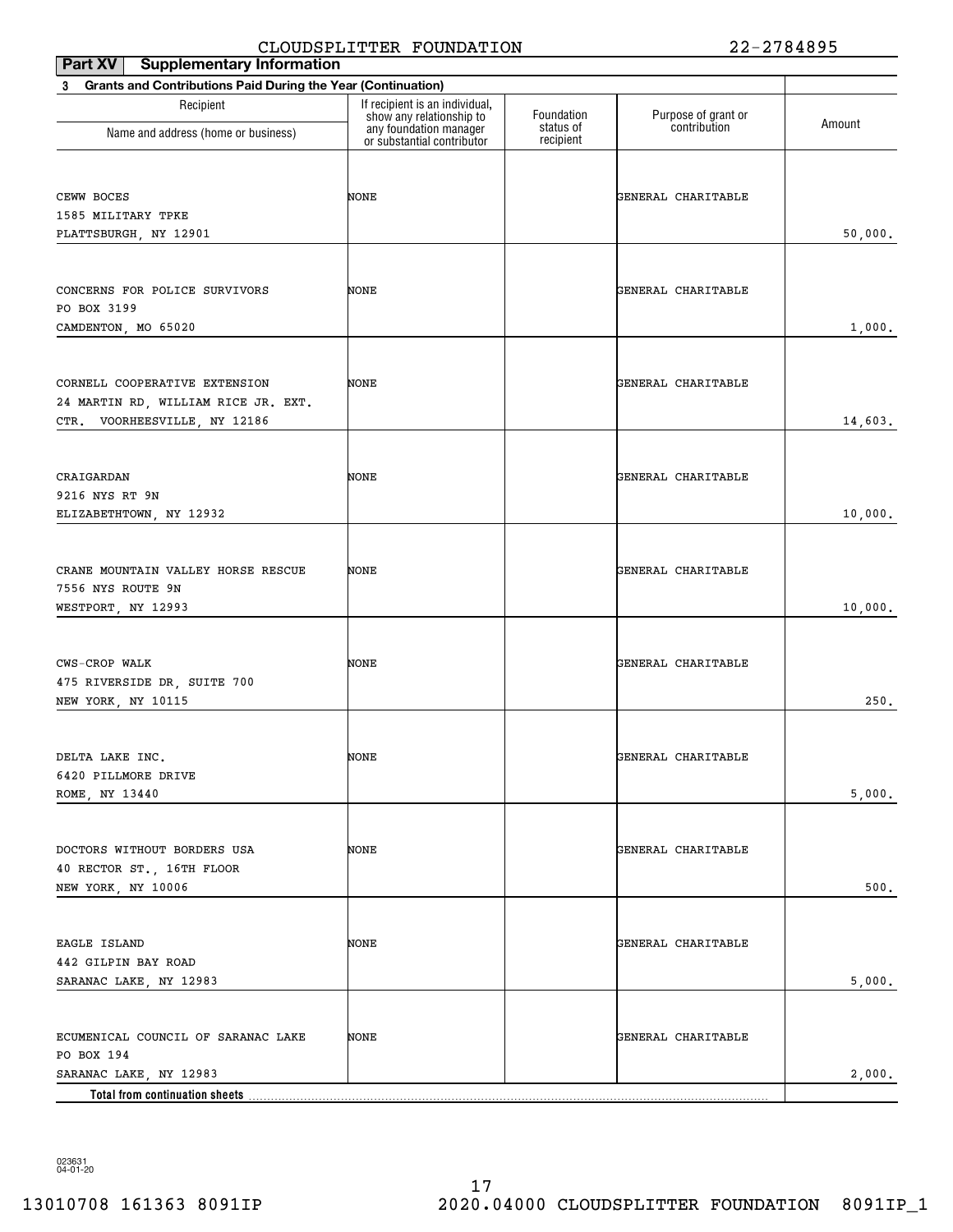| ,<br>2002122222021<br>Part XV   Supplementary Information                |                                                            |                        |                     |         |
|--------------------------------------------------------------------------|------------------------------------------------------------|------------------------|---------------------|---------|
| <b>Grants and Contributions Paid During the Year (Continuation)</b><br>3 |                                                            |                        |                     |         |
| Recipient                                                                | If recipient is an individual,<br>show any relationship to | Foundation             | Purpose of grant or | Amount  |
| Name and address (home or business)                                      | any foundation manager<br>or substantial contributor       | status of<br>recipient | contribution        |         |
|                                                                          |                                                            |                        |                     |         |
| ENVIRONMENTAL DEFENSE FUND                                               | NONE                                                       |                        | GENERAL CHARITABLE  |         |
| 257 PARK AVENUE SOUTH                                                    |                                                            |                        |                     |         |
| NEW YORK, NY 10010                                                       |                                                            |                        |                     | 1,000.  |
|                                                                          |                                                            |                        |                     |         |
| ESSEX COUNTY ARTS COUNCIL                                                | NONE                                                       |                        | GENERAL CHARITABLE  |         |
| PO BOX 187                                                               |                                                            |                        |                     |         |
| WESTPORT, NY 12993                                                       |                                                            |                        |                     | 500.    |
|                                                                          |                                                            |                        |                     |         |
| FAMILIES FIRST                                                           | NONE                                                       |                        | GENERAL CHARITABLE  |         |
| 80 JOSEPH E. LOWERY BOULEVARD, NW                                        |                                                            |                        |                     |         |
| ATLANTA, GA 30314                                                        |                                                            |                        |                     | 1,000.  |
|                                                                          |                                                            |                        |                     |         |
| FIELD AND FORK NETWORK                                                   | NONE                                                       |                        | GENERAL CHARITABLE  |         |
| 487 MAIN STREET, SUITE 200                                               |                                                            |                        |                     |         |
| BUFFALO, NY 14203                                                        |                                                            |                        |                     | 50,000. |
|                                                                          |                                                            |                        |                     |         |
|                                                                          |                                                            |                        |                     |         |
| FIRST NIGHT SARANAC LAKE                                                 | NONE                                                       |                        | GENERAL CHARITABLE  |         |
| PO BOX 326<br>SARANAC LAKE, NY 12983                                     |                                                            |                        |                     | 300.    |
|                                                                          |                                                            |                        |                     |         |
|                                                                          |                                                            |                        |                     |         |
| FORT TICONDEROGA                                                         | NONE                                                       |                        | GENERAL CHARITABLE  |         |
| 102 FORT TI RD                                                           |                                                            |                        |                     | 500.    |
| TICONDEROGA, NY 12883                                                    |                                                            |                        |                     |         |
|                                                                          |                                                            |                        |                     |         |
| FRIENDS OF POKE-O-MOONSHINE                                              | NONE                                                       |                        | GENERAL CHARITABLE  |         |
| 1599 RT 95 PO BOX 546                                                    |                                                            |                        |                     |         |
| KEESEVILLE, NY 12944                                                     |                                                            |                        |                     | 1,500.  |
|                                                                          |                                                            |                        |                     |         |
| GLENS FALLS AREA YOUTH CENTER                                            | NONE                                                       |                        | GENERAL CHARITABLE  |         |
| 60 MONTCALM STREET                                                       |                                                            |                        |                     |         |
| GLENS FALLS, NY 12801                                                    |                                                            |                        |                     | 5,000.  |
|                                                                          |                                                            |                        |                     |         |
| GREAT CAMP SAGAMORE                                                      | NONE                                                       |                        | GENERAL CHARITABLE  |         |
| PO BOX 40                                                                |                                                            |                        |                     |         |
| RAQUETTE LAKE, NY 13436                                                  |                                                            |                        |                     | 500.    |
|                                                                          |                                                            |                        |                     |         |
| HEIFER INTERNATIONAL                                                     | NONE                                                       |                        | GENERAL CHARITABLE  |         |
| 1 WORLD AVENUE                                                           |                                                            |                        |                     |         |
| LITTLE ROCK, AR 72202                                                    |                                                            |                        |                     | $500.$  |
| Total from continuation sheets                                           |                                                            |                        |                     |         |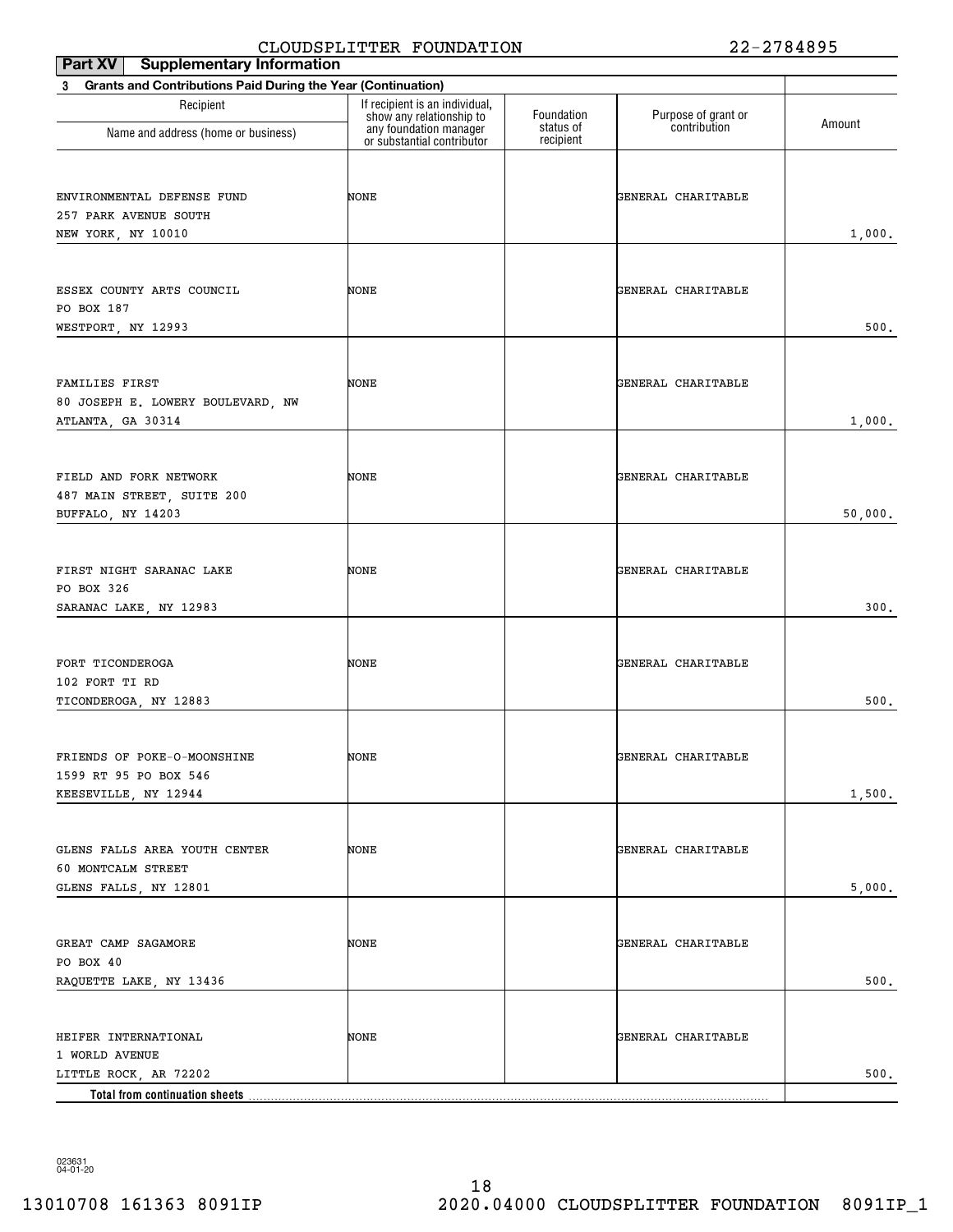| Part XV   Supplementary Information                                      | --------                                                   |                        |                     |         |
|--------------------------------------------------------------------------|------------------------------------------------------------|------------------------|---------------------|---------|
| <b>Grants and Contributions Paid During the Year (Continuation)</b><br>3 |                                                            |                        |                     |         |
| Recipient                                                                | If recipient is an individual,<br>show any relationship to | Foundation             | Purpose of grant or | Amount  |
| Name and address (home or business)                                      | any foundation manager<br>or substantial contributor       | status of<br>recipient | contribution        |         |
|                                                                          |                                                            |                        |                     |         |
| HIGH PEAKS HOSPICE                                                       | NONE                                                       |                        | GENERAL CHARITABLE  |         |
| PO BOX 840                                                               |                                                            |                        |                     |         |
| SARANAC LAKE, NY 12983                                                   |                                                            |                        |                     | 5,000.  |
|                                                                          |                                                            |                        |                     |         |
| HUDSON HEADWATERS HEALTH NETWORK                                         | NONE                                                       |                        | GENERAL CHARITABLE  |         |
| 9 CAREY RD                                                               |                                                            |                        |                     |         |
| QUEENSBURY, NY 12804                                                     |                                                            |                        |                     | 50,000. |
|                                                                          |                                                            |                        |                     |         |
|                                                                          |                                                            |                        |                     |         |
| INDIAN LAKE THEATER<br>13 E MAIN ST                                      | NONE                                                       |                        | GENERAL CHARITABLE  |         |
| INDIAN LAKE, NY 12842                                                    |                                                            |                        |                     | 3,500.  |
|                                                                          |                                                            |                        |                     |         |
|                                                                          |                                                            |                        |                     |         |
| JOHN BROWN LIVES                                                         | NONE                                                       |                        | GENERAL CHARITABLE  |         |
| PO BOX 357                                                               |                                                            |                        |                     |         |
| WESTPORT, NY 12993                                                       |                                                            |                        |                     | 3,000.  |
|                                                                          |                                                            |                        |                     |         |
| KEENE VALLEY LIBRARY                                                     | NONE                                                       |                        | GENERAL CHARITABLE  |         |
| PO BOX 86 1796 RT 73                                                     |                                                            |                        |                     |         |
| KEENE VALLEY, NY 12943                                                   |                                                            |                        |                     | 2,500.  |
|                                                                          |                                                            |                        |                     |         |
| LAKE GEORGE LAND CONSERVANCY                                             | NONE                                                       |                        | GENERAL CHARITABLE  |         |
| 4905 LAKE SHORE DR                                                       |                                                            |                        |                     |         |
| BOLTON LANDING, NY 12814                                                 |                                                            |                        |                     | 10,000. |
|                                                                          |                                                            |                        |                     |         |
| LAKE GEORGE MUSIC FESTIVAL                                               | NONE                                                       |                        | GENERAL CHARITABLE  |         |
| 172 OTTAWA ST                                                            |                                                            |                        |                     |         |
| LAKE GEORGE, NY 12845                                                    |                                                            |                        |                     | 2,000.  |
|                                                                          |                                                            |                        |                     |         |
| LAKE PLACID CENTER FOR THE ARTS                                          | NONE                                                       |                        | GENERAL CHARITABLE  |         |
| 17 ALGONQUIN DR                                                          |                                                            |                        |                     |         |
| LAKE PLACID, NY 12946                                                    |                                                            |                        |                     | 500.    |
|                                                                          |                                                            |                        |                     |         |
| LAKE PLACID OLYMPIC MUSEUM                                               | NONE                                                       |                        | GENERAL CHARITABLE  |         |
| 2634 MAIN STREET                                                         |                                                            |                        |                     |         |
| LAKE PLACID, NY 12946                                                    |                                                            |                        |                     | 500.    |
|                                                                          |                                                            |                        |                     |         |
|                                                                          |                                                            |                        |                     |         |
| LAKE PLACID OUTING CLUB<br>34 SCHOOL STREET                              | NONE                                                       |                        | GENERAL CHARITABLE  |         |
| LAKE PLACID, NY 12946                                                    |                                                            |                        |                     | 1,000.  |
|                                                                          |                                                            |                        |                     |         |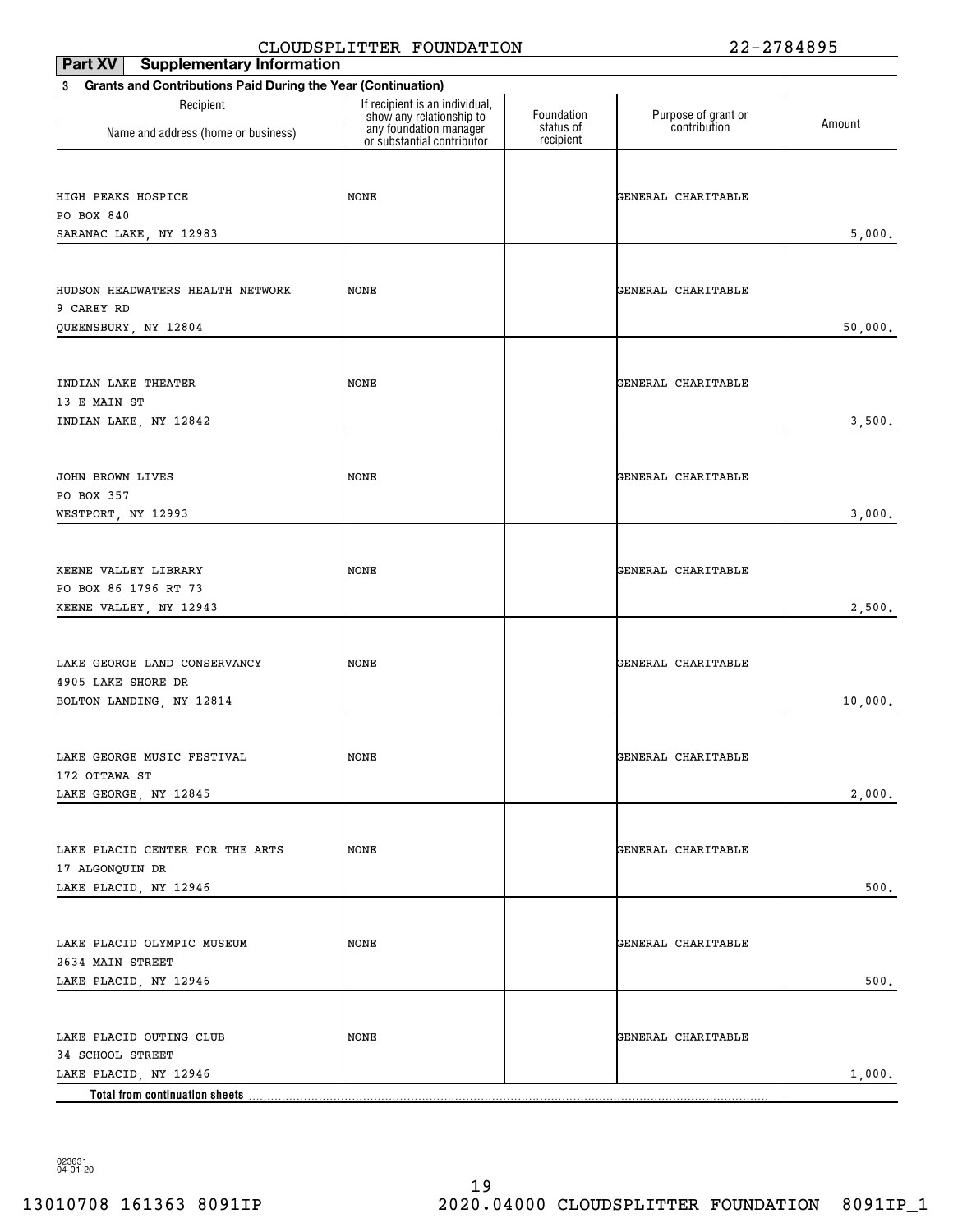| ===================<br><b>Supplementary Information</b><br>Part XV |                                                            |                         |                                     |         |
|--------------------------------------------------------------------|------------------------------------------------------------|-------------------------|-------------------------------------|---------|
| Grants and Contributions Paid During the Year (Continuation)<br>3  |                                                            |                         |                                     |         |
| Recipient                                                          | If recipient is an individual,<br>show any relationship to | Foundation<br>status of | Purpose of grant or<br>contribution | Amount  |
| Name and address (home or business)                                | any foundation manager<br>or substantial contributor       | recipient               |                                     |         |
|                                                                    |                                                            |                         |                                     |         |
|                                                                    |                                                            |                         |                                     |         |
| LAKESIDE SCHOOL<br>6 LEANING ROAD                                  | NONE                                                       |                         | GENERAL CHARITABLE                  |         |
| ESSEX, NY 12936                                                    |                                                            |                         |                                     | 5,000.  |
|                                                                    |                                                            |                         |                                     |         |
|                                                                    |                                                            |                         |                                     |         |
| LITERACH VOLUNTEERS                                                | NONE                                                       |                         | GENERAL CHARITABLE                  |         |
| 303 CAYUGA RD, SUITE 180                                           |                                                            |                         |                                     |         |
| CHEEKTOWAGA, NY 14225                                              |                                                            |                         |                                     | 5,000.  |
|                                                                    |                                                            |                         |                                     |         |
| MERCY CARE FOR THE ADIRONDACKS                                     | NONE                                                       |                         | GENERAL CHARITABLE                  |         |
| 185 OLD MILITARY RD                                                |                                                            |                         |                                     |         |
| LAKE PLACID, NY 12946                                              |                                                            |                         |                                     | 7,000.  |
|                                                                    |                                                            |                         |                                     |         |
|                                                                    |                                                            |                         |                                     |         |
| NATIONAL PARK FOUNDATION                                           | NONE                                                       |                         | GENERAL CHARITABLE                  |         |
| 1110 VERMONT AVE, SUITE 200                                        |                                                            |                         |                                     |         |
| WASHINGTON, DC 20005                                               |                                                            |                         |                                     | 2,000.  |
| NATIONAL PARKS CONSERVATION                                        | NONE                                                       |                         | GENERAL CHARITABLE                  |         |
| ASSOCIATION                                                        |                                                            |                         |                                     |         |
| 777 6TH STREET NW, SUITE 700                                       |                                                            |                         |                                     |         |
| WASHINGTON, DC 20001                                               |                                                            |                         |                                     | 1,000.  |
|                                                                    |                                                            |                         |                                     |         |
| NEW YORK NEWSPAPERS FOUNDATION                                     | NONE                                                       |                         | GENERAL CHARITABLE                  |         |
| 252 HUDSON AVE                                                     |                                                            |                         |                                     |         |
| ALBANY, NY 12210                                                   |                                                            |                         |                                     | 250.    |
|                                                                    |                                                            |                         |                                     |         |
|                                                                    |                                                            |                         |                                     |         |
| NORTH COUNTRY CHILDREN'S MUSEUM                                    | NONE                                                       |                         | GENERAL CHARITABLE                  |         |
| 10 RAYMOND ST                                                      |                                                            |                         |                                     |         |
| POTSDAM, NY 13676                                                  |                                                            |                         |                                     | 3,000.  |
|                                                                    |                                                            |                         |                                     |         |
| NORTH COUNTRY LIFE FLIGHT                                          | NONE                                                       |                         | GENERAL CHARITABLE                  |         |
| HELMS MUELLER RD                                                   |                                                            |                         |                                     |         |
| SARANAC LAKE, NY 12983                                             |                                                            |                         |                                     | 500.    |
|                                                                    |                                                            |                         |                                     |         |
|                                                                    |                                                            |                         |                                     |         |
| NORTH COUNTRY PUBLIC RADIO                                         | NONE                                                       |                         | GENERAL CHARITABLE                  |         |
| ST. LAWRENCE UNIVERSITY                                            |                                                            |                         |                                     |         |
| CANTON, NY 13617                                                   |                                                            |                         |                                     | 15,000. |
|                                                                    |                                                            |                         |                                     |         |
| NORTHEAST WILDERNESS TRUST                                         | NONE                                                       |                         | GENERAL CHARITABLE                  |         |
| 17 STATE ST #302                                                   |                                                            |                         |                                     |         |
| MONTPELIER, VT 05602                                               |                                                            |                         |                                     | 50,000. |
| Total from continuation sheets                                     |                                                            |                         |                                     |         |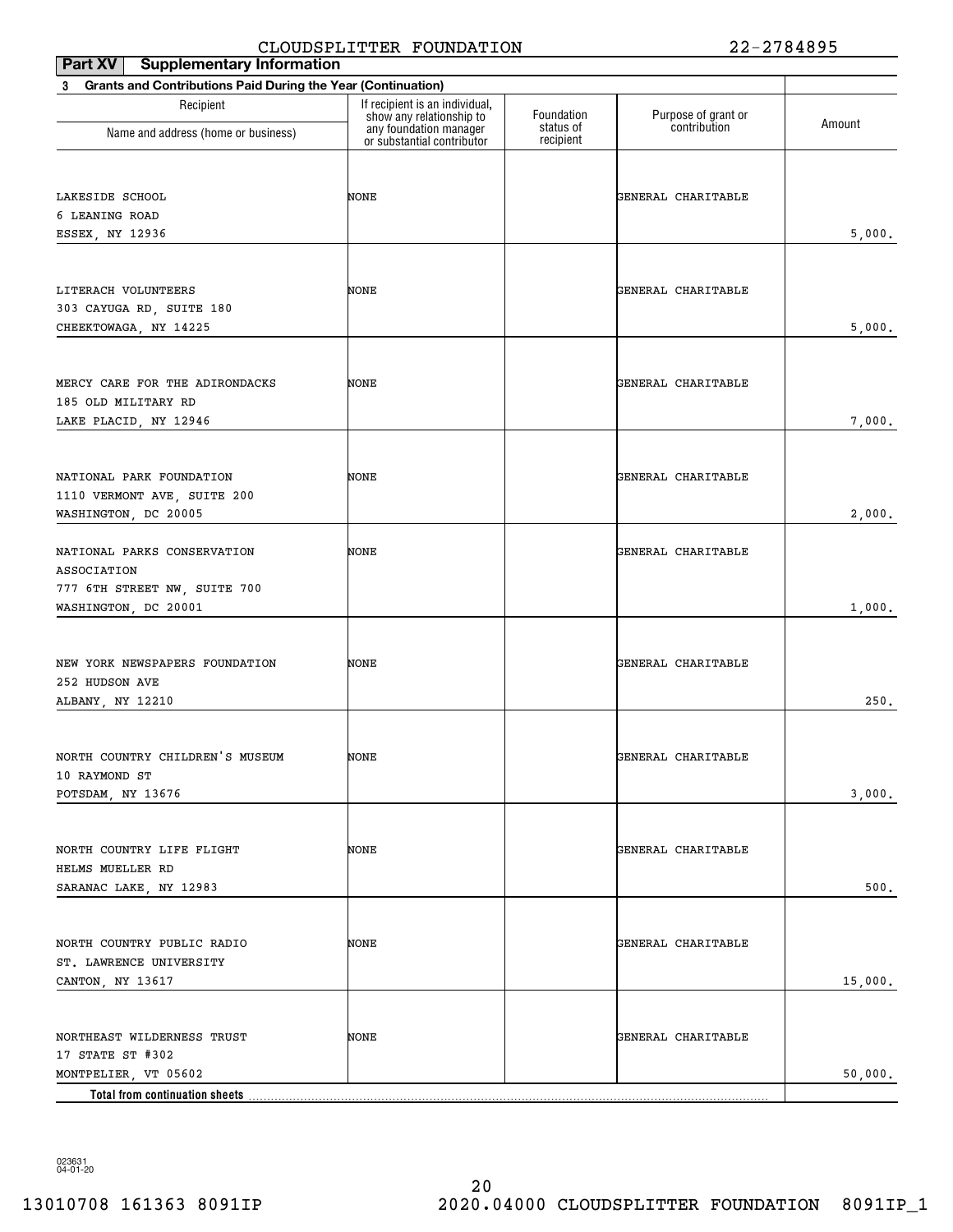| <b>Supplementary Information</b><br>Part XV                                        | CDOODDI DIIIDK FOONDAIION                                  |                        |                     | 21070JJ |
|------------------------------------------------------------------------------------|------------------------------------------------------------|------------------------|---------------------|---------|
| Grants and Contributions Paid During the Year (Continuation)<br>3                  |                                                            |                        |                     |         |
| Recipient                                                                          | If recipient is an individual,<br>show any relationship to | Foundation             | Purpose of grant or |         |
| Name and address (home or business)                                                | any foundation manager<br>or substantial contributor       | status of<br>recipient | contribution        | Amount  |
| NORTHERN FOREST ATLAS<br>NORTHERN FOREST ATLAS FOUNDATION<br>LAKE PLACID, NY 12946 | NONE                                                       |                        | GENERAL CHARITABLE  | 50,000. |
| NORTHERN FOREST CENTER<br>18 N MAIN ST #204<br>CONCORD, NH 03301                   | NONE                                                       |                        | GENERAL CHARITABLE  | 1,000.  |
| NORTHERN LIGHTS SCHOOL<br>57 CHURCH STREET<br>SARANAC LAKE, NY 12983               | NONE                                                       |                        | GENERAL CHARITABLE  | 14,700. |
| NORTHWOOD SCHOOL<br>92 NORTHWOOD RD<br>LAKE PLACID, NY 12946                       | NONE                                                       |                        | GENERAL CHARITABLE  | 5,000.  |
| NRDC<br>40 WEST 20TH STREET, 11TH FLOOR<br>NEW YORK, NY 10011                      | NONE                                                       |                        | GENERAL CHARITABLE  | 500.    |
| NYSEF<br>5021 STATE ROUTE 86<br>WILMINGTON, NY 12997                               | NONE                                                       |                        | GENERAL CHARITABLE  | 3,000.  |
| OPEN DOOR MISSION<br>156 N PLYMOUTH AVENUE<br>ROCHESTER, NY 14608                  | NONE                                                       |                        | GENERAL CHARITABLE  | 25,000. |
| PARKS AND TRAILS NEW YORK<br>33 ELK ST 1ST FLOOR REAR<br>ALBANY, NY 12207          | NONE                                                       |                        | GENERAL CHARITABLE  | 3,000.  |
| PAUL SMITH'S COLLEGE<br>PO BOX 265, 7777 NY-30<br>PAUL SMITHS, NY 12970            | NONE                                                       |                        | GENERAL CHARITABLE  | 5,000.  |
| PENDRAGON THEATRE<br>15 BRANDY BROOK AVENUE<br>SARANAC LAKE, NY 12983              | NONE                                                       |                        | GENERAL CHARITABLE  | 2,500.  |
| Total from continuation sheets                                                     |                                                            |                        |                     |         |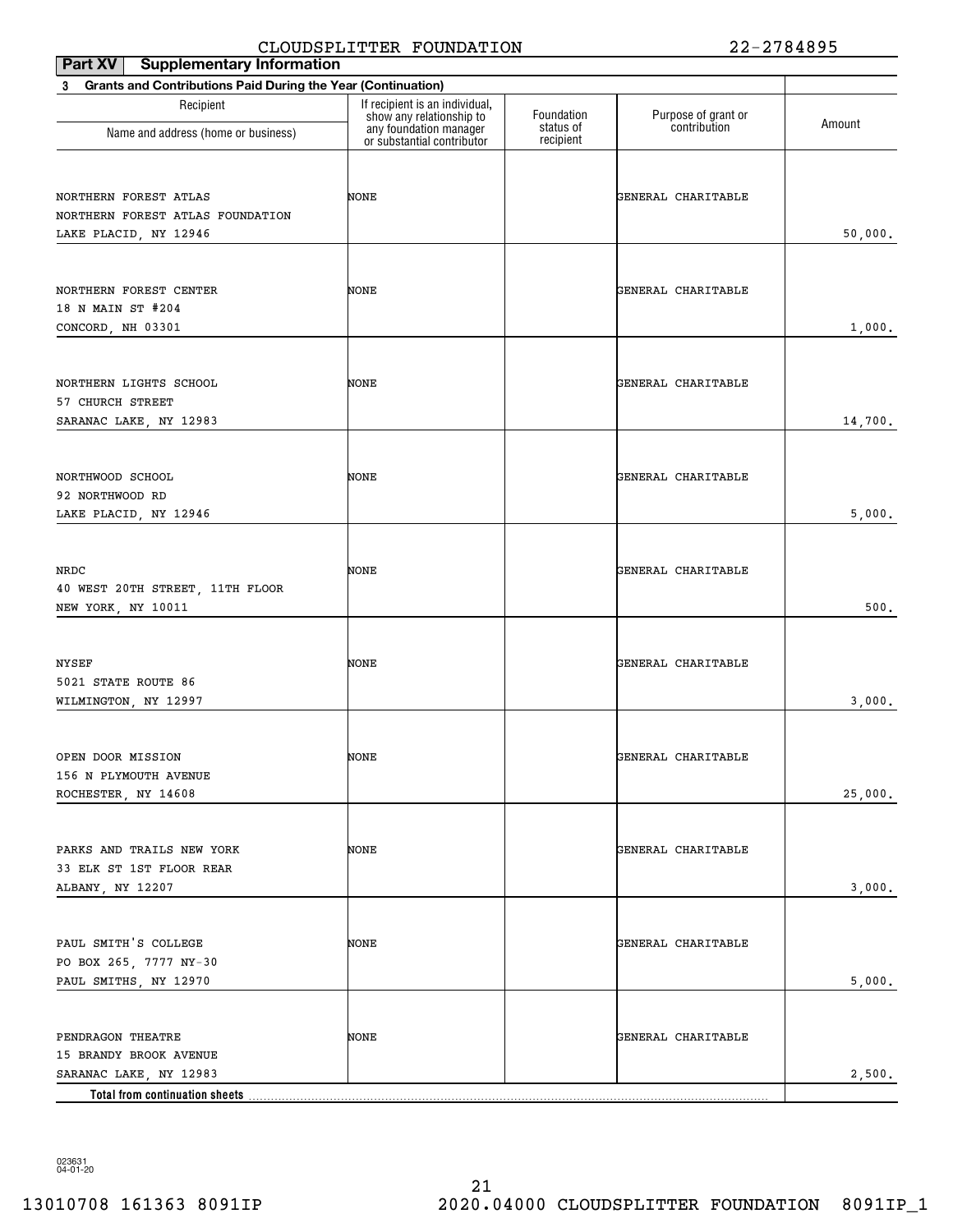| -------<br>Part XV   Supplementary Information                                                                |                                                            |                        |                     |          |
|---------------------------------------------------------------------------------------------------------------|------------------------------------------------------------|------------------------|---------------------|----------|
| <b>Grants and Contributions Paid During the Year (Continuation)</b><br>3                                      |                                                            |                        |                     |          |
| Recipient                                                                                                     | If recipient is an individual,<br>show any relationship to | Foundation             | Purpose of grant or | Amount   |
| Name and address (home or business)                                                                           | any foundation manager<br>or substantial contributor       | status of<br>recipient | contribution        |          |
| PERU CENTRAL SCHOOL DISTRICT<br>17 SCHOOL STREET<br>PERU, NY 12972                                            | NONE                                                       |                        | GENERAL CHARITABLE  | 2,000.   |
| PERU COMMUNITY CHURCH<br>PO BOX 38<br>PERU, NY 12972                                                          | NONE                                                       |                        | GENERAL CHARITABLE  | 7,500.   |
| PLATTSBURGH COMMUNITY HOUSING<br>4817 S CATHERINE ST<br>PLATTSBURGH, NY 12901                                 | NONE                                                       |                        | GENERAL CHARITABLE  | 20,000.  |
| PLAY ADIRONDACK<br>165 NEIL ST<br>SARANAC LAKE, NY 12983                                                      | NONE                                                       |                        | GENERAL CHARITABLE  | 200,000. |
| PREP FOR PREP<br>328 W 71ST ST<br>NEW YORK, NY 10023                                                          | NONE                                                       |                        | GENERAL CHARITABLE  | 1,000.   |
| PROTECT THE ADIRONDACKS<br>PO BOX 48<br>NORTH CREEK, NY 12853                                                 | NONE                                                       |                        | GENERAL CHARITABLE  | 8,260.   |
| RAILS TO TRAILS CONSERVANCY<br>2121 WARD COURT, NW, 5TH FLOOR<br>WASHINGTON, DC 20037                         | NONE                                                       |                        | GENERAL CHARITABLE  | 1,000.   |
| RAINBOW LAKE ASSOCIATION<br>PO BOX 113<br>RAINBOW LAKE, NY 12976                                              | NONE                                                       |                        | GENERAL CHARITABLE  | 1,000.   |
| REGIONAL FOOD BANK NENY<br>965 ALBANY-SHAKER ROAD<br>LATHAM, NY 12110                                         | NONE                                                       |                        | GENERAL CHARITABLE  | 5,000.   |
| RURAL PRESERVATION COMPANY<br>48 GANONG DRIVE, SUITE 1<br>SARANAC, NY 12981<br>Total from continuation sheets | NONE                                                       |                        | GENERAL CHARITABLE  | 3,000.   |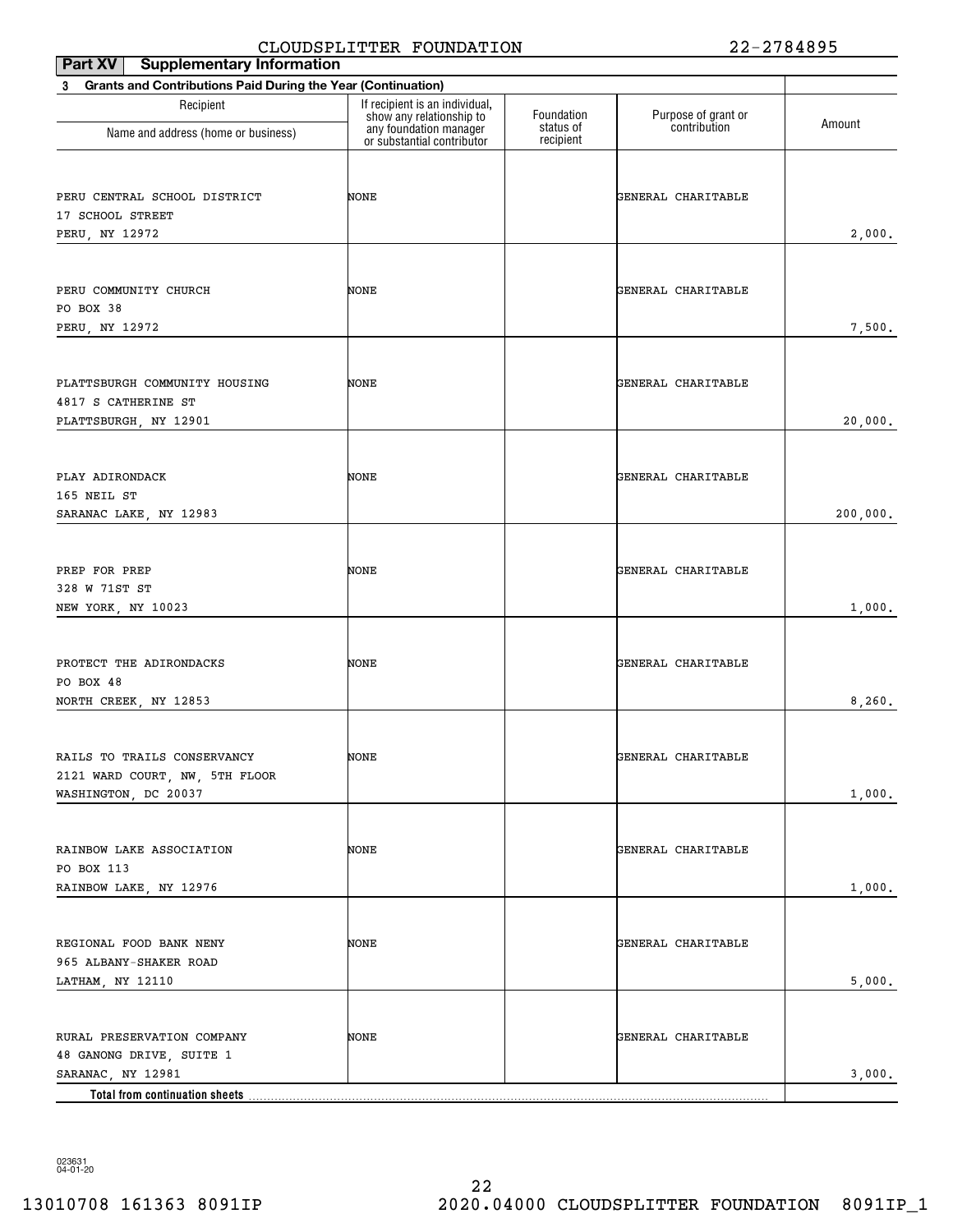| <b>Part XV</b> Supplementary Information                       | $\frac{1}{2}$                                              |                        | 22 27VIVO           |        |
|----------------------------------------------------------------|------------------------------------------------------------|------------------------|---------------------|--------|
| 3 Grants and Contributions Paid During the Year (Continuation) |                                                            |                        |                     |        |
| Recipient                                                      | If recipient is an individual,<br>show any relationship to | Foundation             | Purpose of grant or | Amount |
| Name and address (home or business)                            | any foundation manager<br>or substantial contributor       | status of<br>recipient | contribution        |        |
|                                                                |                                                            |                        |                     |        |
| SALVATION ARMY                                                 | NONE                                                       |                        | GENERAL CHARITABLE  |        |
| 615 SLATERS LANE                                               |                                                            |                        |                     |        |
| ALEXANDRIA, VA 22314                                           |                                                            |                        |                     | 1,000. |
|                                                                |                                                            |                        |                     |        |
| SANARAC LAKE ARTWORKS                                          | NONE                                                       |                        | GENERAL CHARITABLE  |        |
| PO BOX 145                                                     |                                                            |                        |                     |        |
| SARANAC LAKE, NY 12983                                         |                                                            |                        |                     | 3,000. |
| SARANAC LAKE CENTRAL SCHOOL                                    | NONE                                                       |                        | GENERAL CHARITABLE  |        |
| 79 CANARAS AVENUE                                              |                                                            |                        |                     |        |
| SARANAC LAKE, NY 12983                                         |                                                            |                        |                     | 4,000. |
|                                                                |                                                            |                        |                     |        |
|                                                                |                                                            |                        |                     |        |
| SARANAC LAKE FIRE DEPARTMENT                                   | NONE                                                       |                        | GENERAL CHARITABLE  |        |
| 100 BROADWAY, PO BOX 509<br>SARANAC LAKE, NY 12983             |                                                            |                        |                     | 200.   |
|                                                                |                                                            |                        |                     |        |
|                                                                |                                                            |                        |                     |        |
| SARANAC LAKE FREE LIBRARY                                      | NONE                                                       |                        | GENERAL CHARITABLE  |        |
| 109 MAIN ST                                                    |                                                            |                        |                     |        |
| SARANAC LAKE, NY 12983                                         |                                                            |                        |                     | 500.   |
|                                                                |                                                            |                        |                     |        |
| SARANAC LAKE MODEL UN CLUB                                     | NONE                                                       |                        | GENERAL CHARITABLE  |        |
| 79 CANARAS AVENUE                                              |                                                            |                        |                     |        |
| SARANAC LAKE, NY 12983                                         |                                                            |                        |                     | 500.   |
|                                                                |                                                            |                        |                     |        |
| SARANAC LAKE ROTARY                                            | NONE                                                       |                        | GENERAL CHARITABLE  |        |
| PO BOX 628<br>SARANAC LAKE, NY 12983                           |                                                            |                        |                     | 500.   |
|                                                                |                                                            |                        |                     |        |
|                                                                |                                                            |                        |                     |        |
| SARANAC LAKE VOLUNTEER RESCUE SQUAD<br>100 BROADWAY            | NONE                                                       |                        | GENERAL CHARITABLE  |        |
| SARANAC LAKE, NY 12983                                         |                                                            |                        |                     | 200.   |
|                                                                |                                                            |                        |                     |        |
|                                                                | NONE                                                       |                        |                     |        |
| SARANAC LAKE YOUTH CENTER<br>PO BOX 1003                       |                                                            |                        | GENERAL CHARITABLE  |        |
| SARANAC LAKE, NY 12983                                         |                                                            |                        |                     | 2,000. |
|                                                                |                                                            |                        |                     |        |
| SCHROON LAKE ASSOCIATION                                       | NONE                                                       |                        | GENERAL CHARITABLE  |        |
| PO BOX 5                                                       |                                                            |                        |                     |        |
| SCHROON LAKE, NY 12870                                         |                                                            |                        |                     | 2,000. |
| Total from continuation sheets                                 |                                                            |                        |                     |        |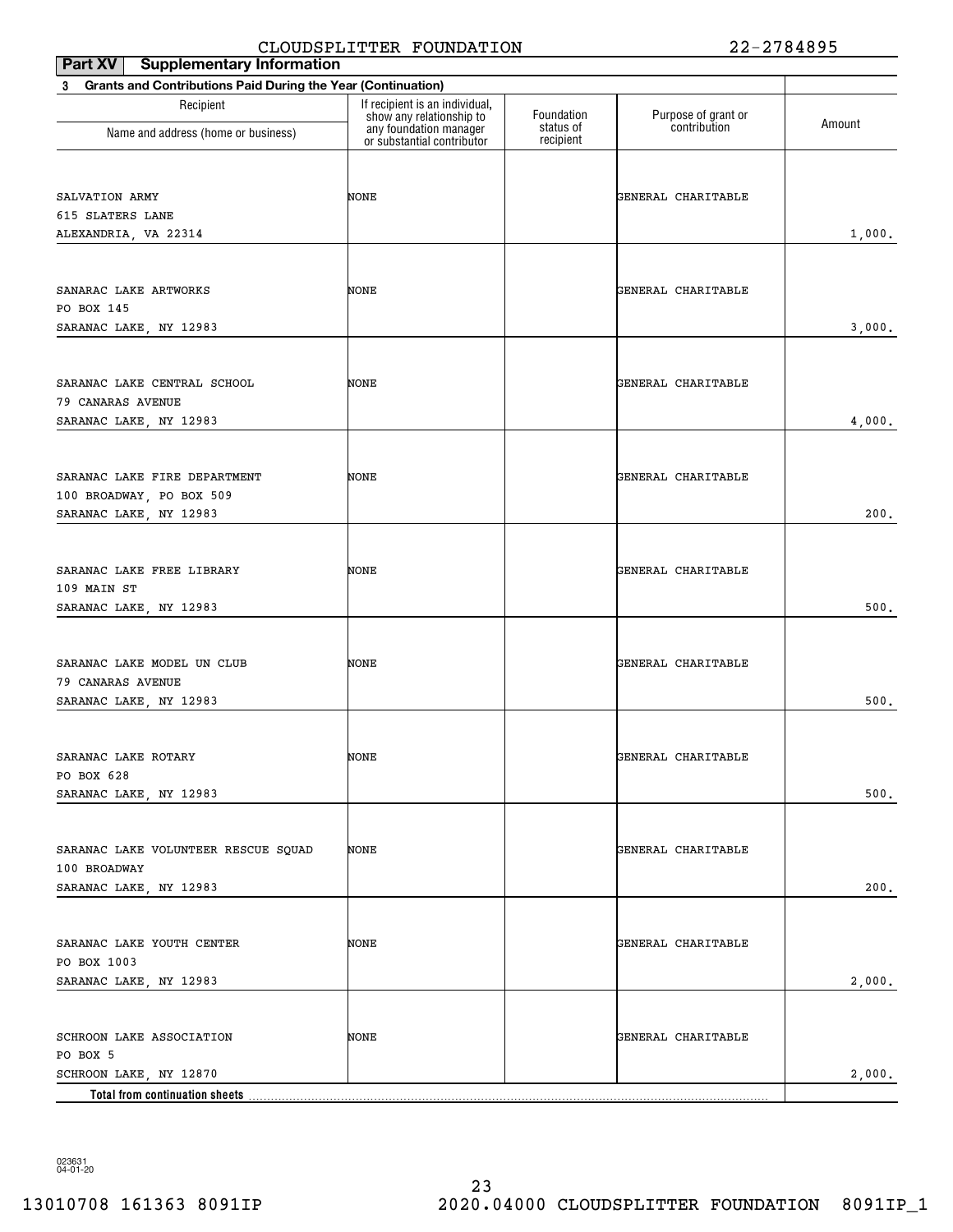| <b>Supplementary Information</b><br>Part XV                              | CHOODDI HIII IHK FOONDAIION                                |                        | 44                  | 2 7 0 <del>1</del> 0 2 J |
|--------------------------------------------------------------------------|------------------------------------------------------------|------------------------|---------------------|--------------------------|
| <b>Grants and Contributions Paid During the Year (Continuation)</b><br>3 |                                                            |                        |                     |                          |
| Recipient                                                                | If recipient is an individual,<br>show any relationship to | Foundation             | Purpose of grant or |                          |
| Name and address (home or business)                                      | any foundation manager<br>or substantial contributor       | status of<br>recipient | contribution        | Amount                   |
|                                                                          |                                                            |                        |                     |                          |
| SHINE ON<br>4040 ESPLANADE WAY, SUITE 270                                | NONE                                                       |                        | GENERAL CHARITABLE  |                          |
| TALLAHASSEE, FL 32399                                                    |                                                            |                        |                     | 5,000.                   |
|                                                                          |                                                            |                        |                     |                          |
| SHINGLE SHANTY PRESERVE                                                  | NONE                                                       |                        | GENERAL CHARITABLE  |                          |
| PO BOX 732<br>TUPPER LAKE, NY 12986                                      |                                                            |                        |                     | 1,500.                   |
|                                                                          |                                                            |                        |                     |                          |
| SNOWSLIP FOUNDATION                                                      | NONE                                                       |                        | GENERAL CHARITABLE  |                          |
| PO BOX 991                                                               |                                                            |                        |                     |                          |
| LAKE PLACID, NY 12946                                                    |                                                            |                        |                     | 5,000.                   |
|                                                                          |                                                            |                        |                     |                          |
| STRATTON MOUNTAIN SCHOOL<br>WORLD CUP CIRCLE                             | NONE                                                       |                        | GENERAL CHARITABLE  |                          |
| STRATTON MOUNTAIN, VT 05155                                              |                                                            |                        |                     | 5,000.                   |
|                                                                          |                                                            |                        |                     |                          |
| TAUNY                                                                    | NONE                                                       |                        | GENERAL CHARITABLE  |                          |
| 53 MAIN STREET<br>CANTON, NY 13617                                       |                                                            |                        |                     | 6,000.                   |
|                                                                          |                                                            |                        |                     |                          |
| THE ANDREW GOODMAN FOUNDATION                                            | NONE                                                       |                        | GENERAL CHARITABLE  |                          |
| P.O. BOX 394                                                             |                                                            |                        |                     |                          |
| MAHWAH, NJ 07430                                                         |                                                            |                        |                     | 50,000.                  |
|                                                                          |                                                            |                        |                     |                          |
| THE BRIGID PROJECT<br>907 CASEY ROAD                                     | NONE                                                       |                        | GENERAL CHARITABLE  |                          |
| SARANAC LAKE, NY 12981                                                   |                                                            |                        |                     | 4,000.                   |
|                                                                          |                                                            |                        |                     |                          |
| THE COMMUNITY LUNCH BOX                                                  | NONE                                                       |                        | GENERAL CHARITABLE  |                          |
| 136 MAIN STREET                                                          |                                                            |                        |                     | 2,000.                   |
| SARANAC LAKE, NY 12983                                                   |                                                            |                        |                     |                          |
| THE WILD CENTER                                                          | NONE                                                       |                        | GENERAL CHARITABLE  |                          |
| 45 MUSEUM DRIVE                                                          |                                                            |                        |                     |                          |
| TUPPER LAKE, NY 12986                                                    |                                                            |                        |                     | 5,000.                   |
|                                                                          |                                                            |                        |                     |                          |
| THOMAS SHIPMAN YOUTH CENTER                                              | NONE                                                       |                        | GENERAL CHARITABLE  |                          |
| 61 CUMMINGS ROAD, PO BOX 1122<br>LAKE PLACID, NY 12946                   |                                                            |                        |                     | 1,000.                   |
|                                                                          |                                                            |                        |                     |                          |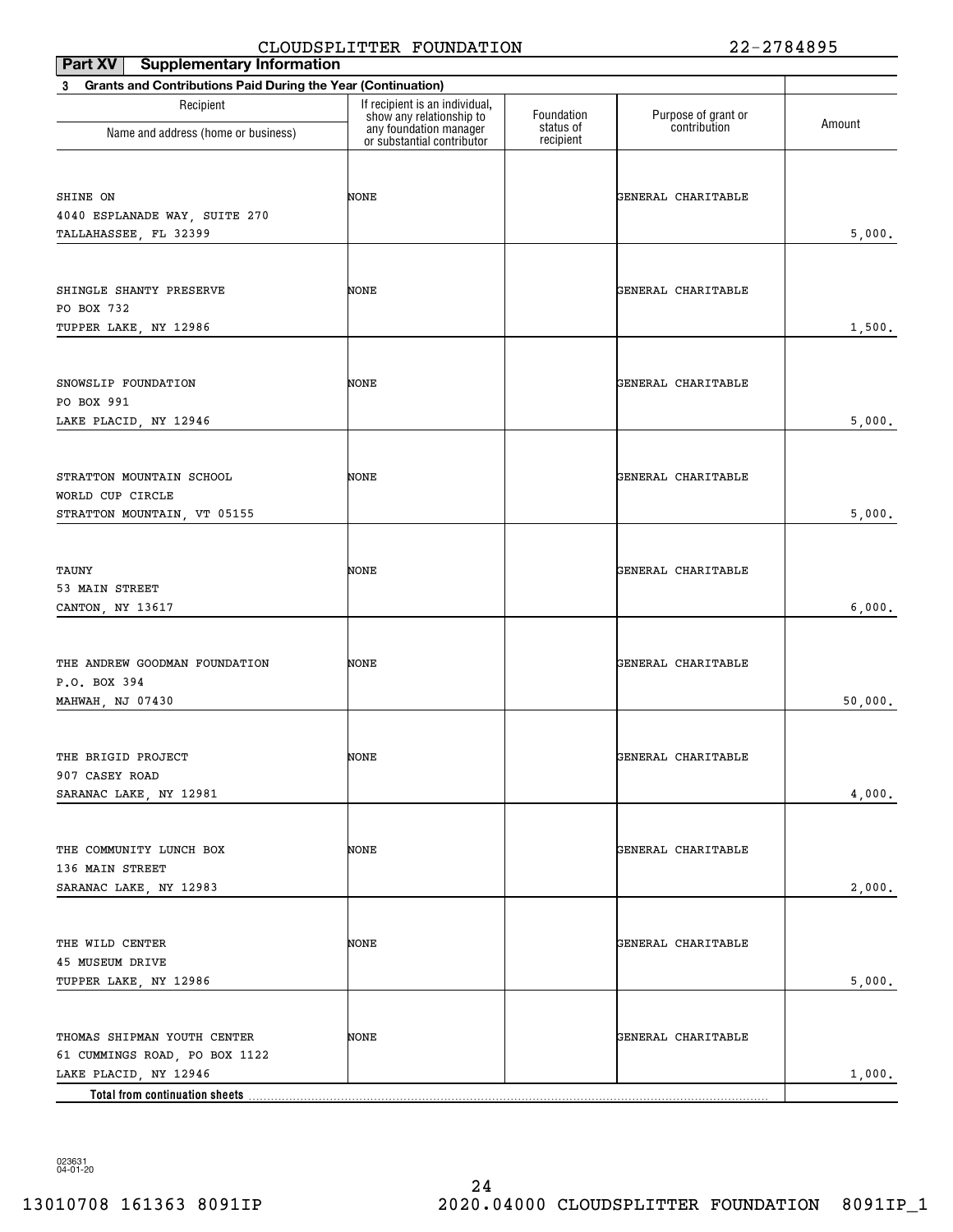| Part XV<br><b>Supplementary Information</b>                    |                                                            |                         |                                     |         |
|----------------------------------------------------------------|------------------------------------------------------------|-------------------------|-------------------------------------|---------|
| 3 Grants and Contributions Paid During the Year (Continuation) |                                                            |                         |                                     |         |
| Recipient                                                      | If recipient is an individual,<br>show any relationship to | Foundation<br>status of | Purpose of grant or<br>contribution | Amount  |
| Name and address (home or business)                            | any foundation manager<br>or substantial contributor       | recipient               |                                     |         |
|                                                                |                                                            |                         |                                     |         |
| TICONDEROGA FESTIVAL GUILD                                     | NONE                                                       |                         | GENERAL CHARITABLE                  |         |
| PO BOX 125                                                     |                                                            |                         |                                     |         |
| TICONDEROGA, NY 12883                                          |                                                            |                         |                                     | 1,500.  |
|                                                                |                                                            |                         |                                     |         |
| TICONDEROGA HERITAGE MUSEUM                                    | NONE                                                       |                         | GENERAL CHARITABLE                  |         |
| 137 MONTCALM ST, PO BOX 172                                    |                                                            |                         |                                     |         |
| TICONDEROGA, NY 12883                                          |                                                            |                         |                                     | 2,100.  |
|                                                                |                                                            |                         |                                     |         |
| TRI-LAKES CENTER FOR INDEPENDENT                               | NONE                                                       |                         | GENERAL CHARITABLE                  |         |
| LIVING                                                         |                                                            |                         |                                     |         |
| 43 BROADWAY STREET, SUITE 1<br>SARANAC LAKE, NY 12983          |                                                            |                         |                                     | 3,000.  |
|                                                                |                                                            |                         |                                     |         |
|                                                                |                                                            |                         |                                     |         |
| UPPER JAY ART CENTER                                           | NONE                                                       |                         | GENERAL CHARITABLE                  |         |
| 12198 OLD RT 9N                                                |                                                            |                         |                                     |         |
| UPPER JAY, NY 12987                                            |                                                            |                         |                                     | 3,000.  |
|                                                                |                                                            |                         |                                     |         |
| VILLAGE OF SARANAC LAKE                                        | NONE                                                       |                         | GENERAL CHARITABLE                  |         |
| 39 MAIN STREET, SUITE 9                                        |                                                            |                         |                                     |         |
| SARANAC LAKE, NY 12983                                         |                                                            |                         |                                     | 2,500.  |
|                                                                |                                                            |                         |                                     |         |
| WHALLONSBURG GRANGE HALL                                       | NONE                                                       |                         | GENERAL CHARITABLE                  |         |
| PO BOX 54                                                      |                                                            |                         |                                     |         |
| ESSEX, NY 12936                                                |                                                            |                         |                                     | 19,560. |
|                                                                |                                                            |                         |                                     |         |
|                                                                |                                                            |                         |                                     |         |
|                                                                |                                                            |                         |                                     |         |
|                                                                |                                                            |                         |                                     |         |
|                                                                |                                                            |                         |                                     |         |
|                                                                |                                                            |                         |                                     |         |
|                                                                |                                                            |                         |                                     |         |
|                                                                |                                                            |                         |                                     |         |
|                                                                |                                                            |                         |                                     |         |
|                                                                |                                                            |                         |                                     |         |
|                                                                |                                                            |                         |                                     |         |
|                                                                |                                                            |                         |                                     |         |
|                                                                |                                                            |                         |                                     |         |
|                                                                |                                                            |                         |                                     |         |
|                                                                |                                                            |                         |                                     |         |
|                                                                |                                                            |                         |                                     |         |
|                                                                |                                                            |                         |                                     |         |
| Total from continuation sheets.                                |                                                            |                         |                                     |         |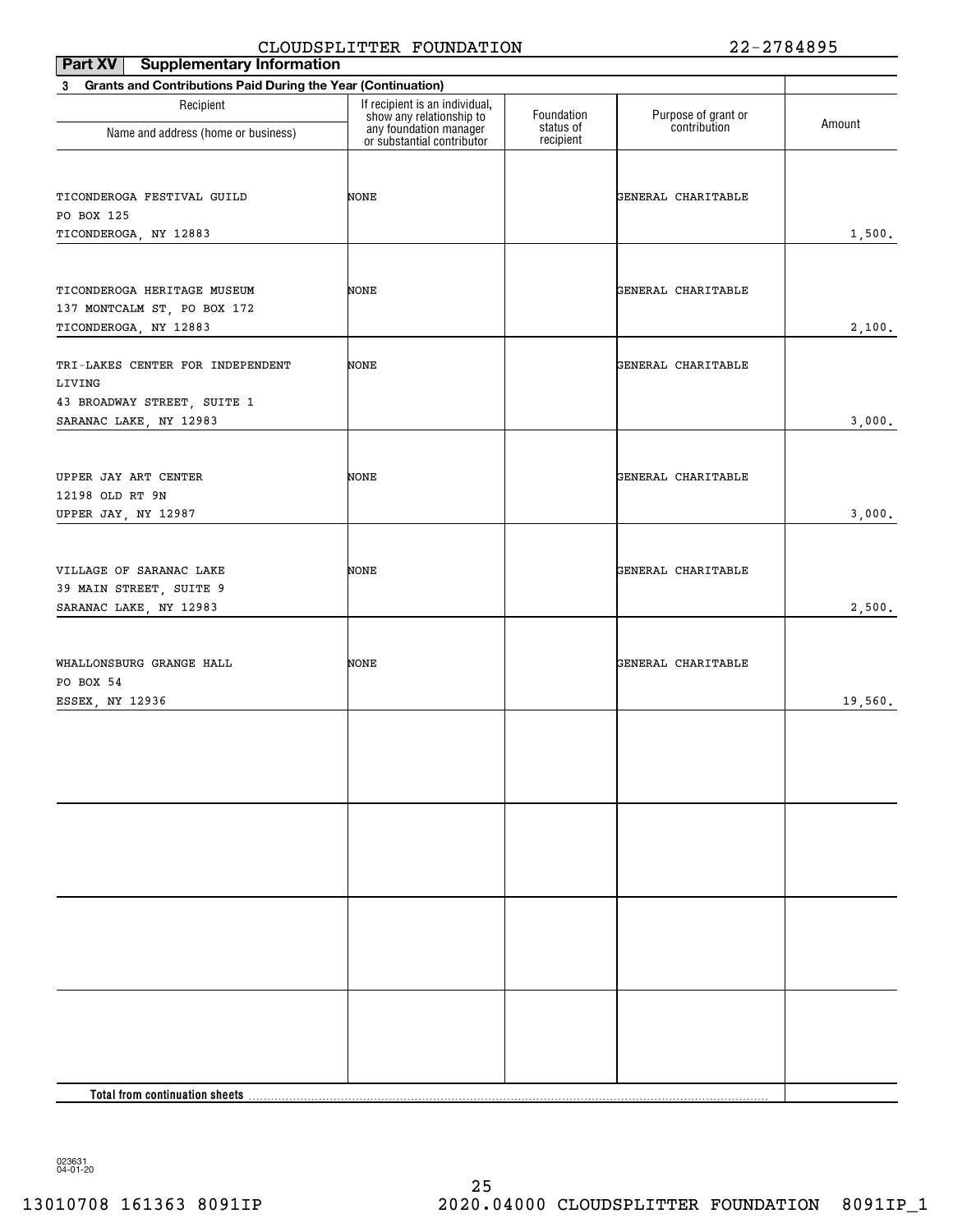Department of the Treasury Internal Revenue Service **(Form 990, 990-EZ, or 990-PF)**

### Name of the organization

**Organization type** (check one):

## **Schedule B Schedule of Contributors**

**| Attach to Form 990, Form 990-EZ, or Form 990-PF. | Go to www.irs.gov/Form990 for the latest information.** OMB No. 1545-0047

**2020**

**Employer identification number**

| 2-2784895 |  |
|-----------|--|
|-----------|--|

### CLOUDSPLITTER FOUNDATION 2

| Filers of:         | Section:                                                                  |
|--------------------|---------------------------------------------------------------------------|
| Form 990 or 990-FZ | 501(c)<br>) (enter number) organization                                   |
|                    | 4947(a)(1) nonexempt charitable trust not treated as a private foundation |
|                    | 527 political organization                                                |
| Form 990-PF        | ΧI<br>501(c)(3) exempt private foundation                                 |
|                    | 4947(a)(1) nonexempt charitable trust treated as a private foundation     |
|                    | 501(c)(3) taxable private foundation                                      |

Check if your organization is covered by the **General Rule** or a **Special Rule. Note:**  Only a section 501(c)(7), (8), or (10) organization can check boxes for both the General Rule and a Special Rule. See instructions.

### **General Rule**

 $\boxed{\textbf{X}}$  For an organization filing Form 990, 990-EZ, or 990-PF that received, during the year, contributions totaling \$5,000 or more (in money or property) from any one contributor. Complete Parts I and II. See instructions for determining a contributor's total contributions.

### **Special Rules**

| For an organization described in section 501(c)(3) filing Form 990 or 990-EZ that met the 33 1/3% support test of the regulations under               |
|-------------------------------------------------------------------------------------------------------------------------------------------------------|
| sections 509(a)(1) and 170(b)(1)(A)(vi), that checked Schedule A (Form 990 or 990-EZ), Part II, line 13, 16a, or 16b, and that received from          |
| any one contributor, during the year, total contributions of the greater of (1) \$5,000; or (2) 2% of the amount on (i) Form 990, Part VIII, line 1h; |
| or (ii) Form 990-EZ, line 1. Complete Parts I and II.                                                                                                 |

For an organization described in section 501(c)(7), (8), or (10) filing Form 990 or 990-EZ that received from any one contributor, during the year, total contributions of more than \$1,000 exclusively for religious, charitable, scientific, literary, or educational purposes, or for the prevention of cruelty to children or animals. Complete Parts I (entering "N/A" in column (b) instead of the contributor name and address), II, and III.  $\mathcal{L}^{\text{max}}$ 

purpose. Don't complete any of the parts unless the **General Rule** applies to this organization because it received *nonexclusively* year, contributions <sub>exclusively</sub> for religious, charitable, etc., purposes, but no such contributions totaled more than \$1,000. If this box is checked, enter here the total contributions that were received during the year for an *exclusively* religious, charitable, etc., For an organization described in section 501(c)(7), (8), or (10) filing Form 990 or 990-EZ that received from any one contributor, during the religious, charitable, etc., contributions totaling \$5,000 or more during the year  $\Box$ — $\Box$   $\Box$  $\mathcal{L}^{\text{max}}$ 

**Caution:**  An organization that isn't covered by the General Rule and/or the Special Rules doesn't file Schedule B (Form 990, 990-EZ, or 990-PF),  **must** but it answer "No" on Part IV, line 2, of its Form 990; or check the box on line H of its Form 990-EZ or on its Form 990-PF, Part I, line 2, to certify that it doesn't meet the filing requirements of Schedule B (Form 990, 990-EZ, or 990-PF).

**For Paperwork Reduction Act Notice, see the instructions for Form 990, 990-EZ, or 990-PF. Schedule B (Form 990, 990-EZ, or 990-PF) (2020)** LHA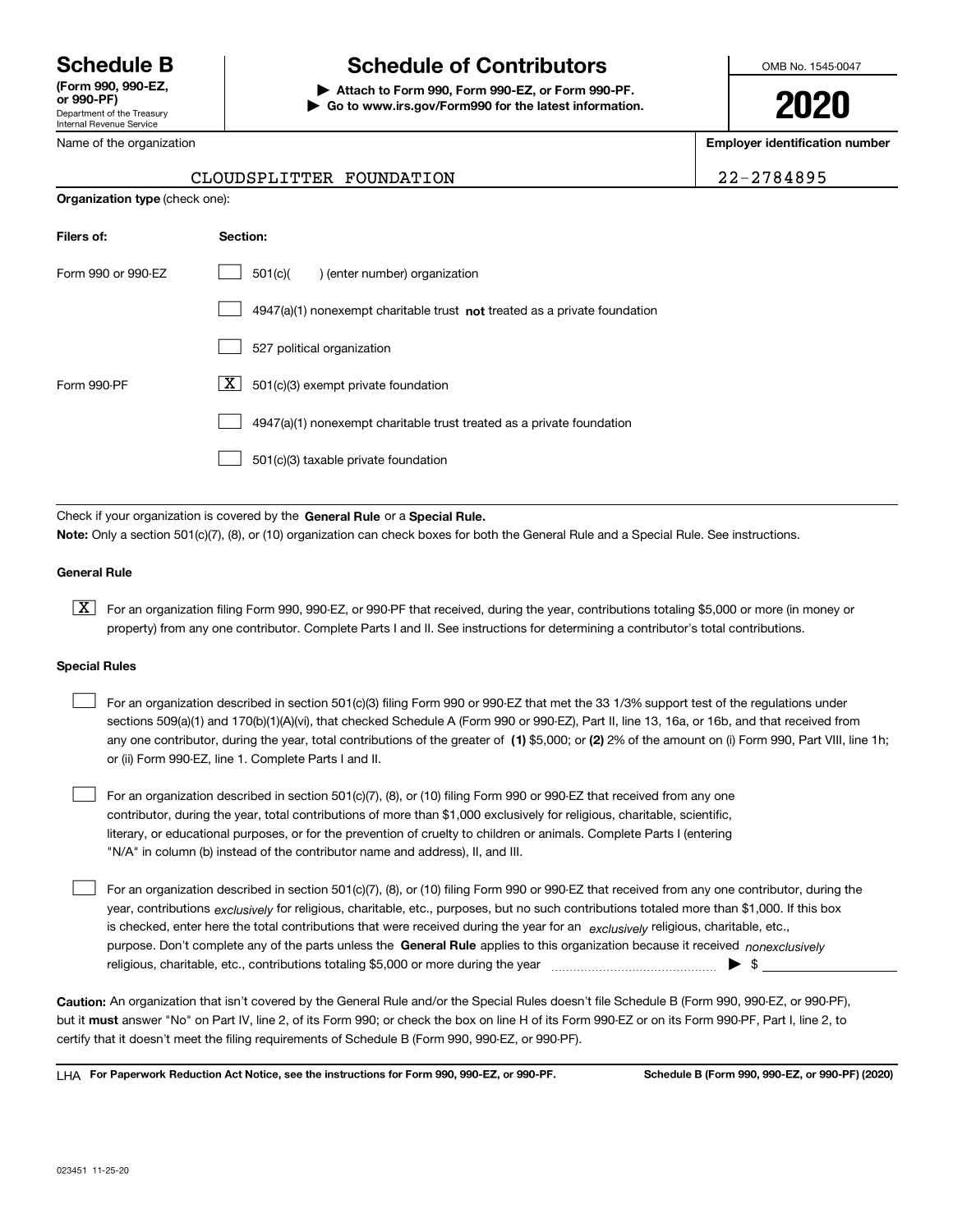### Schedule B (Form 990, 990-EZ, or 990-PF) (2020) Page 2

### CLOUDSPLITTER FOUNDATION 22-2784895

|            | Schedule B (Form 990, 990-EZ, or 990-PF) (2020)                                                |                                   | Page 2                                                                                                      |
|------------|------------------------------------------------------------------------------------------------|-----------------------------------|-------------------------------------------------------------------------------------------------------------|
|            | Name of organization                                                                           |                                   | <b>Employer identification number</b>                                                                       |
|            | CLOUDSPLITTER FOUNDATION                                                                       |                                   | 22-2784895                                                                                                  |
| Part I     | Contributors (see instructions). Use duplicate copies of Part I if additional space is needed. |                                   |                                                                                                             |
| (a)<br>No. | (b)<br>Name, address, and ZIP + 4                                                              | (c)<br><b>Total contributions</b> | (d)<br>Type of contribution                                                                                 |
| 1          | ERNEST & NANCY KEET<br>62 MOIR ROAD, PO BOX 1357<br>SARANAC LAKE, NY 12983                     | 673,059.<br>\$                    | Person<br>Payroll<br>Noncash<br>$\overline{\texttt{X}}$<br>(Complete Part II for<br>noncash contributions.) |
| (a)<br>No. | (b)<br>Name, address, and ZIP + 4                                                              | (c)<br><b>Total contributions</b> | (d)<br>Type of contribution                                                                                 |
|            |                                                                                                | \$                                | Person<br>Payroll<br>Noncash<br>(Complete Part II for<br>noncash contributions.)                            |
| (a)<br>No. | (b)<br>Name, address, and ZIP + 4                                                              | (c)<br><b>Total contributions</b> | (d)<br>Type of contribution                                                                                 |
|            |                                                                                                | \$                                | Person<br>Payroll<br>Noncash<br>(Complete Part II for<br>noncash contributions.)                            |
| (a)<br>No. | (b)<br>Name, address, and ZIP + 4                                                              | (c)<br><b>Total contributions</b> | (d)<br>Type of contribution                                                                                 |
|            |                                                                                                | \$                                | Person<br>Payroll<br>Noncash<br>(Complete Part II for<br>noncash contributions.)                            |
| (a)<br>No. | (b)<br>Name, address, and ZIP + 4                                                              | (c)<br><b>Total contributions</b> | (d)<br>Type of contribution                                                                                 |
|            |                                                                                                | \$                                | Person<br>Payroll<br>Noncash<br>(Complete Part II for<br>noncash contributions.)                            |
| (a)<br>No. | (b)<br>Name, address, and ZIP + 4                                                              | (c)<br><b>Total contributions</b> | (d)<br>Type of contribution                                                                                 |
|            |                                                                                                | \$                                | Person<br>Payroll<br>Noncash<br>(Complete Part II for<br>noncash contributions.)                            |

023452 11-25-20 **Schedule B (Form 990, 990-EZ, or 990-PF) (2020)**

27 13010708 161363 8091IP 2020.04000 CLOUDSPLITTER FOUNDATION 8091IP\_1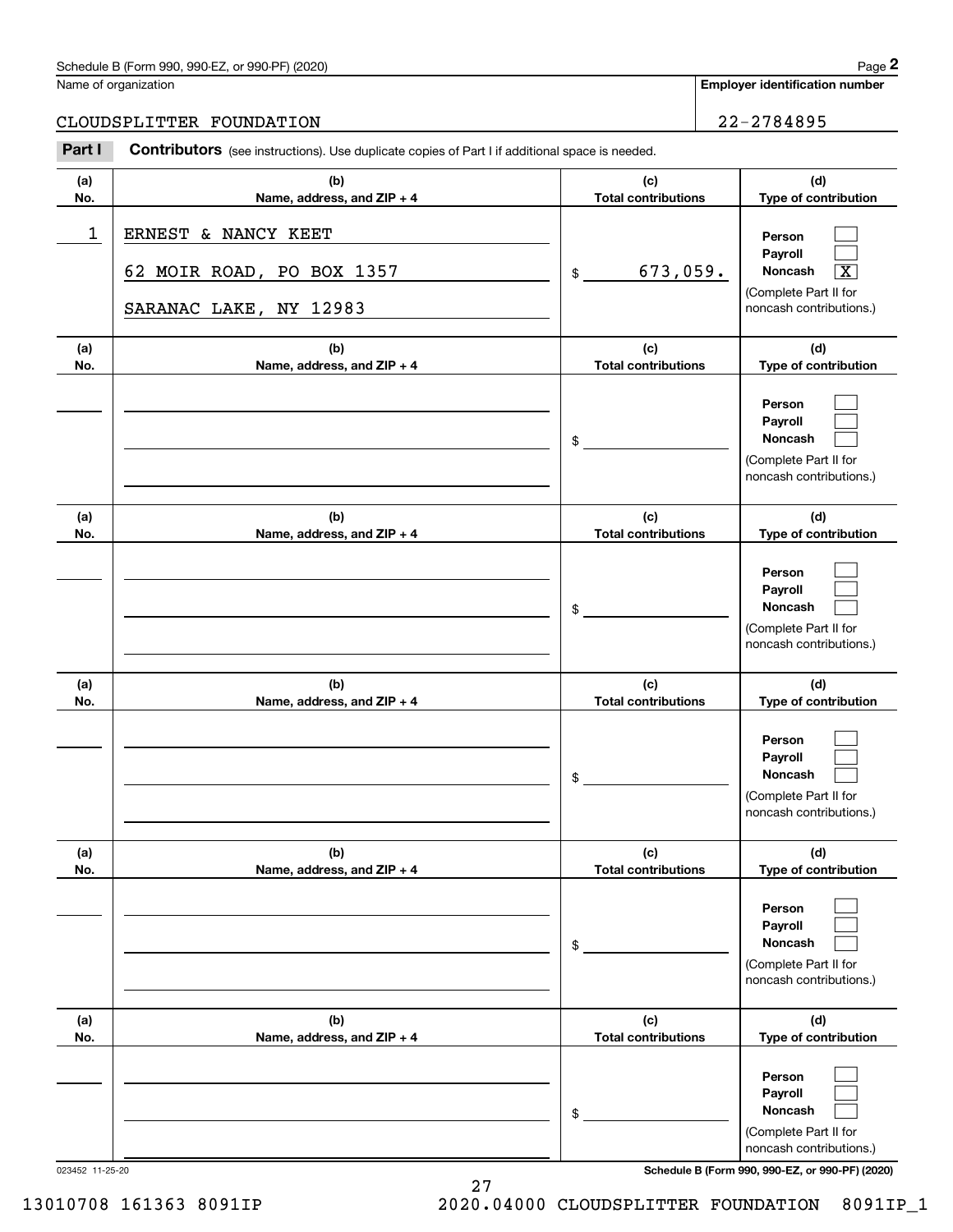| Schedule B (Form 990, 990-EZ, or 990-PF) (2020) | Page |
|-------------------------------------------------|------|
|-------------------------------------------------|------|

Name of organization

**Employer identification number**

CLOUDSPLITTER FOUNDATION 22-2784895

(see instructions). Use duplicate copies of Part II if additional space is needed.<br> **22-2784895**<br> **22-2784895**<br> **Part II Noncash Property** (see instructions). Use duplicate copies of Part II if additional space is needed

| (a)             |                                       | (c)                       |                                                 |
|-----------------|---------------------------------------|---------------------------|-------------------------------------------------|
| No.             | (b)                                   | FMV (or estimate)         | (d)                                             |
| from            | Description of noncash property given | (See instructions.)       | Date received                                   |
| Part I          |                                       |                           |                                                 |
|                 | 15,700 SHARES ROCHE(RHHBY)            |                           |                                                 |
| 1               |                                       |                           |                                                 |
|                 |                                       |                           |                                                 |
|                 |                                       | 673,059.<br>$\frac{1}{2}$ | 12/15/20                                        |
|                 |                                       |                           |                                                 |
| (a)             |                                       | (c)                       |                                                 |
| No.             | (b)                                   | FMV (or estimate)         | (d)                                             |
| from            | Description of noncash property given | (See instructions.)       | Date received                                   |
| Part I          |                                       |                           |                                                 |
|                 |                                       |                           |                                                 |
|                 |                                       |                           |                                                 |
|                 |                                       |                           |                                                 |
|                 |                                       | $\frac{1}{2}$             |                                                 |
|                 |                                       |                           |                                                 |
| (a)             |                                       | (c)                       |                                                 |
| No.             | (b)                                   | FMV (or estimate)         | (d)                                             |
| from            | Description of noncash property given | (See instructions.)       | Date received                                   |
| Part I          |                                       |                           |                                                 |
|                 |                                       |                           |                                                 |
|                 |                                       |                           |                                                 |
|                 |                                       |                           |                                                 |
|                 |                                       | \$                        |                                                 |
|                 |                                       |                           |                                                 |
| (a)             |                                       | (c)                       |                                                 |
| No.             | (b)                                   | FMV (or estimate)         | (d)                                             |
| from            | Description of noncash property given | (See instructions.)       | Date received                                   |
| Part I          |                                       |                           |                                                 |
|                 |                                       |                           |                                                 |
|                 |                                       |                           |                                                 |
|                 |                                       |                           |                                                 |
|                 |                                       | $\mathfrak s$             |                                                 |
|                 |                                       |                           |                                                 |
| (a)             |                                       |                           |                                                 |
| No.             | (b)                                   | (c)<br>FMV (or estimate)  | (d)                                             |
| from            | Description of noncash property given | (See instructions.)       | Date received                                   |
| Part I          |                                       |                           |                                                 |
|                 |                                       |                           |                                                 |
|                 |                                       |                           |                                                 |
|                 |                                       |                           |                                                 |
|                 |                                       | \$                        |                                                 |
|                 |                                       |                           |                                                 |
| (a)             |                                       | (c)                       |                                                 |
| No.             | (b)                                   | FMV (or estimate)         | (d)                                             |
| from            | Description of noncash property given | (See instructions.)       | Date received                                   |
| Part I          |                                       |                           |                                                 |
|                 |                                       |                           |                                                 |
|                 |                                       |                           |                                                 |
|                 |                                       |                           |                                                 |
|                 |                                       | \$                        |                                                 |
| 023453 11-25-20 |                                       |                           | Schedule B (Form 990, 990-EZ, or 990-PF) (2020) |

28

13010708 161363 8091IP 2020.04000 CLOUDSPLITTER FOUNDATION 8091IP\_1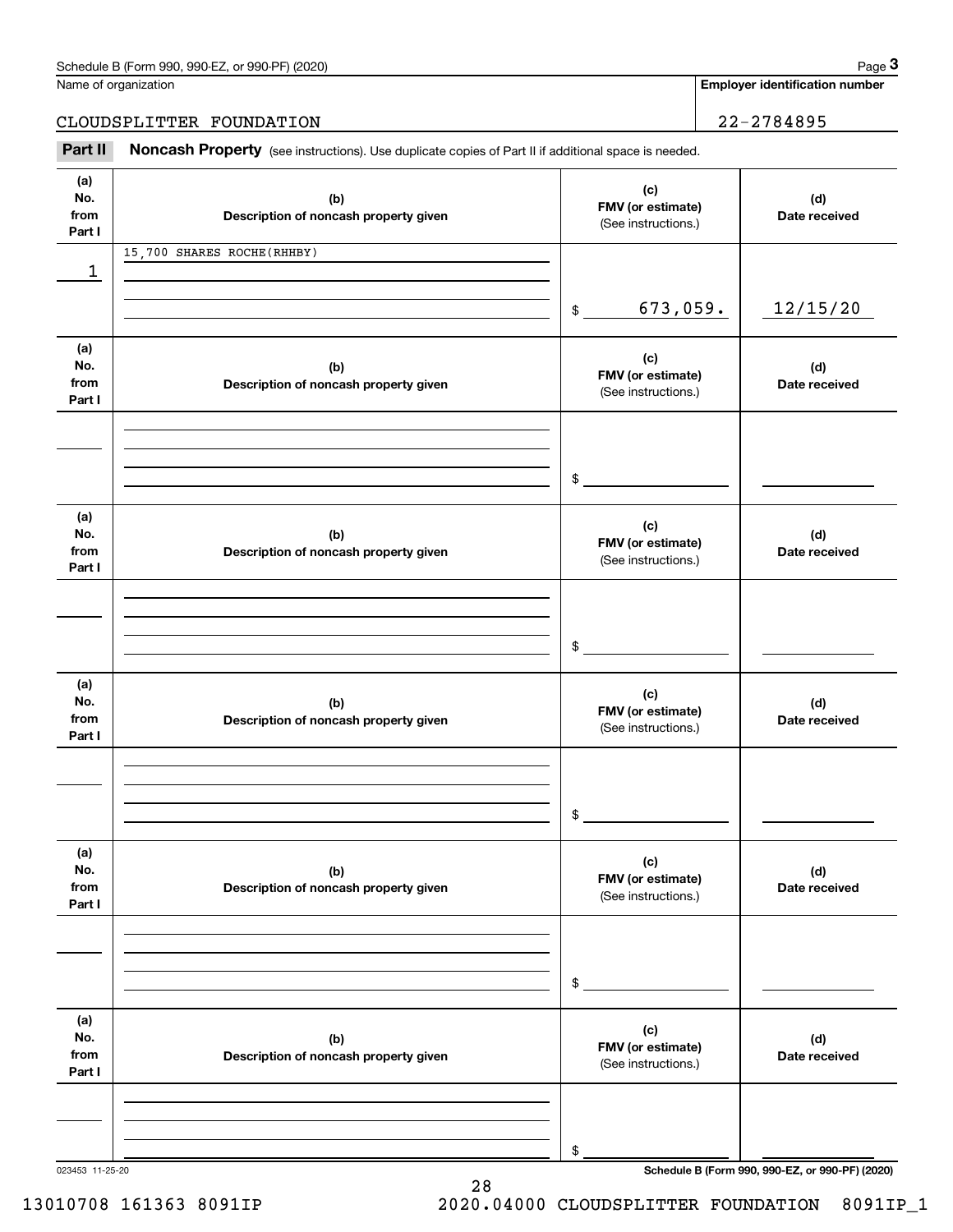|                 | Schedule B (Form 990, 990-EZ, or 990-PF) (2020)                                                                                                                                                                                                                                            |                      | Page 4                                                                                                                                                         |  |  |  |  |
|-----------------|--------------------------------------------------------------------------------------------------------------------------------------------------------------------------------------------------------------------------------------------------------------------------------------------|----------------------|----------------------------------------------------------------------------------------------------------------------------------------------------------------|--|--|--|--|
|                 | Name of organization                                                                                                                                                                                                                                                                       |                      | <b>Employer identification number</b>                                                                                                                          |  |  |  |  |
|                 | CLOUDSPLITTER FOUNDATION                                                                                                                                                                                                                                                                   |                      | 22-2784895                                                                                                                                                     |  |  |  |  |
| Part III        | from any one contributor. Complete columns (a) through (e) and the following line entry. For organizations<br>completing Part III, enter the total of exclusively religious, charitable, etc., contributions of \$1,000 or less for the year. (Enter this info. once.) $\triangleright$ \$ |                      | Exclusively religious, charitable, etc., contributions to organizations described in section 501(c)(7), (8), or (10) that total more than \$1,000 for the year |  |  |  |  |
|                 | Use duplicate copies of Part III if additional space is needed.                                                                                                                                                                                                                            |                      |                                                                                                                                                                |  |  |  |  |
| (a) No.<br>from |                                                                                                                                                                                                                                                                                            |                      |                                                                                                                                                                |  |  |  |  |
| Part I          | (b) Purpose of gift                                                                                                                                                                                                                                                                        | (c) Use of gift      | (d) Description of how gift is held                                                                                                                            |  |  |  |  |
|                 |                                                                                                                                                                                                                                                                                            |                      |                                                                                                                                                                |  |  |  |  |
|                 |                                                                                                                                                                                                                                                                                            |                      |                                                                                                                                                                |  |  |  |  |
|                 |                                                                                                                                                                                                                                                                                            |                      |                                                                                                                                                                |  |  |  |  |
|                 |                                                                                                                                                                                                                                                                                            | (e) Transfer of gift |                                                                                                                                                                |  |  |  |  |
|                 |                                                                                                                                                                                                                                                                                            |                      |                                                                                                                                                                |  |  |  |  |
|                 | Transferee's name, address, and ZIP + 4                                                                                                                                                                                                                                                    |                      | Relationship of transferor to transferee                                                                                                                       |  |  |  |  |
|                 |                                                                                                                                                                                                                                                                                            |                      |                                                                                                                                                                |  |  |  |  |
|                 |                                                                                                                                                                                                                                                                                            |                      |                                                                                                                                                                |  |  |  |  |
|                 |                                                                                                                                                                                                                                                                                            |                      |                                                                                                                                                                |  |  |  |  |
| (a) No.<br>from | (b) Purpose of gift                                                                                                                                                                                                                                                                        | (c) Use of gift      | (d) Description of how gift is held                                                                                                                            |  |  |  |  |
| Part I          |                                                                                                                                                                                                                                                                                            |                      |                                                                                                                                                                |  |  |  |  |
|                 |                                                                                                                                                                                                                                                                                            |                      |                                                                                                                                                                |  |  |  |  |
|                 |                                                                                                                                                                                                                                                                                            |                      |                                                                                                                                                                |  |  |  |  |
|                 |                                                                                                                                                                                                                                                                                            |                      |                                                                                                                                                                |  |  |  |  |
|                 |                                                                                                                                                                                                                                                                                            | (e) Transfer of gift |                                                                                                                                                                |  |  |  |  |
|                 | Transferee's name, address, and ZIP + 4                                                                                                                                                                                                                                                    |                      |                                                                                                                                                                |  |  |  |  |
|                 |                                                                                                                                                                                                                                                                                            |                      | Relationship of transferor to transferee                                                                                                                       |  |  |  |  |
|                 |                                                                                                                                                                                                                                                                                            |                      |                                                                                                                                                                |  |  |  |  |
|                 |                                                                                                                                                                                                                                                                                            |                      |                                                                                                                                                                |  |  |  |  |
| (a) No.         |                                                                                                                                                                                                                                                                                            |                      |                                                                                                                                                                |  |  |  |  |
| from<br>Part I  | (b) Purpose of gift                                                                                                                                                                                                                                                                        | (c) Use of gift      | (d) Description of how gift is held                                                                                                                            |  |  |  |  |
|                 |                                                                                                                                                                                                                                                                                            |                      |                                                                                                                                                                |  |  |  |  |
|                 |                                                                                                                                                                                                                                                                                            |                      |                                                                                                                                                                |  |  |  |  |
|                 |                                                                                                                                                                                                                                                                                            |                      |                                                                                                                                                                |  |  |  |  |
|                 |                                                                                                                                                                                                                                                                                            | (e) Transfer of gift |                                                                                                                                                                |  |  |  |  |
|                 |                                                                                                                                                                                                                                                                                            |                      |                                                                                                                                                                |  |  |  |  |
|                 | Transferee's name, address, and ZIP + 4                                                                                                                                                                                                                                                    |                      | Relationship of transferor to transferee                                                                                                                       |  |  |  |  |
|                 |                                                                                                                                                                                                                                                                                            |                      |                                                                                                                                                                |  |  |  |  |
|                 |                                                                                                                                                                                                                                                                                            |                      |                                                                                                                                                                |  |  |  |  |
|                 |                                                                                                                                                                                                                                                                                            |                      |                                                                                                                                                                |  |  |  |  |
| (a) No.<br>from |                                                                                                                                                                                                                                                                                            |                      |                                                                                                                                                                |  |  |  |  |
| Part I          | (b) Purpose of gift                                                                                                                                                                                                                                                                        | (c) Use of gift      | (d) Description of how gift is held                                                                                                                            |  |  |  |  |
|                 |                                                                                                                                                                                                                                                                                            |                      |                                                                                                                                                                |  |  |  |  |
|                 |                                                                                                                                                                                                                                                                                            |                      |                                                                                                                                                                |  |  |  |  |
|                 |                                                                                                                                                                                                                                                                                            |                      |                                                                                                                                                                |  |  |  |  |
|                 |                                                                                                                                                                                                                                                                                            | (e) Transfer of gift |                                                                                                                                                                |  |  |  |  |
|                 |                                                                                                                                                                                                                                                                                            |                      |                                                                                                                                                                |  |  |  |  |
|                 | Transferee's name, address, and ZIP + 4                                                                                                                                                                                                                                                    |                      | Relationship of transferor to transferee                                                                                                                       |  |  |  |  |
|                 |                                                                                                                                                                                                                                                                                            |                      |                                                                                                                                                                |  |  |  |  |
|                 |                                                                                                                                                                                                                                                                                            |                      |                                                                                                                                                                |  |  |  |  |
|                 |                                                                                                                                                                                                                                                                                            |                      |                                                                                                                                                                |  |  |  |  |

29

**Schedule B (Form 990, 990-EZ, or 990-PF) (2020)**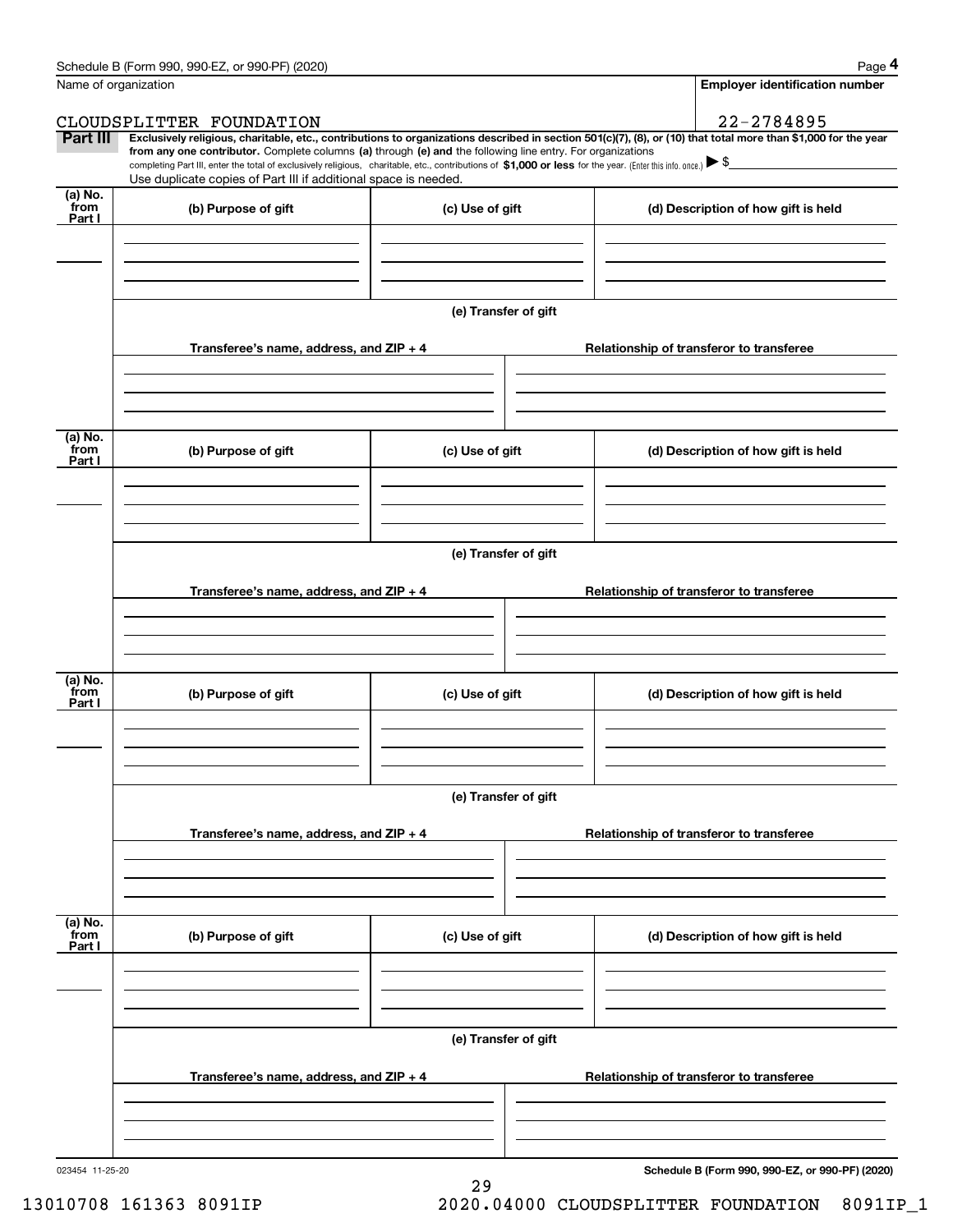| FORM 990-PF<br>LEGAL FEES        |                                     |                                                | STATEMENT 1                   |                               |
|----------------------------------|-------------------------------------|------------------------------------------------|-------------------------------|-------------------------------|
| DESCRIPTION                      | (A)<br><b>EXPENSES</b><br>PER BOOKS | (B)<br>INVEST-<br>NET<br><b>INCOME</b><br>MENT | (C)<br>ADJUSTED<br>NET INCOME | (D)<br>CHARITABLE<br>PURPOSES |
|                                  | 0.                                  | 0.                                             | Ο.                            | 0.                            |
| WHITEMAN OSTERMAN & HANNA<br>LLP | 23,398.                             | 0.                                             | 0.                            | 23,398.                       |
| TO FM 990-PF, PG 1, LN 16A       | 23,398.                             | О.                                             | 0.                            | 23,398.                       |
|                                  |                                     |                                                |                               |                               |

}}}}}}}}}}}}}}}}}}}}}}}} }}}}}}}}}}

| $FORM 990-PF$     | TAXES                        |                                      |                                      | STATEMENT                |
|-------------------|------------------------------|--------------------------------------|--------------------------------------|--------------------------|
|                   | . A '                        | B                                    | (C)                                  | D)                       |
| <b>MARCRIPTON</b> | <b>EXPENSES</b><br>PER ROOKS | NET INVEST-<br>MENT<br><b>TNCOME</b> | ADJUSTED<br><b>TNCOME</b><br>י איז א | CHARITABLE<br>PIJR POSES |

~~~~~~~~~~~~~~~~~~~~~~~~~~~~~~~~~~~~~~~~~~~~~~~~~~~~~~~~~~~~~~~~~~~~~~~~~~~~~~

| DESCRIPTION                                                            |                             | PER BOOKS MENT INCOME | NET INCOME     | PURPOSES              |
|------------------------------------------------------------------------|-----------------------------|-----------------------|----------------|-----------------------|
| SCHWAB #5937 - FOREIGN<br>TAXES<br>PAYROLL TAXES<br>FEDERAL TAXES PAID | 3,580.<br>9,277.<br>80,000. | 3,580.<br>0.          | 0.<br>0.<br>0. | 0.<br>9,277.<br>$0$ . |
| TO FORM 990-PF, PG 1, LN 18                                            | 92,857.                     | 3,580.                | 0.             | 9,277.                |

| FORM 990-PF                                                                                                                          | OTHER EXPENSES                                                  |                                          | STATEMENT 3                            |                                                                 |  |
|--------------------------------------------------------------------------------------------------------------------------------------|-----------------------------------------------------------------|------------------------------------------|----------------------------------------|-----------------------------------------------------------------|--|
| DESCRIPTION                                                                                                                          | (A)<br><b>EXPENSES</b><br>PER BOOKS                             | (B )<br>INVEST-<br>NET<br>INCOME<br>MENT | (C)<br>ADJUSTED<br>NET INCOME          | (D)<br>CHARITABLE<br>PURPOSES                                   |  |
| <b>BANK FEES</b><br>PAYROLL PROCESSING FEES<br>TRAINING<br><b>INSURANCE</b><br>ADVERTISING<br>SUPPLIES AND<br>GENERAL<br>SPONSORSHIP | 450.<br>3,156.<br>344.<br>4,260.<br>17,570.<br>3,087.<br>2,500. | 450.<br>0.<br>0.<br>0.<br>0.<br>0.<br>0. | 0.<br>о.<br>О.<br>0.<br>0.<br>0.<br>0. | 450.<br>3,156.<br>344.<br>4,260.<br>17,570.<br>3,087.<br>2,500. |  |
| TO FORM 990-PF, PG 1, LN 23                                                                                                          | 31,367.                                                         | 450.                                     | 0.                                     | 31,367.                                                         |  |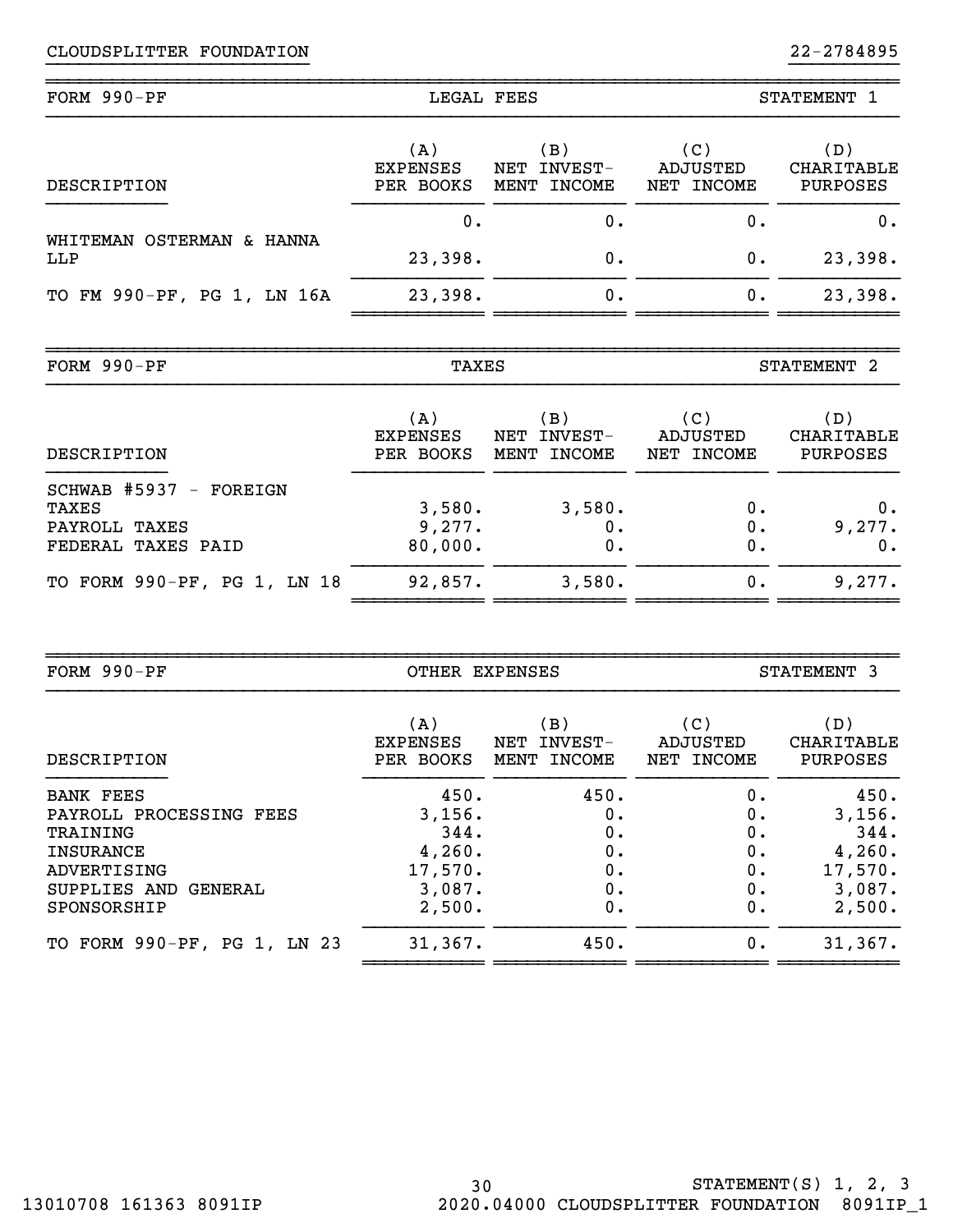22-2784895

| FORM 990-PF                                    |  | OTHER DECREASES |       |                                   |  |  | IN NET ASSETS OR FUND BALANCES | STATEMENT 4                        |
|------------------------------------------------|--|-----------------|-------|-----------------------------------|--|--|--------------------------------|------------------------------------|
| DESCRIPTION                                    |  |                 |       |                                   |  |  |                                | <b>AMOUNT</b>                      |
| DONATIONS - UNREALIZED GAIN<br>COST ADJUSTMENT |  |                 |       |                                   |  |  | 411,760.<br>10,168.            |                                    |
| TOTAL TO FORM 990-PF, PART III, LINE 5         |  |                 |       |                                   |  |  |                                | 421,928.                           |
| FORM 990-PF                                    |  |                 |       | CORPORATE STOCK                   |  |  |                                | STATEMENT 5                        |
| DESCRIPTION                                    |  |                 |       |                                   |  |  | <b>BOOK VALUE</b>              | <b>FAIR MARKET</b><br><b>VALUE</b> |
|                                                |  |                 |       |                                   |  |  | 411,828.                       | 1,082,848.                         |
| TOTAL TO FORM 990-PF, PART II, LINE 10B        |  |                 |       |                                   |  |  | 411,828.                       | 1,082,848.                         |
|                                                |  |                 |       |                                   |  |  |                                |                                    |
| FORM 990-PF                                    |  |                 | OTHER | <b>INVESTMENTS</b>                |  |  |                                | STATEMENT 6                        |
| DESCRIPTION                                    |  |                 |       | <b>VALUATION</b><br><b>METHOD</b> |  |  | <b>BOOK VALUE</b>              | <b>FAIR MARKET</b><br><b>VALUE</b> |
|                                                |  |                 |       | <b>COST</b>                       |  |  | 6,643,048.                     | 11,284,099.                        |

~~~~~~~~~~~~~~ ~~~~~~~~~~~~~~

}}}}}}}}}}}}}}}}}}}}}}}} }}}}}}}}}}

TOTAL TO FORM 990-PF, PART II, LINE 13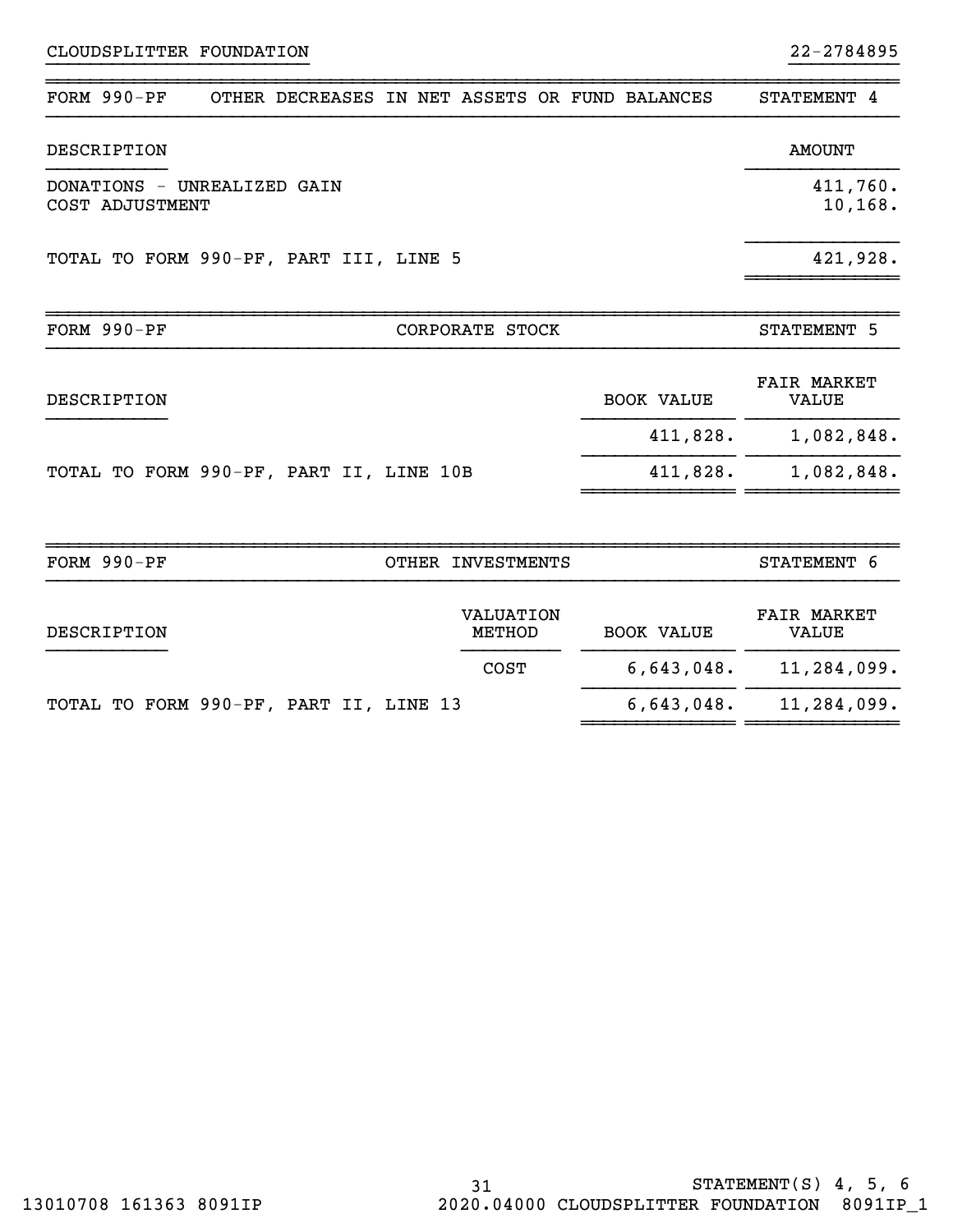## ~~~~~~~~~~~~~~~~~~~~~~~~~~~~~~~~~~~~~~~~~~~~~~~~~~~~~~~~~~~~~~~~~~~~~~~~~~~~~~FORM 990-PF PART VIII - LIST OF OFFICERS, DIRECTORS STATEMENT 7 TRUSTEES AND FOUNDATION MANAGERS EMPLOYEE TITLE AND COMPEN- BEN PLAN EXPENSE NAME AND ADDRESS AVRG HRS/WK SATION CONTRIB ACCOUNT }}}}}}}}}}}}}}}} }}}}}}}}}}}}} }}}}}}}}}}} }}}}}}}} }}}}}}}} ERNEST E KEET TRUSTEE PO BOX 1199, MOIR ROAD LAKE COLBY 0.00 0. 0. 0. 0. SARANAC LAKE, NY 12983 NANCY R KEET TRUSTEE PO BOX 1199, MOIR ROAD LAKE COLBY 0.00 0. 0. 0. 0. SARANAC LAKE, NY 12983

}}}}}}}}}}}}}}}}}}}}}}}} }}}}}}}}}}

| JODI COLLINS KEET<br>22 GLORY ROAD<br>WESTON, CT 06883              | TRUSTEE<br>0.00 | 0.    | 0.    | 0. |
|---------------------------------------------------------------------|-----------------|-------|-------|----|
| GLENN A KEET<br>62 MOIR ROAD, PO BOX 1199<br>SARANAC LAKE, NY 12983 | TRUSTEE<br>0.00 | $0$ . | $0$ . |    |

| MELISSA EISINGER                                            | TRUSTEE |                |    |
|-------------------------------------------------------------|---------|----------------|----|
| PO BOX 1199, MOIR ROAD LAKE COLBY<br>SARANAC LAKE, NY 12983 | 0.00    | $\mathbf{0}$ . | 0. |
|                                                             |         |                |    |

| ELLEN ROCCO<br>811 MAPLE RIDGE ROAD<br>RICHVILLE, NY 13681 | TRUSTEE<br>0.00 | $\overline{0}$ . |  |
|------------------------------------------------------------|-----------------|------------------|--|
|                                                            |                 |                  |  |

 }}}}}}}}}}} }}}}}}}} }}}}}}}} TOTALS INCLUDED ON 990-PF, PAGE 6, PART VIII  $\qquad \qquad 0.$  0. 0. ~~~~~~~~~~~ ~~~~~~~~ ~~~~~~~~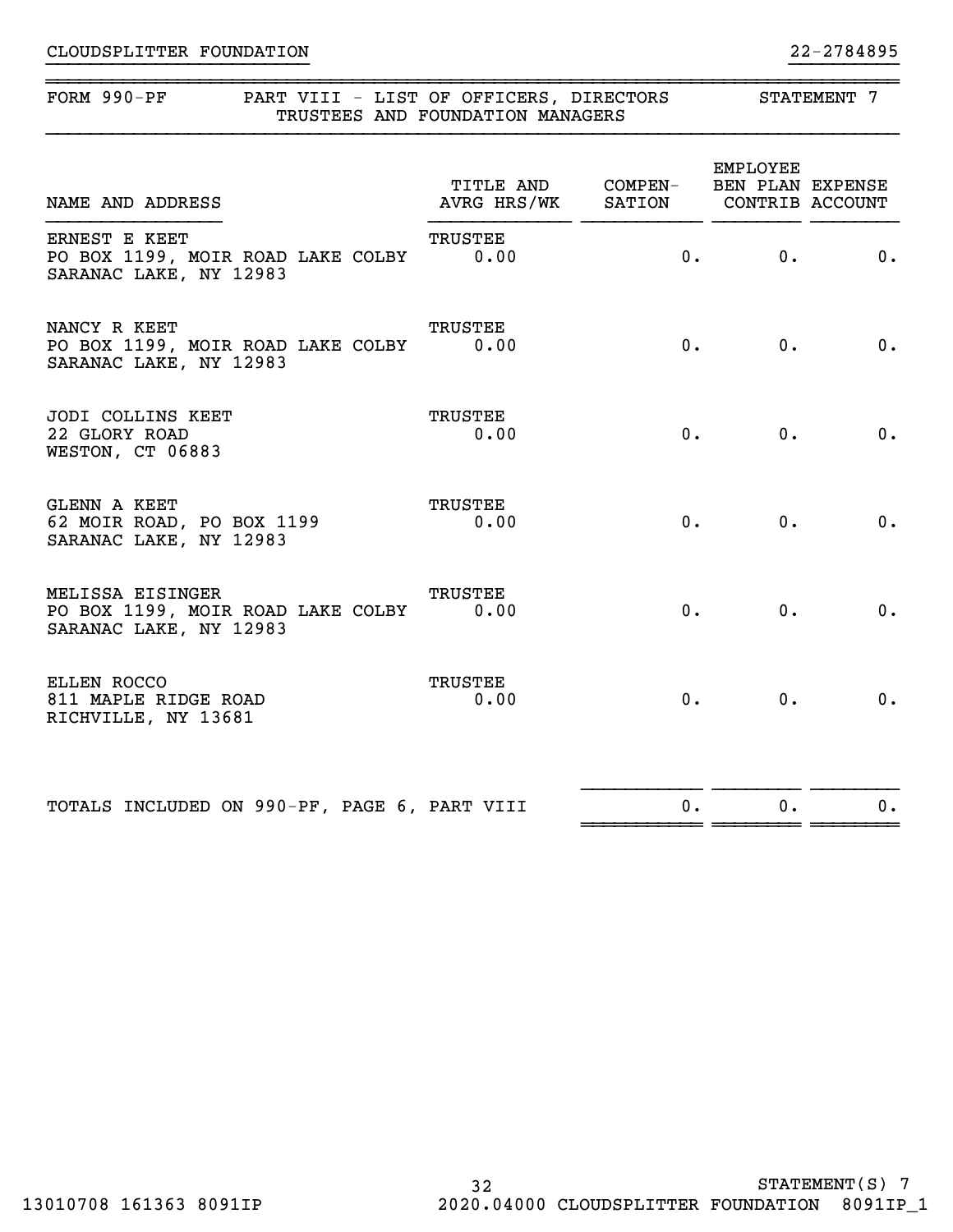~~~~~~~~~~~~~~~~~~~~~~~~~~~~~~~~~~~~~~~~~~~~~~~~~~~~~~~~~~~~~~~~~~~~~~~~~~~~~~FORM 990-PF SUMMARY OF DIRECT CHARITABLE ACTIVITIES STATEMENT 8

}}}}}}}}}}}}}}

}}}}}}}}}}}}}}}}}}}}}}}} }}}}}}}}}}

ACTIVITY ONE

PLEASE NOTE, THE FOUNDATION IS NOT INVOLVED IN ANY DIRECT CHARITABLE ACTIVITIES. ITS PRIMARY PURPOSE IS TO SUPPORT, BY CONTRIBUTIONS, OTHER CHARITABLE ORGANIZATIONS EXEMPT UNDER INTERNAL REVENUE CODE SECTION 501(C)(3).

EXPENSES

TO FORM 990-PF, PART IX-A, LINE 1 0.

~~~~~~~~~~~~~~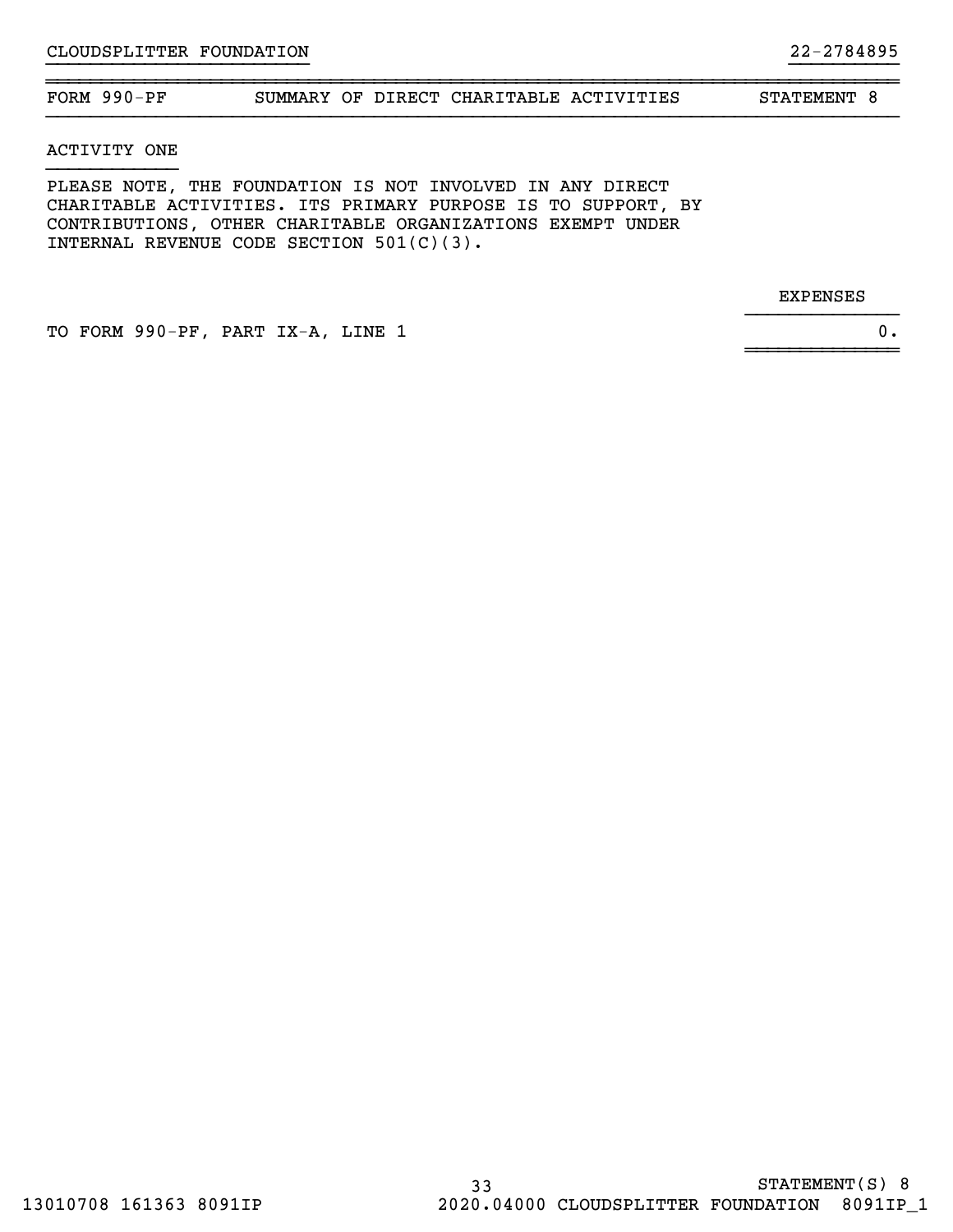| FORM | 990-PF | CASH |      | DEEMED CHARITABLE EXPLANATION STATEMENT | <b>STATEMENT</b> |  |
|------|--------|------|------|-----------------------------------------|------------------|--|
|      |        |      | PART | .INE<br>Д                               |                  |  |

}}}}}}}}}}}}}}}}}}}}}}}} }}}}}}}}}}

\$1,500,000 CASH DEEMED HELD FOR CHARITABLE PURPOSES.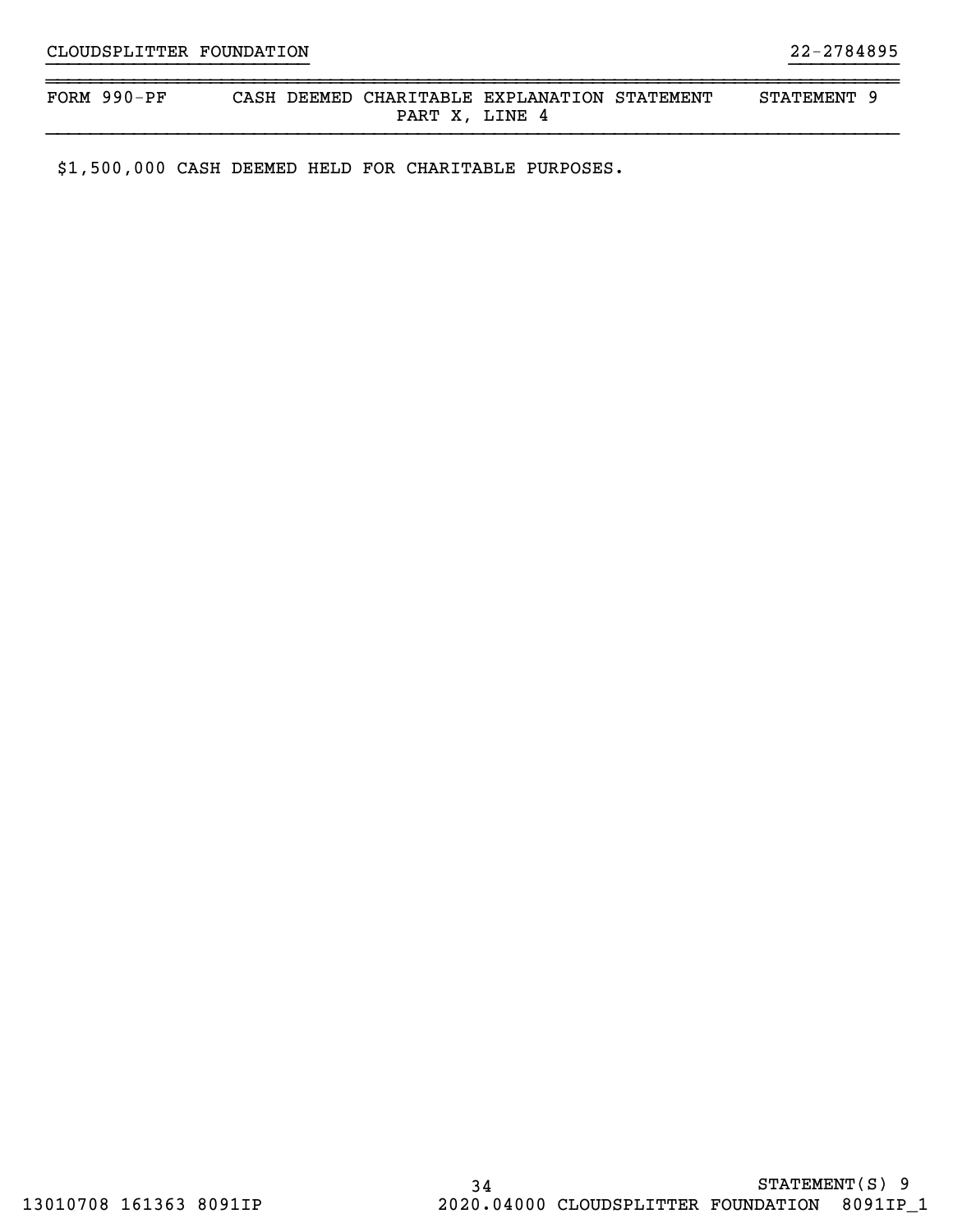FORM 990-PF GRANT APPLICATION SUBMISSION INFORMATION STATEMENT 10 PART XV, LINES 2A THROUGH 2D

### NAME AND ADDRESS OF PERSON TO WHOM APPLICATIONS SHOULD BE SUBMITTED

}}}}}}}}}}}}}}}}}}}}}}}} }}}}}}}}}}

~~~~~~~~~~~~~~~~~~~~~~~~~~~~~~~~~~~~~~~~~~~~~~~~~~~~~~~~~~~~~~~~~~~~~~~~~~~~~~

ERNEST E. KEET 62 MOIR ROAD, PO BOX 1357 SARANAC LAKE, NY 12983

TELEPHONE NUMBER

518-218-1221

EMAIL ADDRESS

TRUSTEE@CLOUDSPLITTER.ORG

FORM AND CONTENT OF APPLICATIONS }}}}}}}}}}}}}}}}}}}}}}}}}}}}}}}}

THE GRANT REQUEST FORM IS ON THE WEBSITE (WWW.CLOUDSPLITTER.ORG)

#### ANY SUBMISSION DEADLINES }}}}}}}}}}}}}}}}}}}}}}}}

THE 15TH OF MARCH, JUNE, SEPTEMBER AND NOVEMBER FOR AWARDS MADE IN MAY, AUGUST, NOVEMBER AND JANUARY

RESTRICTIONS AND LIMITATIONS ON AWARDS

AWARDS AE GENERALLY RESTRICTED TO THE GREATER ADIRONDACK REGION (AKA NORTH COUNTRY REGION) OF NEW YORK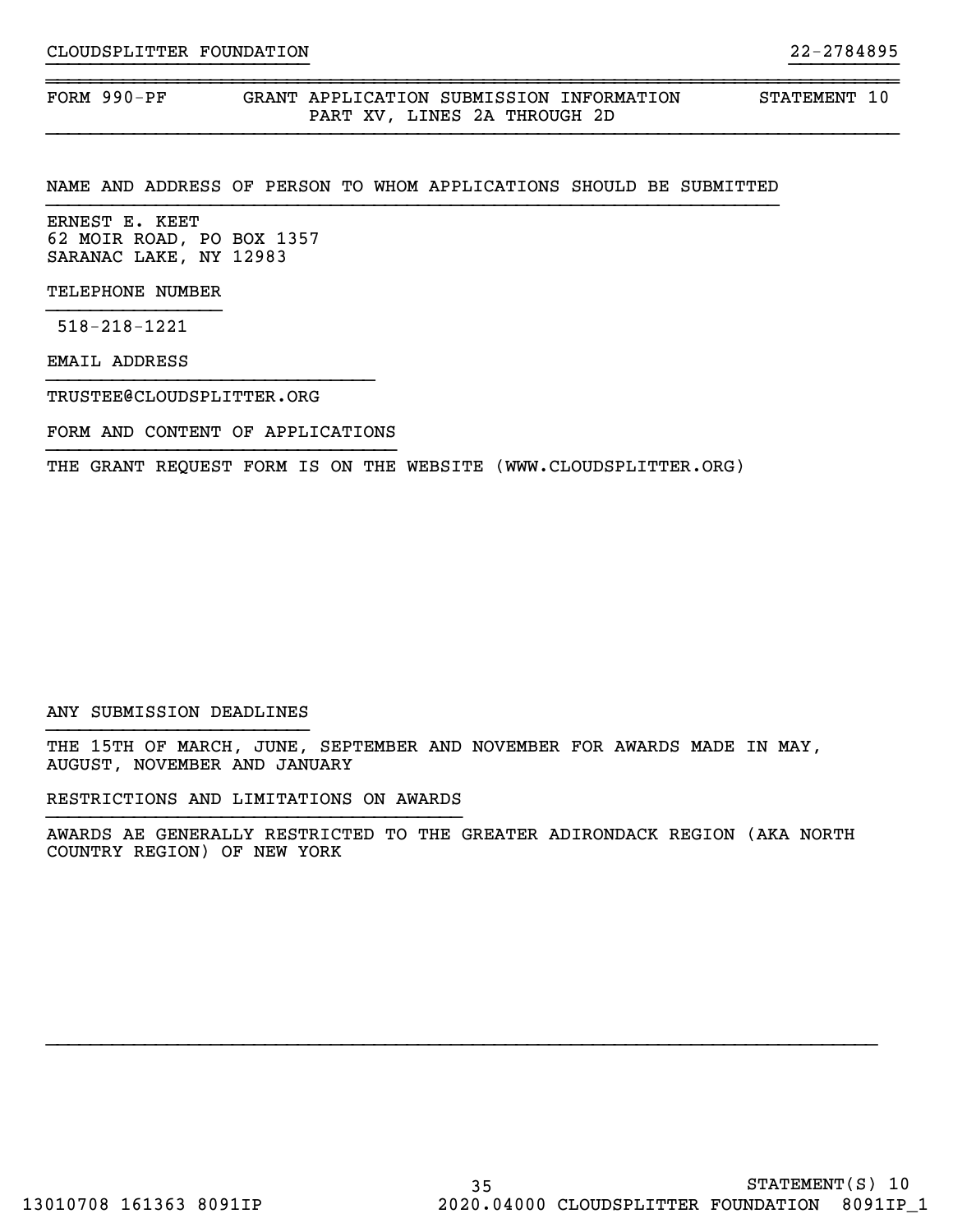NYS Annual Filing for Charitable Organizations www.CharitiesNYS.com

**Open to Public Inspection**

| <b>1. General Information</b>                                                                                                                                                 |                                                                                                                     |                  |                                      |                                                                                                                                                            |  |  |  |  |  |  |
|-------------------------------------------------------------------------------------------------------------------------------------------------------------------------------|---------------------------------------------------------------------------------------------------------------------|------------------|--------------------------------------|------------------------------------------------------------------------------------------------------------------------------------------------------------|--|--|--|--|--|--|
| For Fiscal Year Beginning (mm/dd/yyyy)                                                                                                                                        | 01/01/2020                                                                                                          |                  | and Ending (mm/dd/yyyy) $12/31/2020$ |                                                                                                                                                            |  |  |  |  |  |  |
| Check if Applicable:                                                                                                                                                          | Name of Organization:                                                                                               |                  |                                      | Employer Identification Number (EIN):                                                                                                                      |  |  |  |  |  |  |
| Address Change                                                                                                                                                                | CLOUDSPLITTER FOUNDATION                                                                                            | 22-2784895       |                                      |                                                                                                                                                            |  |  |  |  |  |  |
| Name Change                                                                                                                                                                   | Mailing Address:                                                                                                    |                  |                                      | NY Registration Number:                                                                                                                                    |  |  |  |  |  |  |
| <b>Initial Filing</b>                                                                                                                                                         | 62 MOIR ROAD, PO BOX 1357                                                                                           |                  |                                      | $40 - 66 - 27$                                                                                                                                             |  |  |  |  |  |  |
| <b>Final Filing</b><br><b>Amended Filing</b>                                                                                                                                  | City / State / ZIP:<br>SARANAC LAKE, NY                                                                             | 12983            |                                      | Telephone:<br>518 218-1221                                                                                                                                 |  |  |  |  |  |  |
| Reg ID Pending                                                                                                                                                                | Website:                                                                                                            |                  |                                      | Email:                                                                                                                                                     |  |  |  |  |  |  |
|                                                                                                                                                                               | CLOUDSPLITTER.ORG                                                                                                   |                  |                                      |                                                                                                                                                            |  |  |  |  |  |  |
| Check your organization's                                                                                                                                                     |                                                                                                                     |                  |                                      |                                                                                                                                                            |  |  |  |  |  |  |
| Confirm your Registration Category in the<br>$X$ EPTL only<br>DUAL (7A & EPTL)<br>EXEMPT*<br>registration category:<br>7A only<br>Charities Registry at www.CharitiesNYS.com. |                                                                                                                     |                  |                                      |                                                                                                                                                            |  |  |  |  |  |  |
| 2. Certification                                                                                                                                                              |                                                                                                                     |                  |                                      |                                                                                                                                                            |  |  |  |  |  |  |
| two signatories.                                                                                                                                                              |                                                                                                                     |                  |                                      | See instructions for certification requirements. Improper certification is a violation of law that may be subject to penalties. The certification requires |  |  |  |  |  |  |
|                                                                                                                                                                               |                                                                                                                     |                  |                                      | We certify under penalties of perjury that we reviewed this report, including all attachments, and to the best of our knowledge and belief,                |  |  |  |  |  |  |
|                                                                                                                                                                               | they are true, correct and complete in accordance with the laws of the State of New York applicable to this report. |                  |                                      |                                                                                                                                                            |  |  |  |  |  |  |
| President or Authorized Officer:                                                                                                                                              |                                                                                                                     |                  | TRUSTEE                              | ERNEST E KEET                                                                                                                                              |  |  |  |  |  |  |
|                                                                                                                                                                               | Signature                                                                                                           |                  | <b>Print Name and Title</b>          | Date                                                                                                                                                       |  |  |  |  |  |  |
|                                                                                                                                                                               |                                                                                                                     |                  | NANCY KEET                           |                                                                                                                                                            |  |  |  |  |  |  |
| Chief Financial Officer or Treasurer:                                                                                                                                         |                                                                                                                     |                  | <b>TRUSTEE</b>                       |                                                                                                                                                            |  |  |  |  |  |  |
|                                                                                                                                                                               | Signature                                                                                                           |                  | <b>Print Name and Title</b>          | Date                                                                                                                                                       |  |  |  |  |  |  |
| <b>3. Annual Reporting Exemption</b>                                                                                                                                          |                                                                                                                     |                  |                                      |                                                                                                                                                            |  |  |  |  |  |  |
|                                                                                                                                                                               |                                                                                                                     |                  |                                      | Check the exemption(s) that apply to your filing. If your organization is claiming an exemption under one category (7A or EPTL only filers) or both        |  |  |  |  |  |  |
|                                                                                                                                                                               |                                                                                                                     |                  |                                      | categories (DUAL filers) that apply to your registration, complete only parts 1, 2, and 3, and submit the certified Char500. No fee, schedules, or         |  |  |  |  |  |  |
|                                                                                                                                                                               |                                                                                                                     |                  |                                      | additional attachments are required. If you cannot claim an exemption or are a DUAL filer that claims only one exemption, you must file applicable         |  |  |  |  |  |  |
|                                                                                                                                                                               | schedules and attachments and pay applicable fees.                                                                  |                  |                                      |                                                                                                                                                            |  |  |  |  |  |  |
|                                                                                                                                                                               |                                                                                                                     |                  |                                      |                                                                                                                                                            |  |  |  |  |  |  |
|                                                                                                                                                                               |                                                                                                                     |                  |                                      | 3a. 7A filing exemption: Total contributions from NY State including residents, foundations, government agencies, etc. did not                             |  |  |  |  |  |  |
|                                                                                                                                                                               |                                                                                                                     |                  |                                      | exceed \$25,000 and the organization did not engage a professional fund raiser (PFR) or fund raising counsel (FRC) to solicit                              |  |  |  |  |  |  |
|                                                                                                                                                                               | contributions during the fiscal year.                                                                               |                  |                                      |                                                                                                                                                            |  |  |  |  |  |  |
|                                                                                                                                                                               |                                                                                                                     |                  |                                      |                                                                                                                                                            |  |  |  |  |  |  |
|                                                                                                                                                                               |                                                                                                                     |                  |                                      | 3b. EPTL filing exemption: Gross receipts did not exceed \$25,000 and the market value of assets did not exceed \$25,000 at any time                       |  |  |  |  |  |  |
| during the fiscal year.                                                                                                                                                       |                                                                                                                     |                  |                                      |                                                                                                                                                            |  |  |  |  |  |  |
| 4. Schedules and Attachments                                                                                                                                                  |                                                                                                                     |                  |                                      |                                                                                                                                                            |  |  |  |  |  |  |
| See the following page                                                                                                                                                        |                                                                                                                     |                  |                                      |                                                                                                                                                            |  |  |  |  |  |  |
| $\boxed{X}$ No 4a. Did your organization use a professional fund raiser, fund raising counsel or commercial co-venturer<br>for a checklist of<br>Yes                          |                                                                                                                     |                  |                                      |                                                                                                                                                            |  |  |  |  |  |  |
| schedules and<br>for fund raising activity in NY State? If yes, complete Schedule 4a.                                                                                         |                                                                                                                     |                  |                                      |                                                                                                                                                            |  |  |  |  |  |  |
| attachments to                                                                                                                                                                |                                                                                                                     |                  |                                      |                                                                                                                                                            |  |  |  |  |  |  |
| $\overline{X}$<br>No<br>Yes<br>4b. Did the organization receive government grants? If yes, complete Schedule 4b.<br>complete your filing.                                     |                                                                                                                     |                  |                                      |                                                                                                                                                            |  |  |  |  |  |  |
| 5. Fee                                                                                                                                                                        |                                                                                                                     |                  |                                      |                                                                                                                                                            |  |  |  |  |  |  |
| See the checklist on the                                                                                                                                                      | 7A filing fee:                                                                                                      | EPTL filing fee: | Total fee:                           |                                                                                                                                                            |  |  |  |  |  |  |
| next page to calculate your                                                                                                                                                   |                                                                                                                     |                  |                                      | Make a single check or money order                                                                                                                         |  |  |  |  |  |  |
| fee(s). Indicate fee(s) you                                                                                                                                                   |                                                                                                                     |                  |                                      | payable to:                                                                                                                                                |  |  |  |  |  |  |
| are submitting here:                                                                                                                                                          | \$                                                                                                                  | \$<br>750.       | \$<br>750.                           | "Department of Law"                                                                                                                                        |  |  |  |  |  |  |
| CHAR500 Annual Filing for Charitable Organizations (Updated January 2021)                                                                                                     |                                                                                                                     |                  |                                      |                                                                                                                                                            |  |  |  |  |  |  |

\*The "Exempt" category refers to an organization's NYS registration status. It does not refer to its IRS tax designation.

068451 01-07-21 1019

1

13010708 161363 8091IP 2020.04000 CLOUDSPLITTER FOUNDATION 8091IP\_1